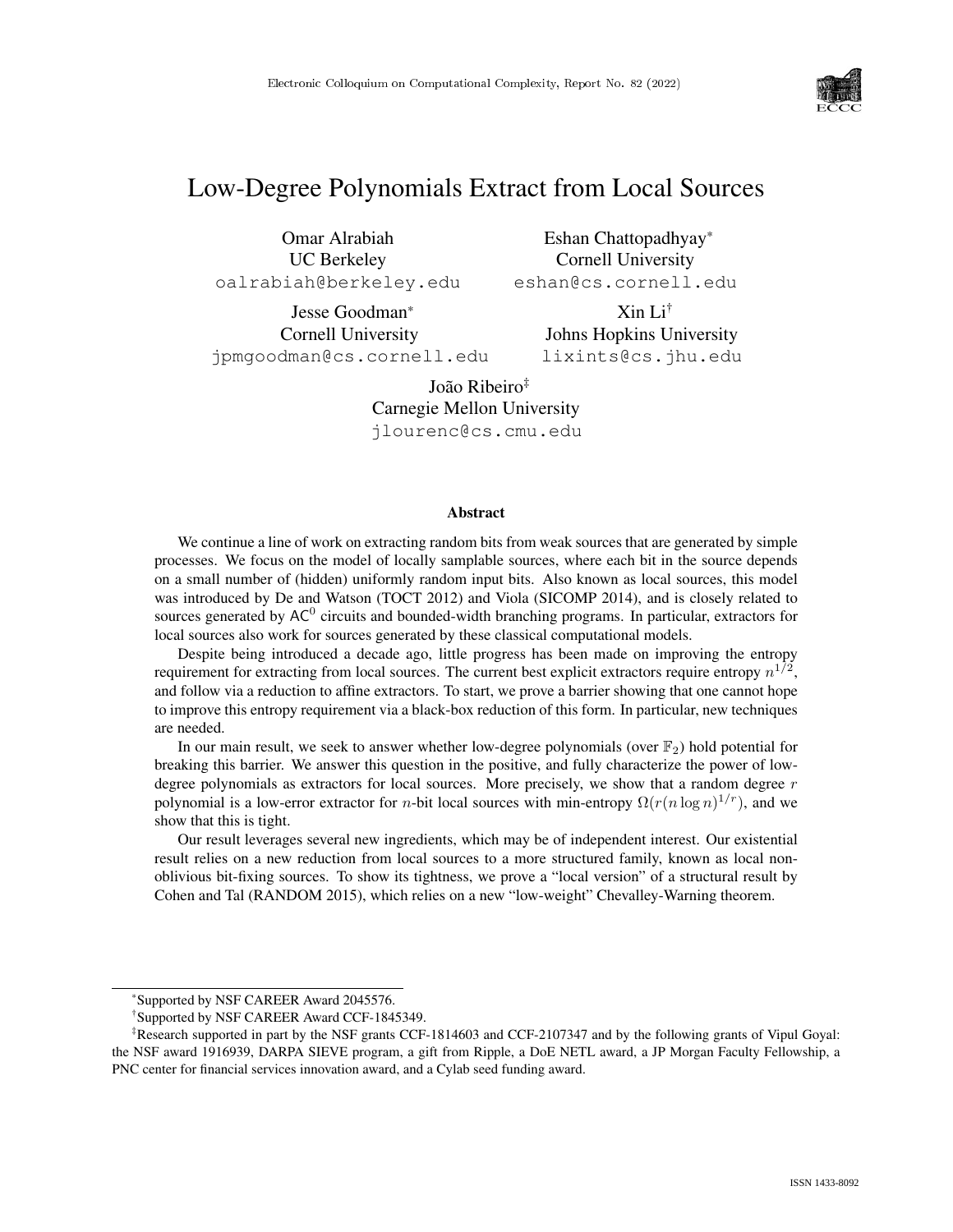# 1 Introduction

Randomness is a fundamental resource in many areas of computer science, such as algorithm design and cryptography. However, such tasks often assume access to a source of independent and uniform bits, while real-world physical processes (e.g., electromagnetic noise, timings of user keystrokes) generate randomness that is far from perfect. This state of affairs motivates the problem of *randomness extraction*. The goal is to design a deterministic function, called an *extractor*, that can distill a (nearly) uniform bit from any source belonging to a certain family.<sup>[1](#page-1-0)</sup>

<span id="page-1-1"></span>**Definition 1** (Extractor). A function  $Ext: \{0,1\}^n \to \{0,1\}$  is an extractor for a family of distributions X *over*  $\{0,1\}^n$  *with error*  $\varepsilon$  *if, for every*  $\mathbf{X} \in \mathcal{X}$ *,* 

$$
\left|\Pr[\mathsf{Ext}(\mathbf{X})=1]-\frac{1}{2}\right|\leq\varepsilon.
$$

*We also call* Ext *an* ε-extractor for X .

Besides their practical motivation, randomness extractors (and other related pseudorandom objects such as dispersers, condensers, and expander graphs) have deep connections to coding theory, combinatorics, and complexity theory.

In order to construct an extractor for a family  $X$  of sources, the most general assumption one can make about X is that each  $X \in \mathcal{X}$  has some "randomness." Here, it is typical to measure the randomness of a source X by its min-entropy  $H_{\infty}(\mathbf{X}) := -\log \max_{x} \Pr[\mathbf{X} = x]$ . However, even if we assume each  $\mathbf{X} \in \mathcal{X}$ has a very high amount of this very strong notion of entropy, extraction is still impossible: indeed, one cannot hope to extract from X even if each source  $X \in \mathcal{X}$  is guaranteed to have min-entropy  $k \geq n - 1$  [\[CG88\]](#page-42-0). To enable extraction, one must make additional assumptions on the structure of each  $X \in \mathcal{X}$ .

Extractors for local sources,  $AC^0$  sources, and small-space sources. In a seminal work, Trevisan and Vadhan [\[TV00\]](#page--1-0) initiated the study of randomness extraction from sources that can be sampled by "simple" processes. In addition to the generality of such sources, it can be argued that they serve a reasonable model of randomness that might actually be found in nature.

More formally, Trevisan and Vadhan studied sources that can be sampled by polynomial size circuits that are given uniform bits as input. However, extracting randomness from this class of sources requires strong computational hardness assumptions. This motivated De and Watson [\[DW12\]](#page-42-1) and Viola [\[Vio14\]](#page--1-1) to consider *unconditional* extraction from sources sampled by more restricted, but still natural, circuit families. To this end, they introduced the notion of *local sources*. Intuitively, a local source X is one that can be sampled by a low-depth circuit with bounded fan-in (a low-complexity process).

**Definition 2** (Local source [\[DW12,](#page-42-1) [Vio14\]](#page--1-1)). *A distribution*  $\mathbf{X} \sim \{0, 1\}^n$  *is a d*-local source *if*  $\mathbf{X} = g(\mathbf{U}_m)$ , where  $\mathbf{U}_m$  is the uniform distribution over  $m$  bits (for some  $m$ ), and  $g: \{0,1\}^m \to \{0,1\}^n$  is a function *where each output bit depends on at most* d *input bits.*

Local sources are closely connected to other models of sources sampled by simple processes. Viola [\[Vio14\]](#page--1-1) proved that every source generated by  $AC^0$  circuits is (close to) a convex combination of local sources with small locality and slightly lower min-entropy. More recently, Chattopadhyay

<span id="page-1-0"></span><sup>&</sup>lt;sup>1</sup>In general, one would actually like to distill (from the source) as many uniform bits as possible. However, we focus here on the simpler goal of obtaining just a single uniform bit, as there remain significant barriers even in this most basic setting.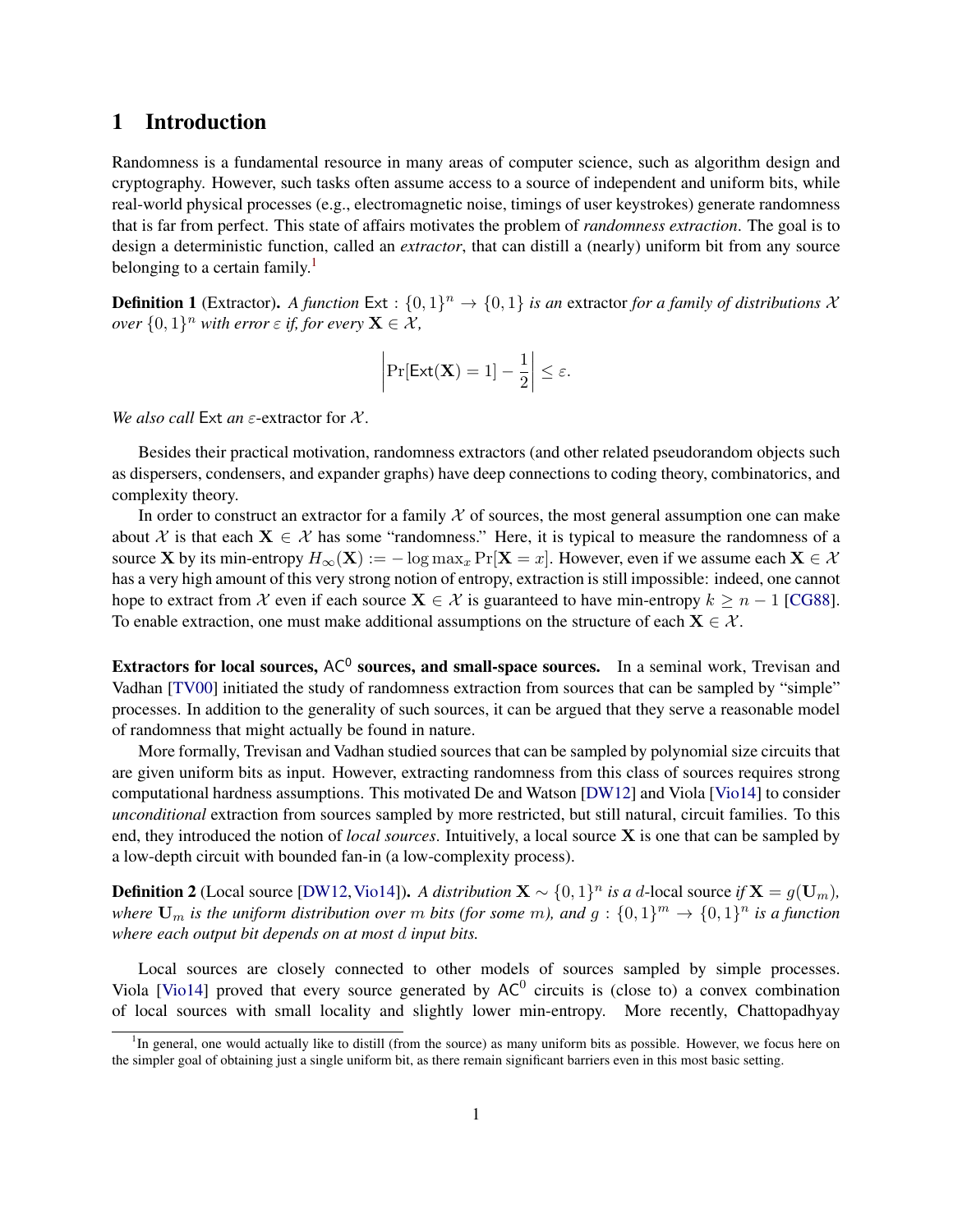and Goodman [\[CG21\]](#page-42-2) showed a similar result for sources generated by bounded-width branching programs [\[KRVZ11\]](#page--1-2). Thus, extractors for local sources also work for sources generated by these classical computational models. In fact, the current state-of-the-art extractors for sources generated by  $AC^0$  circuits and bounded-width branching programs are extractors for 1-local sources.

**A barrier at**  $\sqrt{n}$  min-entropy. Despite the applications above and being introduced over a decade ago, little progress has been made on constructing extractors for local sources [\[DW12,](#page-42-1)[Vio14,](#page--1-1)[Li16\]](#page--1-3). In particular, httle progress has been made on constructing extractors for local sources (DW12, VI014, LT10]. In particular, all known constructions require min-entropy at least  $\sqrt{n}$ , and follow via a reduction to extractors for affin sources (i.e., sources that are uniform over affine subspaces of  $\mathbb{F}_2^n$ ). Thus, there appears to be a "barrier" at  $\sqrt{n}$  min-entropy, at least when using affine extractors [\[Vio20\]](#page--1-4). It is natural to ask how we might break this  $\sqrt{n}$  barrier, which raises the question:

Can affine extractors be used to extract from local sources with min-entropy  $k \ll \sqrt{n}$  ?

As motivation, we start by providing strong evidence that the answer to the above question is negative. In particular, we prove the following.

<span id="page-2-1"></span>Theorem 0 (Barrier result). *It is not possible to extract randomness from* 2*-local sources with min-entropy* √  $k \geq \sqrt{n}$  by applying an affine extractor in a black-box manner.

Thus, if we would like to construct extractors for local sources with min-entropy significantly below Thus, if we would like to be  $\sqrt{n}$ , new techniques are needed.

Towards breaking the  $\sqrt{n}$  barrier using low-degree polynomials. While explicit extractors that break the  $\sqrt{n}$  min-entropy barrier for local sources are the end goal, these still seem beyond reach. We believe that the next best thing are non-explicit extractors that are of "low complexity." Our hope is that such extractors may help us eventually construct truly explicit extractors, as non-explicit extractors are more likely to be easier to derandomize if they belong to a low complexity class. At the same time, such non-explicit extractors may have applications in complexity theory (i.e., since the current state-of-the-art circuit lower bounds are against extractors [\[LY21\]](#page--1-5)). There is a long line of work [\[Vio05,](#page--1-6) [GVW15,](#page--1-7) [CL18,](#page-42-3) [Lu04,](#page--1-8) [Vad04,](#page--1-9) [BG13,](#page-42-4) [CL18,](#page-42-3) [DY21,](#page--1-10) [HIV21,](#page--1-11) [CT15\]](#page-42-5) on the power of low-complexity computational models for extracting from various families of sources.

We choose to study the class of *low-degree*  $\mathbb{F}_2$ -*polynomials* as our low-complexity computational model. We choose to study the class of *tow-degree*  $\mathbb{F}_2$ -*polynomials* as our low-complexity computational model.<br>In particular, we ask whether (non-explicit) low-degree polynomials can help break the  $\sqrt{n}$  barrier for extracting from local sources, and more generally we seek to answer the following question:

## <span id="page-2-0"></span>Question 1. How powerful are low-degree  $\mathbb{F}_2$ -polynomials as extractors for local sources?

Beyond being a natural algebraic class, low-degree  $\mathbb{F}_2$ -polynomials have a natural combinatorial interpretation. We can represent a degree-2  $\mathbb{F}_2$ -polynomial f as a graph  $G_f$  on n vertices, with edges representing monomials included in  $f$ . Then,  $f$  being a good extractor for local sources translates into a parity constraint on the number of edges in certain induced subgraphs of  $G_f$ . Likewise, a degree-3  $\mathbb{F}_2$ -polynomial can be represented as a 3-hypergraph, and so on. Given the correspondence between low-degree polynomials and hypergraphs with small edge sizes, we hope that tools from combinatorics can be leveraged to make our riypergraphs with small edge sizes, we nope that tools from comomatorics can be leveraged to make our constructions explicit and break the  $\sqrt{n}$  min-entropy barrier for extracting from local sources (which would also give improved extractors for small-space sources).

Our motivation to study low-degree polynomials as our "low complexity" model also comes from the work of Cohen and Tal [\[CT15\]](#page-42-5), which studied the same question in the context of *affine* sources. In their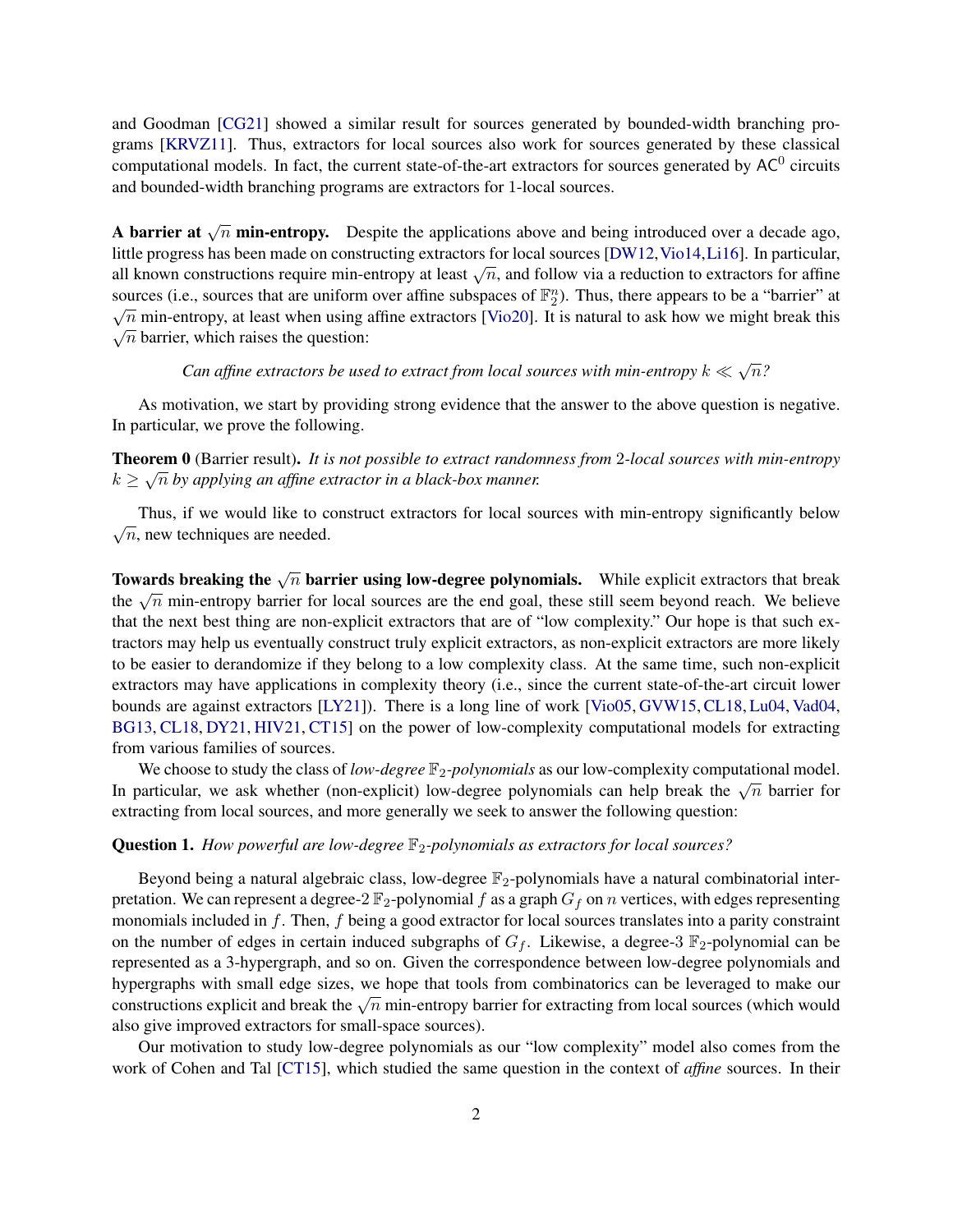work, they showed that there exist degree-r  $\mathbb{F}_2$ -polynomials that extract from affine sources with minentropy  $O(rn^{\frac{1}{r-1}})$ , and that this is tight. In order to answer [Question 1,](#page-2-0) we aim to provide a local source analogue of this result.

## 1.1 Summary of our results

In this paper, we fully characterize the power of low-degree polynomials as extractors for local sources, answering [Question 1](#page-2-0) and proving a local-source analogue of Cohen-Tal. Along the way, we rely on several new ingredients which may be of independent interest. We present these results in [Section 1.1.1](#page-3-0) and [Section 1.1.2,](#page-4-0) respectively.

#### <span id="page-3-0"></span>1.1.1 Main result

Our main result gives a tight characterization of the power of low-degree polynomials as extractors for local sources. We state it formally, below.

<span id="page-3-1"></span>**Theorem 1** (Main result). *For every*  $d \in \mathbb{N}$  and  $r \geq 2$ , there are constants  $C, c > 0$  such that the following *holds. For every*  $n \in \mathbb{N}$  *there exists a (not necessarily explicit) degree*  $\leq r$  *polynomial*  $f \in \mathbb{F}_2[x_1, \ldots, x_n]$ *that is a* (2−ck)*-extractor for* d*-local sources with min-entropy*

$$
k \ge C(n \log n)^{1/r},
$$

*but for every degree*  $\leq r$  *polynomial*  $g \in \mathbb{F}_2[x_1, \ldots, x_n]$  *there exists a d-local source with min-entropy* 

$$
k \ge c(n \log n)^{1/r}
$$

*on which it is constant.*

[Theorem 1](#page-3-1) implies that degree-3 polynomials are already enough to extract from min-entropy  $k = O((n \log n)^{1/3})$ , which (non-explicitly) breaks the  $\sqrt{n}$  min-entropy barrier of previous techniques [\(Theorem 0\)](#page-2-1). Furthermore, given known reductions from  $AC^0$  sources and small-space sources to local sources [\[Vio14,](#page--1-1) [CG21\]](#page-42-2), it also follows that low-degree polynomials can be used to break the current min-entropy barriers for extracting from these other models of weak sources. Finally, [Theorem 1](#page-3-1) can be viewed as a generalization of a result by Viola [\[Vio16\]](#page--1-12), who showed the existence of quadratic functions f such that AC<sup>0</sup> cannot sample  $(U_n, f(U_n))$ : our result shows that there exist degree  $\leq r$  polynomials such that AC<sup>0</sup> cannot sample  $(X, f(X))$ , where X can be *any* distribution with min-entropy  $k \geq Cn^{1/r+\delta}$  for a large enough C and arbitrarily small  $\delta > 0$ .

While [Theorem 1](#page-3-1) is stated for constant locality d and constant degree  $r$ , we actually prove stronger results that hold for superconstant  $d, r$ . In particular, [Theorem 1](#page-3-1) follows immediately from the following two results, which provide upper and lower bounds on the entropy required to extract from d-local sources using a degree  $\leq r$  polynomials (where d, r need not be constant).

<span id="page-3-2"></span>Theorem 1.1 (Technical version of [Theorem 1,](#page-3-1) Upper Bound). *There are universal constants* C, c > 0 *such that for all*  $n, d, r \in \mathbb{N}$ *, the following holds. With probability at least* 0.99 *over the choice of a random degree*  $\leq r$  polynomial  $f \in \mathbb{F}_2[x_1,\ldots,x_n]$ , it holds that f is an  $\varepsilon$ -extractor for d-local sources with min-entropy k, *for any*

$$
k \ge C 2^d d^2 r \cdot (2^d n \log n)^{1/r},
$$

<span id="page-3-3"></span>*where*  $\varepsilon = 2^{-\frac{ck}{r^3 2^d d^2}}$ .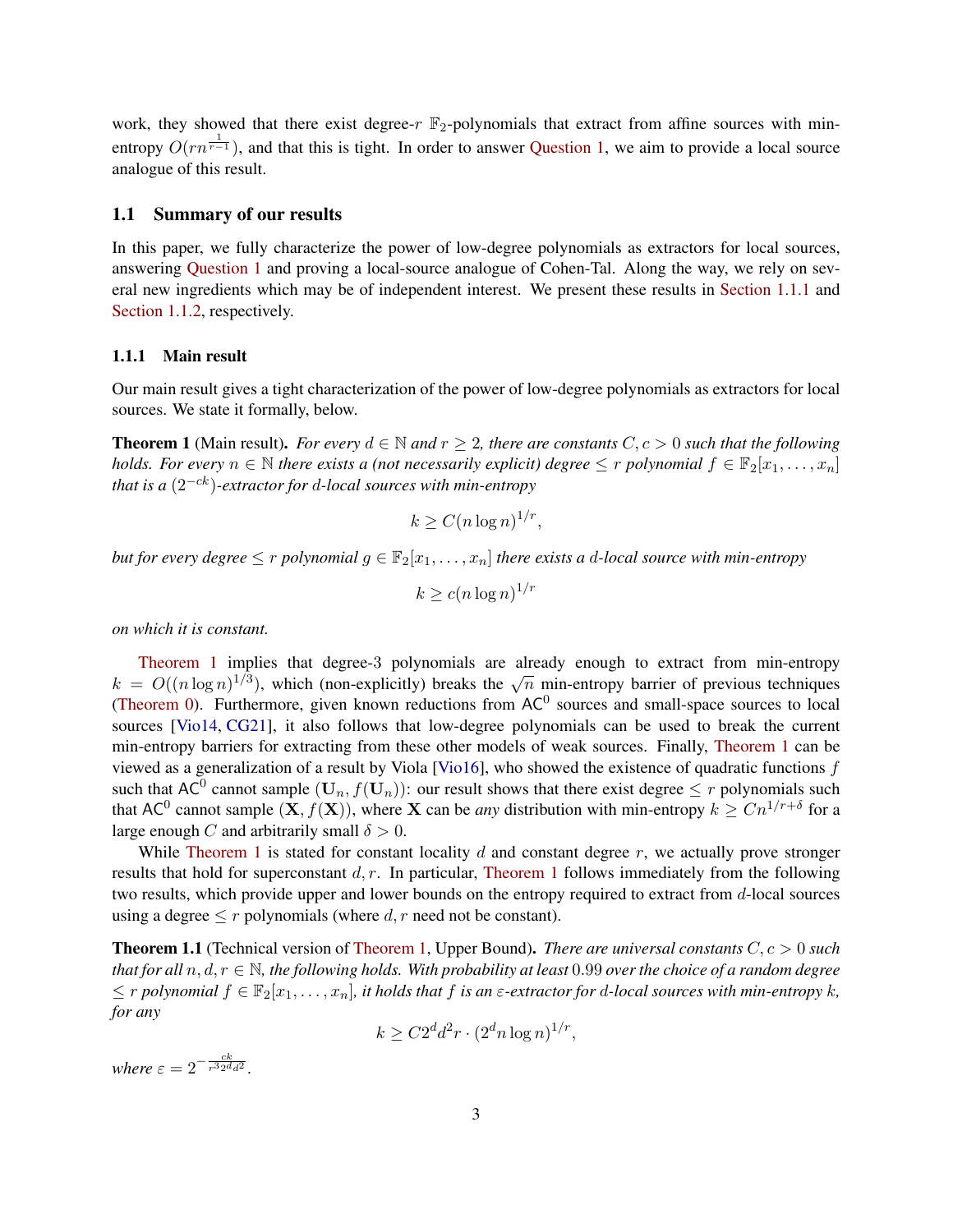Remark 1 (Informal version of [Theorem 6\)](#page-23-0). *If instead of extractors we aim to construct* dispersers*,* [2](#page-4-1) *then we are able to improve [Theorem 1.1](#page-3-2) to hold for min-entropy*  $k \geq Cd^3r \cdot (n \log n)^{1/r}$ .

<span id="page-4-2"></span>Theorem 1.2 (Technical version of [Theorem 1,](#page-3-1) Lower Bound). *There exists a universal constant* c > 0 *such* that for all  $n, d, r \in \mathbb{N}$  with  $2 \leq r \leq c \log(n)$  and  $d \leq n^{\frac{1}{r-1}-2^{-10r}}/\log(n)$ , the following holds. For any  $degree \leq r$  *polynomial*  $f \in \mathbb{F}_2[x_1,\ldots,x_n]$ , there is a d-local source  $\mathbf{X} \sim \{0,1\}^n$  with min-entropy at least

$$
k \ge cr(dn \log n)^{1/r}
$$

*such that*  $f(\mathbf{X})$  *is constant.* 

#### <span id="page-4-0"></span>1.1.2 Key new ingredients

Our main result follows from a collection of new ingredients, which may be of independent interest. In order to prove our upper bound on min-entropy [\(Theorem 1.1\)](#page-3-2), we prove a new reduction from  $d$ -local sources to *d-local non-oblivious bit fixing (NOBF) sources*. Informally, a *d*-local NOBF source  $\mathbf{X} \sim \{0, 1\}^n$  of min-entropy  $k'$  is a source that has  $k'$  uniform independent bits, with all other bits depending on at most d of the  $k'$  bits.

<span id="page-4-4"></span>Theorem 2 (Reduction from d-local sources to d-local NOBF sources). *There exists a universal constant*  $c > 0$  such that for any  $n, k, d \in \mathbb{N}$ , the following holds. Let  $\mathbf{X} \sim \{0, 1\}^n$  be a d-local source with min*entropy*  $\geq k$ . Then **X** is  $\varepsilon$ -close to a convex combination of d-local NOBF sources with min-entropy  $\geq k'$ , *where*  $\varepsilon = 2^{-ck'}$  *and* 

$$
k' = \frac{ck}{2^d d^2}.
$$

The family of d-local NOBF sources, introduced in [\[CGGL20\]](#page-42-6), is a significant specialization of d-local sources. The above reduction shows that, at least for constant locality  $d$ , we can just focus on extracting from this simpler class - even in future explicit constructions.

To prove our lower bound on min-entropy [\(Theorem 1.2\)](#page-4-2), we actually prove this lower bound for the special class of d-local sources known as *d-local affine sources*: such a source  $X \sim \mathbb{F}_2^n$  is uniform over a dlocal affine subspace  $X \subseteq \mathbb{F}_2^n$ , which is a special type of affine subspace that admits a basis  $v_1, \ldots, v_k \in \mathbb{F}_2^n$ where each coordinate  $i \in [n]$  holds the value 1 in at most d of these vectors. For this special class of sources, our lower bound is actually tight, and can be viewed as a "local" version of a result by Cohen and Tal [\[CT15\]](#page-42-5).

<span id="page-4-3"></span>Theorem 3 (Local version of Cohen-Tal). *There exist universal constants* C, c > 0 *such that for every*  $n, r, d \in \mathbb{N}$  such that  $2 \le r \le c \log(n)$  and  $d \le n^{\frac{1}{r-1}-2^{-10r}}/\log(n)$ , the following holds. For any degree  $\leq r$  polynomial  $f \in \mathbb{F}_2[x_1,\ldots,x_n]$ , there exists a d-local affine subspace  $X \subseteq \mathbb{F}_2^n$  of dimension

$$
k \ge cr(dn \log n)^{1/r}
$$

*on which* f *is constant.*

*This is tight: there exists a degree*  $\leq r$  *polynomial*  $g \in \mathbb{F}_2[x_1, \ldots, x_n]$  which is an extractor for d-local *affine sources of dimension*  $k \geq Cr(dn\log n)^{1/r}$ *, which has error*  $\varepsilon = 2^{-ck/r}$ *.* 

<span id="page-4-1"></span><sup>&</sup>lt;sup>2</sup>A function Disp :  $\{0,1\}^n \to \{0,1\}$  is a *disperser for a class of sources* C if the support of Disp(**X**) is  $\{0,1\}$  for all sources  $\mathbf{X} \in \mathcal{C}.$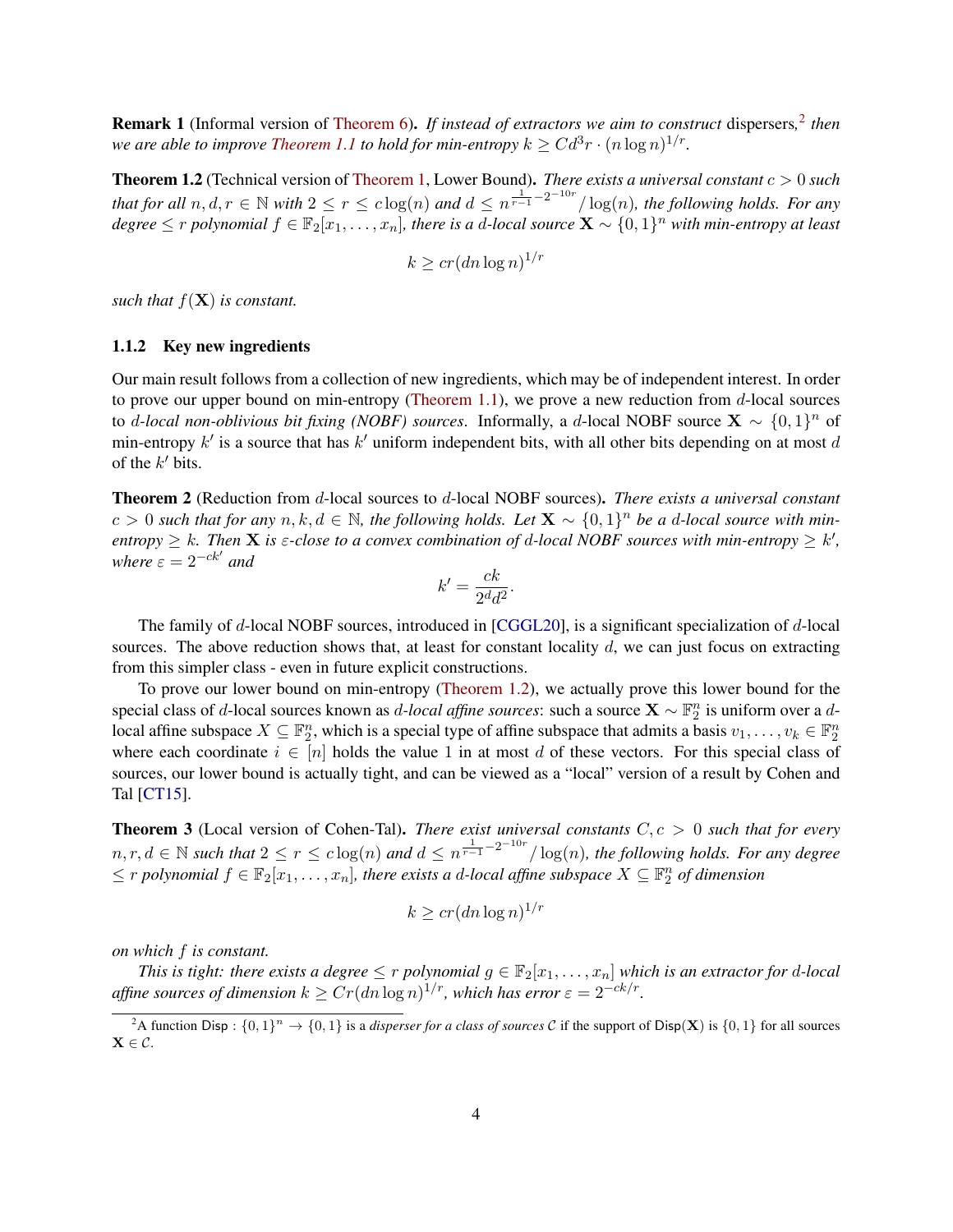We prove [Theorem 3](#page-4-3) by extending the techniques of Cohen and Tal [\[CT15\]](#page-42-5), while leveraging a key new ingredient: a "low-weight" Chevalley-Warning theorem. This result, which may be of independent interest, shows that any small system of low-degree polynomials admits a (nontrivial) solution of low Hamming weight.

<span id="page-5-2"></span>**Theorem 4** (Low-weight Chevalley-Warning). Let  $\{f_i\} \subseteq \mathbb{F}_2[x_1, \ldots, x_n]$  *be a set of polynomials with linear degree*<sup>[3](#page-5-0)</sup> at most D and nonlinear degree<sup>[4](#page-5-1)</sup> at most  $\Delta$ , such that 0 is a common solution and  $D + \Delta < n$ . *Then there is a common solution*  $x \neq 0$  *with Hamming weight* 

$$
w \le 8\Delta + 8D/\log(n/D) + 8.
$$

## 1.2 Open problems

Our work leaves open several interesting avenues for future work. We highlight three of them here:

- For any constant  $r \geq 2$ , construct an explicit  $\mathbb{F}_2$ -polynomial of degree  $\leq r$  that extracts from 2-local sources of min-entropy  $o(n)$ .
- In [Theorem 2,](#page-4-4) we showed a reduction from  $d$ -local sources of min-entropy  $k$  to  $d$ -local non-oblivious bit fixing (NOBF) sources of min-entropy  $\Omega(k/(2^d d^2))$ . It would be interesting to show a reduction from a d-local source of min-entropy k to a d-local NOBF source of min-entropy  $\Omega(k/\text{poly}(d))$  (or show that such a reduction is impossible).
- [Theorem 4](#page-5-2) shows that if a collection of low-degree *n*-variate polynomials of linear degree  $D$  and nonlinear degree  $\Delta$  has the zero vector as a solution (and  $D + \Delta < n$ ), then there exists a nonzero solution of weight at most  $O(\Delta + D/\log(n/D))$ . When  $\Delta = 0$ , this becomes asymptotically tight by the Hamming bound. Moreover, when  $D = 0$ , this will also be tight by picking the polynomial  $f(x) = \sum_{1 \leq |S| \leq \Delta} \prod_{i \in S} x_i$ . However, if we had  $\Delta/2$  quadratic polynomials, will the upper bound of  $O(\Delta)$  still be tight?

# 2 Overview of our techniques

In this section, we provide an overview of the techniques that go into our three main results:

- An entropy *upper bound* for low-degree extraction from local sources [\(Theorem 1.1\)](#page-3-2).
- An entropy *lower bound* for low-degree extraction from local sources [\(Theorem 1.2\)](#page-4-2).
- A *barrier* for extracting from local sources using black-box affine extractors [\(Theorem 0\)](#page-2-1).

Along the way, we will overview the several new key ingredients (Theorems [2,](#page-4-4) [3,](#page-4-3) and [4\)](#page-5-2) that go into these main results.

## 2.1 Upper bounds

We begin by discussing our entropy upper bounds for low-degree extraction from local sources. By this, we mean that we upper bound the entropy *requirement* for extracting from d-local sources using degree  $\leq r$ polynomials. In other words, we show that low-degree polynomials extract from local sources.

<span id="page-5-0"></span><sup>&</sup>lt;sup>3</sup>The *linear degree* D is the sum of the degrees of the  $f_i$ 's which have degree 1.

<span id="page-5-1"></span><sup>&</sup>lt;sup>4</sup>The *nonlinear degree* is the sum of the degrees of the  $f_i$ 's which have degree at least 2.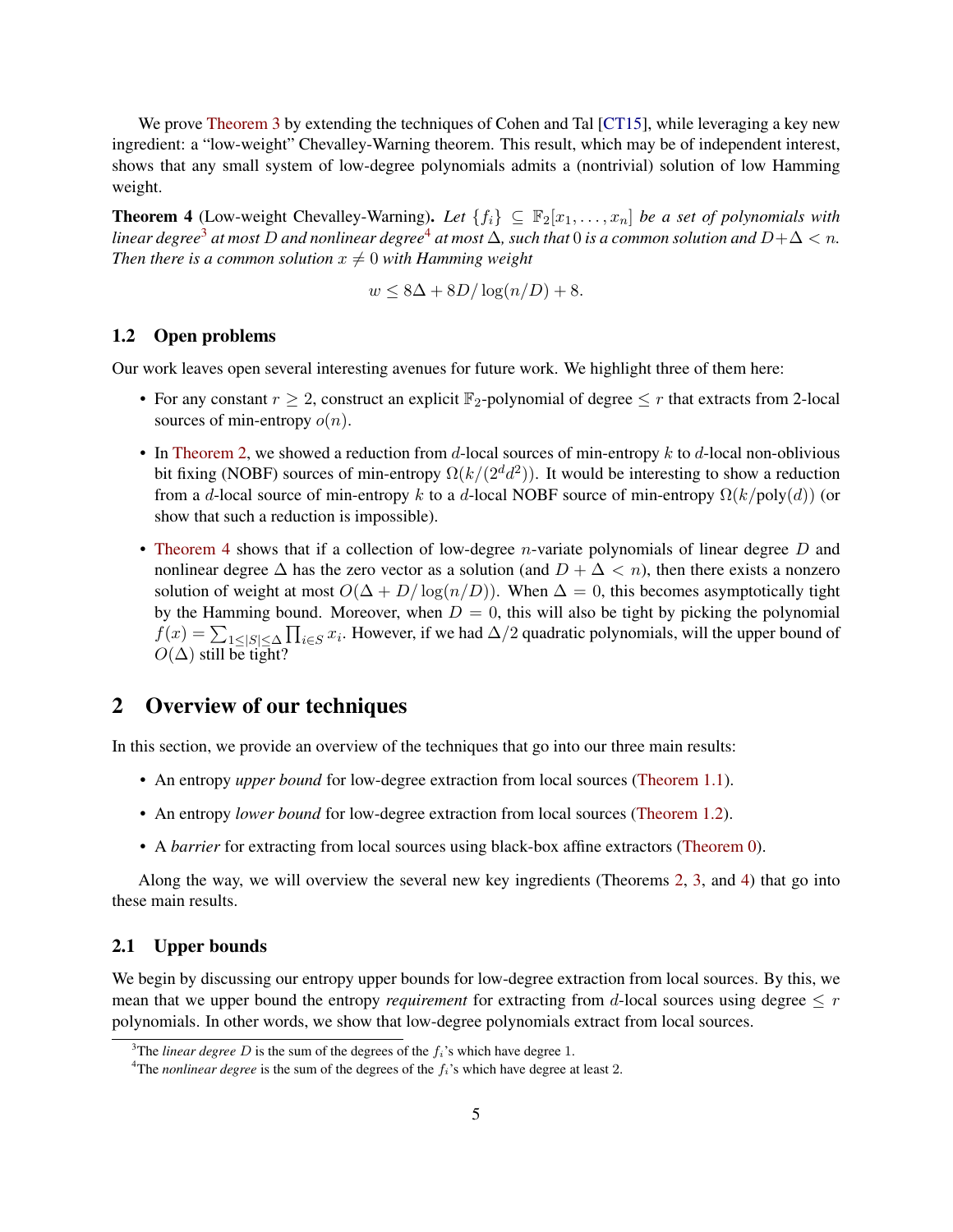#### 2.1.1 Low-degree extractors for local sources

We start by sketching the techniques behind our main upper bound [\(Theorem 1.1\)](#page-3-2), which shows that most degree  $\leq r$  polynomials are low-error extractors for d-local sources with min-entropy at least

$$
k = O(2^d d^2 r \cdot (2^d n \log n)^{1/r}).
$$

A strawman application of the probabilistic method. A natural first attempt at proving our result would use a standard application of the probabilistic method, which looks something like the following. First, let  $f \in \mathbb{F}_2[x_1,\ldots,x_n]$  be a uniformly random polynomial of degree  $\leq r$ , meaning that each monomial of size  $\leq r$  is included in f with probability 1/2. Then, we let X be the family of d-local sources over  $\{0,1\}^n$ , each with min-entropy at least  $k$ . To prove that most of these polynomials are low-error extractors for this family, a standard application of the probabilistic method would suggest that we:

- 1. Prove that f is an extractor for a single  $X \in \mathcal{X}$  with extremely high probability.
- 2. Show that the family  $X$  does not contain too many sources.
- 3. Conclude, via the union bound, that f is an extractor for *every*  $X \in \mathcal{X}$  with high probability.

It is not too hard to complete Steps 2 and 3 in the above framework, but Step 1 turns out to be much more challenging. To see why, let us consider an arbitrary d-local source  $X \sim \{0, 1\}^n$  with min-entropy at least k. By definition of d-local source, there exists some  $m \in \mathbb{N}$  and functions  $g_1, \ldots, g_n : \{0,1\}^m \to \{0,1\}$ such that each  $g_i$  depends on just d of its inputs, and such that given a uniform  $\mathbf{Y} \sim \{0, 1\}^m$ , we have

$$
\mathbf{X} = (g_1(\mathbf{Y}), g_2(\mathbf{Y}), \dots, g_n(\mathbf{Y})).
$$

Now, we want to argue that a random degree  $\leq r$  polynomial  $f \in \mathbb{F}_2[x_1, \ldots, x_n]$  is a low-error extractor for **X**. To do so, consider the function  $F: \{0, 1\}^m \to \{0, 1\}$  defined as

$$
F(y_1,\ldots,y_m) := (f \circ g)(y_1,\ldots,y_m) = f(g_1(y_1,\ldots,y_m),\ldots,g_n(y_1,\ldots,y_m)).
$$

Notice that by the definition of **X** and by [Definition 1](#page-1-1) of extractor, we know that f is an extractor for **X** with error  $\varepsilon$  if

$$
|\text{bias}(F)| := \left| \Pr_{y \sim \mathbf{U}_m} [F(y) = 1] - \Pr_{y \sim \mathbf{U}_m} [F(y) = 0] \right| \le 2\varepsilon.
$$

Thus, to argue that a random degree  $\leq r$  polynomial  $f \in \mathbb{F}_2[x_1, \ldots, x_n]$  is a low-error extractor for **X**, it suffices to argue that the function  $F = f \circ q$  has low bias (with high probability over the selection of f).

Of course, the question now becomes: how can we ensure that  $F$  has low bias? We can start by noticing some properties of F. First, we know  $F = f \circ q$ , where f is a random degree  $\leq r$  polynomial and q is a fixed function where each output bit depends on  $\leq d$  input bits. Thus, it is not hard to argue that F will have degree  $\leq$  rd. Furthermore, since f is random and g is fixed, one may hope to argue that F is a *uniformly random* polynomial of degree  $\leq rd$ : in this case we would be done, since it is well-known that uniformly random low-degree polynomials have extremely low bias (with extremely high probability) [\[BHL12\]](#page-42-7).

Unfortunately, it is too much to hope that  $F$  is a uniformly random low-degree polynomial. Indeed, it is not hard to see that the distribution of F over degree  $\leq$  rd polynomials depends heavily on the exact selection of g. Furthermore, for most selections of g, the random function  $F$  is *not* uniformly distributed over degree  $\leq t$  polynomials for *any* t.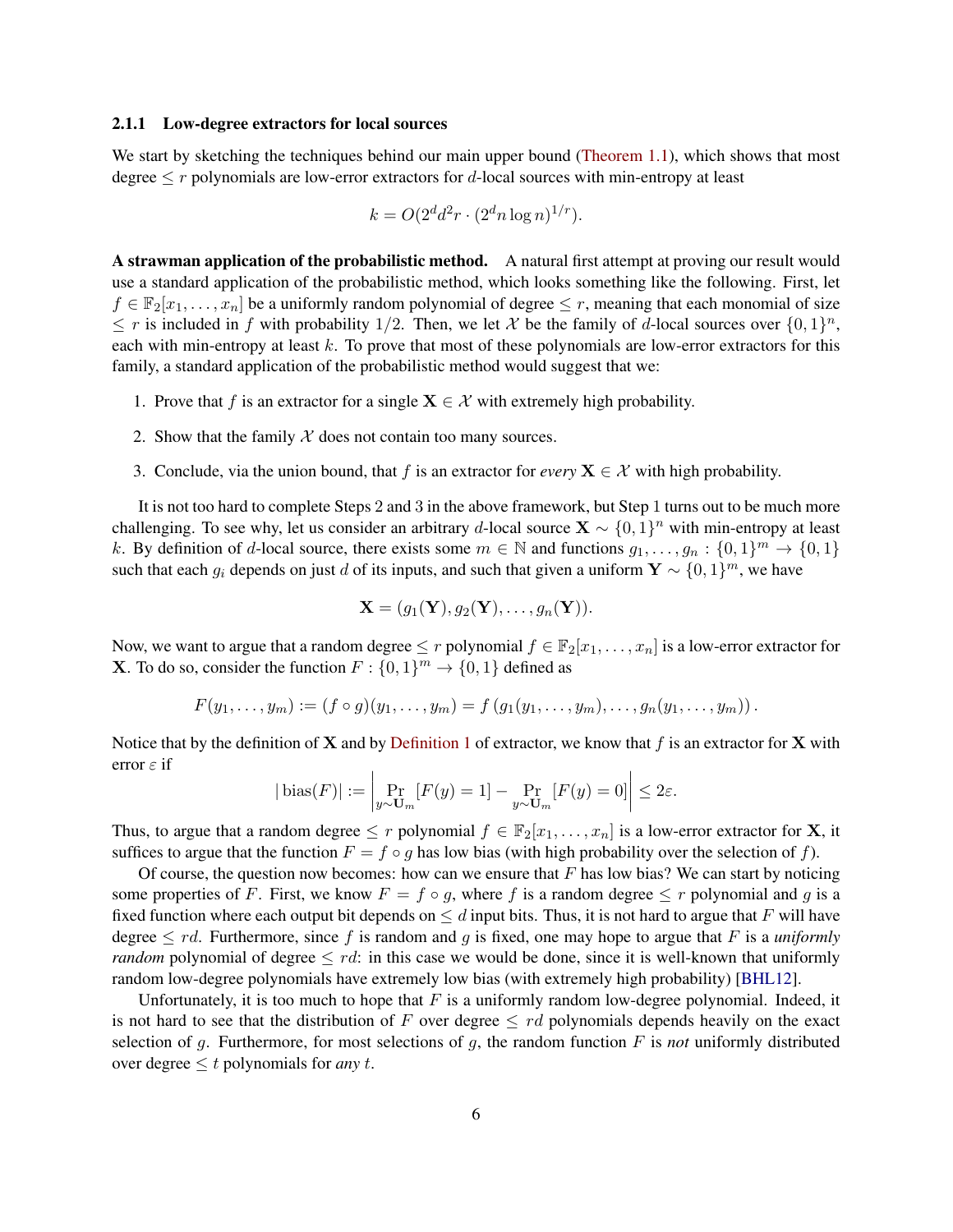Thus, there is no obvious way to apply [\[BHL12\]](#page-42-7) in order to argue that  $F$  will have low bias. To proceed, it seems like we will somehow need to argue that the distribution of  $F$  over low-degree polynomials is guaranteed to have some specific *structure*, and then somehow argue that a random polynomial from any such structured distribution is guaranteed to have low-bias. Each of these steps seems quite challenging.

Reductions to the rescue. As it turns out, there is a simple trick we can use to greatly simplify the above approach. The key idea is to *reduce* local sources to a simpler class of sources. Given two familes  $\mathcal{X}, \mathcal{Y}$  of distributions over  $\{0,1\}^n$ , we say that X *reduces* to Y if each  $X \in \mathcal{X}$  is (close to) a convex combination of  $Y \in \mathcal{Y}^5$  $Y \in \mathcal{Y}^5$  Reductions are extremely useful, because of the following well-known fact: if X reduces to  $\mathcal{Y}$ , and  $f: \{0,1\}^n \to \{0,1\}$  is an extractor for Y, then f *is also an extractor for* X.

Thus, in order to show that low-degree polynomials extract from d-local sources, a key new ingredient we use is a reduction from d-local sources to a simpler class of sources called d*-local non-oblivious bitfixing (NOBF) sources* [\[CGGL20\]](#page-42-6). Using the above discussion, it then suffices to show that low-degree polynomials extract from d-local NOBF sources. Thus, we proceed by:

- 1. Defining local NOBF sources, and showing how we can appropriately tailor our previous attempt at the probabilistic method so that it works for local NOBF sources.
- 2. Providing a new reduction from local sources to local NOBF sources.

Low-degree extractors for local NOBF sources. A d-local NOBF source  $X \sim \{0,1\}^n$  is a natural specialization of a d-local source where the entropic bits of the source must show up "in plain sight" somewhere in the source.<sup>[6](#page-7-1)</sup> More formally, a *d*-local NOBF source with min-entropy *k* is a random variable  $\mathbf{X} \sim \{0, 1\}^n$ for which there exist functions  $g_1, \ldots, g_n : \{0,1\}^k \to \{0,1\}$  such that the following holds: each  $g_i, i \in [n]$ depends on  $\leq d$  input bits; for every  $i \in [k]$  there is some  $i' \in [n]$  such that  $g_{i'}(y) = y_i$ ; and for uniform  $\mathbf{Y} \sim \{0,1\}^k$  we have

$$
\mathbf{X} = (g_1(\mathbf{Y}), g_2(\mathbf{Y}), \ldots, g_n(\mathbf{Y})).
$$

In other words, some k "good" bits in X are uniform, and the remaining  $n - k$  "bad" bits are d-local functions of the good bits.

We must now show that a random degree  $\leq r$  polynomial  $f \in \mathbb{F}_2[x_1, \ldots, x_n]$  extracts from d-local NOBF sources with entropy  $k$ . As in our strawman application of the probabilistic method, consider an arbitary d-local NOBF source  $X = (g_1(Y), \ldots, g_n(Y))$  and let  $f \in \mathbb{F}_2[x_1, \ldots, x_n]$  be a uniformly random degree  $\leq r$  polynomial. To show that f extracts from all d-local NOBF sources, recall that we just need to show that the function  $F: \{0,1\}^k \to \{0,1\}$  defined as

$$
F(y) := (f \circ g)(y) = f(g_1(y), \dots, g_n(y))
$$

has extremely low bias with extremely high probability. Furthermore, recall that if we can show that F itself is a uniformly random low-degree polynomial, then we know via [\[BHL12\]](#page-42-7) that this is true.

It is still too much to hope that F is a uniform low-degree polynomial, but F is now "close enough in structure" to one so that we can make this work. To see why, we can first assume without loss of generality

<span id="page-7-0"></span><sup>&</sup>lt;sup>5</sup>By this we mean that each  $X \in \mathcal{X}$  can be written in the form  $X = \sum_i p_i Y_i$ , where each  $Y_i \in \mathcal{Y}, \sum_i p_i = 1$ , and X samples from  $Y_i$  with probability  $p_i$ .

<span id="page-7-1"></span><sup>&</sup>lt;sup>6</sup>The relationship between local sources and local *NOBF* sources is not dissimilar to the relationship between error-correcting codes and *systematic* error-correcting codes.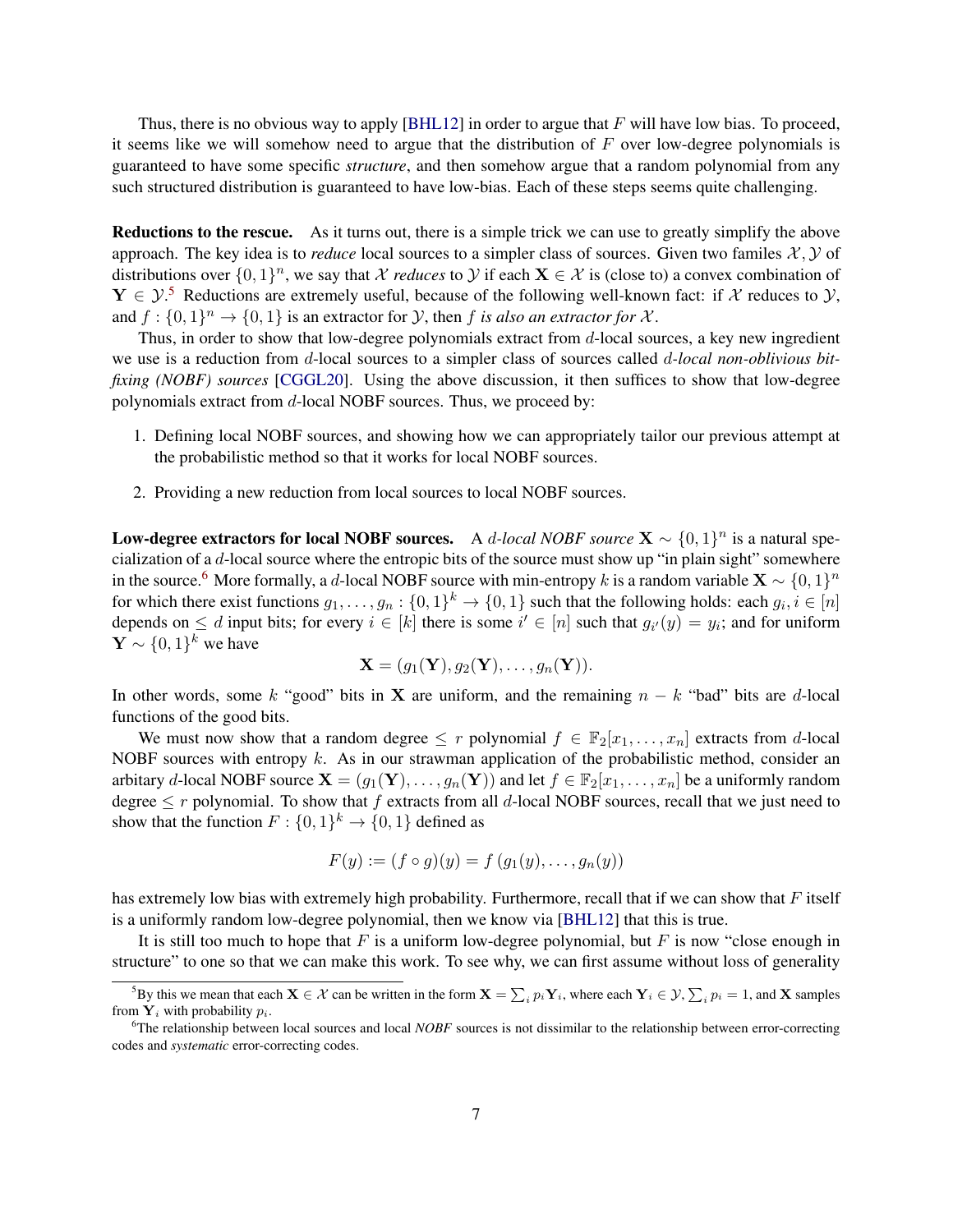(by definition of local NOBF source) that  $g_1(y) = y_1, \ldots, g_k(y) = y_k$ . Thus, we can define  $c_S \sim \{0, 1\}$  as an independent uniform bit (for each  $S \subseteq [n]$  of size  $\leq r$ ) and write

$$
F(y) = \sum_{S \subseteq [k]:|S| \le r} c_S \prod_{i \in S} g_i(y) + \sum_{S \subseteq [n]:|S| \le r, S \subseteq [k]} c_S \prod_{i \in S} g_i(y) = A(y) + B(y),
$$

where  $A \in \mathbb{F}_2[y_1,\ldots,y_k]$  is a uniformly random polynomial of degree  $\leq r$ , and  $B \in \mathbb{F}_2[y_1,\ldots,y_k]$  is a random polynomial whose selection of monomials is *not uniformly random*, but is nevertheless *independent* of the selections made by A.

Thus, to show that F has extremely low bias, it suffices to show that  $A + B$  has extremely low bias. And to show that  $A + B$  has extremely low bias, it suffices to show that  $A + B'$  has low bias for any fixed polynomial  $B'$  induced by fixing the random monomials selected by  $B$ .

To conclude, we actually show something stronger: recalling that  $A \in \mathbb{F}_2[y_1, \ldots, y_k]$  is a uniformly random polynomial of degree  $\leq r$ , we show that: for *any* fixed function  $B^* : \{0,1\}^k \to \{0,1\}$ , it holds that  $A + B^*$  has low bias. This does not follow immediately from the result [\[BHL12\]](#page-42-7) that a random low-degree polynomial has low bias: indeed, it is more general, since [\[BHL12\]](#page-42-7) is the special case where B<sup>∗</sup> = 0. However, it *does* follow immediately from known upper bounds on the list size of Reed-Muller codes [\[KLP12\]](#page--1-13).

In the language we are using here, an upper bound on the list size of a Reed-Muller code is equivalent to saying that for any fixed function  $D \in \mathbb{F}_2[x_1,\ldots,x_k]$ , A will differ from D on many inputs, with very high probability. Thus, such bounds tell us that A differs from  $B^*$  on many inputs with very high probability, and A differs from  $1 + B^*$  (or rather, *equals*  $B^*$ ) on many inputs with very high probability. In other words, A is completely uncorrelated with  $B^*$ , meaning that  $bias(A + B^*)$  is extremely small, as desired.

Thus a random low-degree polynomial f extracts from the d-local NOBF source **X** with min-entropy  $k$ with very high probability. In other words, it fails to do so with some very small probability  $\delta = \delta(k)$  which decreases rapidly as k grows. By applying the union bound, we get that f extracts from the entire family  $\mathcal X$ of d-local NOBF sources, provided  $\delta(k) \cdot |\mathcal{X}| \ll 1$ . All that remains is to upper bound the size of X, which can easily be done using the d-locality of the sources.

A reduction to local NOBF sources. Above, we saw that random low-degree polynomials extract from *local NOBF sources*. To complete the proof that they also extract from more general *local sources*, recall that we need to provide a reduction from local sources to local NOBF sources. In other words, we need to show that every d-local source with min-entropy  $k$  is (close to) a convex combination of d-local NOBF sources with min-entropy  $k' \approx k$ . This is the main key ingredient in our result that low-degree polynomials extract from local sources [\(Theorem 1.1\)](#page-3-2).

Our reduction works as follows. First, pick an arbitrary d-local source  $\mathbf{X} \sim \{0, 1\}^n$  with min-entropy k. Let  $k'$  be a parameter which is slightly smaller than  $k$ , which will be picked later. We start by arguing that X is (close to) a convex combination of d-local NOBF sources where there are  $k'$  good bits, but the good bits may be biased (but not constant).

Towards this end, recall that  $X = (g_1(Y), \ldots, g_n(Y))$  for some d-local functions  $g_1, \ldots, g_n$ : {0, 1}<sup>m</sup> → {0, 1} and uniform  $Y \sim \{0, 1\}^m$ . The key idea is to consider the *largest possible set*  $T \subseteq [n]$ of "good bits," i.e., such that  $\{X_i\}_{i\in\mathcal{I}}$  are independent (and none are constants). Then, we let  $T' \subseteq [m]$  be the bits of Y on which  $\{X_i\}_{i\in\mathcal{T}}$  depend. The key observation is that *every* bit in X depends on *some* bit in  ${Y_i}_{i \in T'}$ , by the maximality of T. Using this observation, there are *two possible cases*, over which we perform a *win-win analysis*.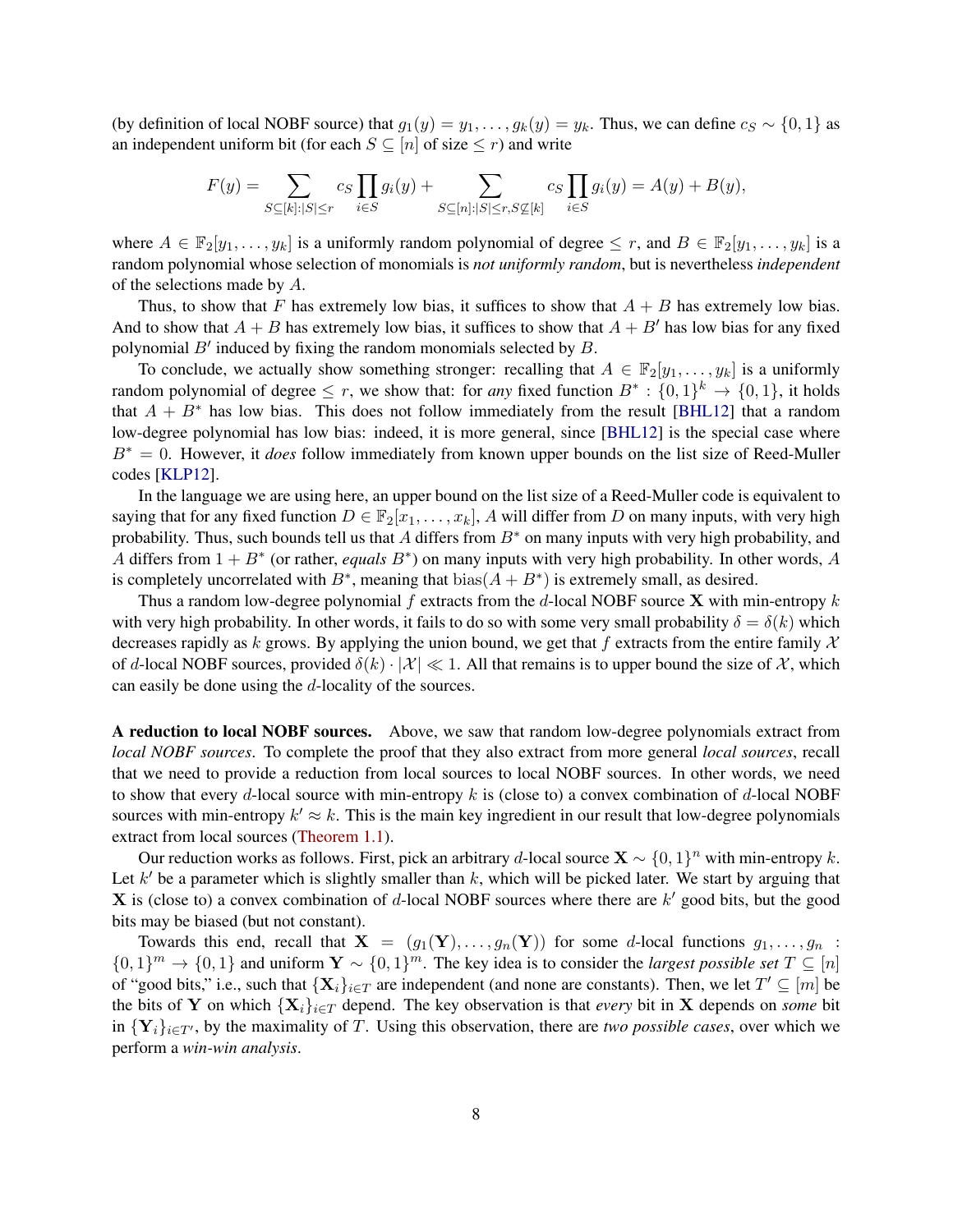First, it is possible that T contains  $\geq k'$  bits. In this case, we consider fixing all bits  $\{Y_i\}_{i \notin T'}$ . It is then not too hard to show that **X** becomes a source which contains  $\geq k'$  good bits (which are mutually independent and not constants), and the remaining bad bits in  $X$  are deterministic  $d$ -local functions of these good bits.<sup>[7](#page-9-0)</sup> Thus in this case, we get that  $X$  is a convex combination of NOBF sources of the desired type.

Second, it is possible that T contains  $\lt k'$  bits. In this case, we consider fixing all bits  $\{Y_i\}_{i\in T'}$ . But since all bits in X depend on *some* bit in this set, this fixing *decrements* the locality  $d \rightarrow d - 1$ . And furthermore, since this fixes  $|T'| \le d|T| < dk'$  bits, the entropy only decreases from  $k \to k - dk'$  by the entropy chain rule. We then recurse until we hit the first case, or until we hit  $d = 1$ . If we eventually hit the first case, we already know that  $X$  is a convex combination of NOBF sources of the desired type. On the other hand, it is easy to show that a 1-local source is actually a 1-local NOBF source! Thus we will always arrive at a (biased) d'-local NOBF source with  $d' \leq d$ , proving that X is always convex combination of NOBF sources of the desired type. Depending on when this recursion stops, we will arrive at an NOBF source with the number of good bits equal to at least

$$
\min\{k', k - dk', k - d(d-1)k', \dots, k - k'\prod_{i \in [d]} i\} \ge \min\{k', k - d^2k'\},\
$$

which is always at least k' provided  $k' \leq \frac{k}{2d}$  $rac{k}{2d^2}$ .

Thus we see that any d-local source with min-entropy  $k$  can be written as a convex combination of d-local NOBF source with  $\Omega(k/d^2)$  good bits, where the good bits are mutually independent (and nonconstant), but they may be heavily biased. So all that remains is to show that such biased d-local NOBF sources can be written as a convex combination of *unbiased* d-local NOBF sources (as they were originally defined). This step is not difficult, by applying a standard Chernoff bound. However, since each good bit depends on up to  $d$  bits, each such good bit  $\mathbf{X}_i$  may have  $|\operatorname{bias}(\mathbf{X}_i)|=1-2\cdot2^{-d}.$  As a result, we end up with  $\Omega(\frac{k}{d^22^d})$ unbiased good bits.

This completes the reduction from local to local NOBF sources. Given our earlier proof sketch that low-degree polynomials extract from local NOBF sources, we finally get that low-degree polynomials also extract from local sources, as desired.

#### 2.1.2 Low-degree dispersers for local sources

We now proceed to sketch the proof of [Remark 1,](#page-3-3) which shows that most degree  $\leq r$  polynomials are dispersers for d-local sources with min-entropy at least

$$
k = O(d^3r \cdot (n \log n)^{1/r}).
$$

This improves our min-entropy requirement for extractors (which was  $k = O(2^d d^2 r \cdot (2^d n \log n)^{1/r})$ ) by removing two terms of the form  $2^d$ . We use a different key idea to remove each  $2^d$  term. While the outer exponential term  $2<sup>d</sup>$  is the more dramatic one to remove, it turns out that it is also the easier one. To do this, we simply note that for dispersers, we can forego the last step in our local to local NOBF reduction, which incurs a factor of  $2<sup>d</sup>$  by making the biased local NOBF source into an unbiased one. This improves the entropy requirement for dispersers from

$$
k = O(2dd2r \cdot (2dn \log n)1/r) \to k = O(d2r \cdot (2dn \log n)1/r).
$$

<span id="page-9-0"></span> $7$ Technically, we need to fix a little more randomness to make this happen, but this can be done without much trouble by invoking some standard tricks from the extractor literature.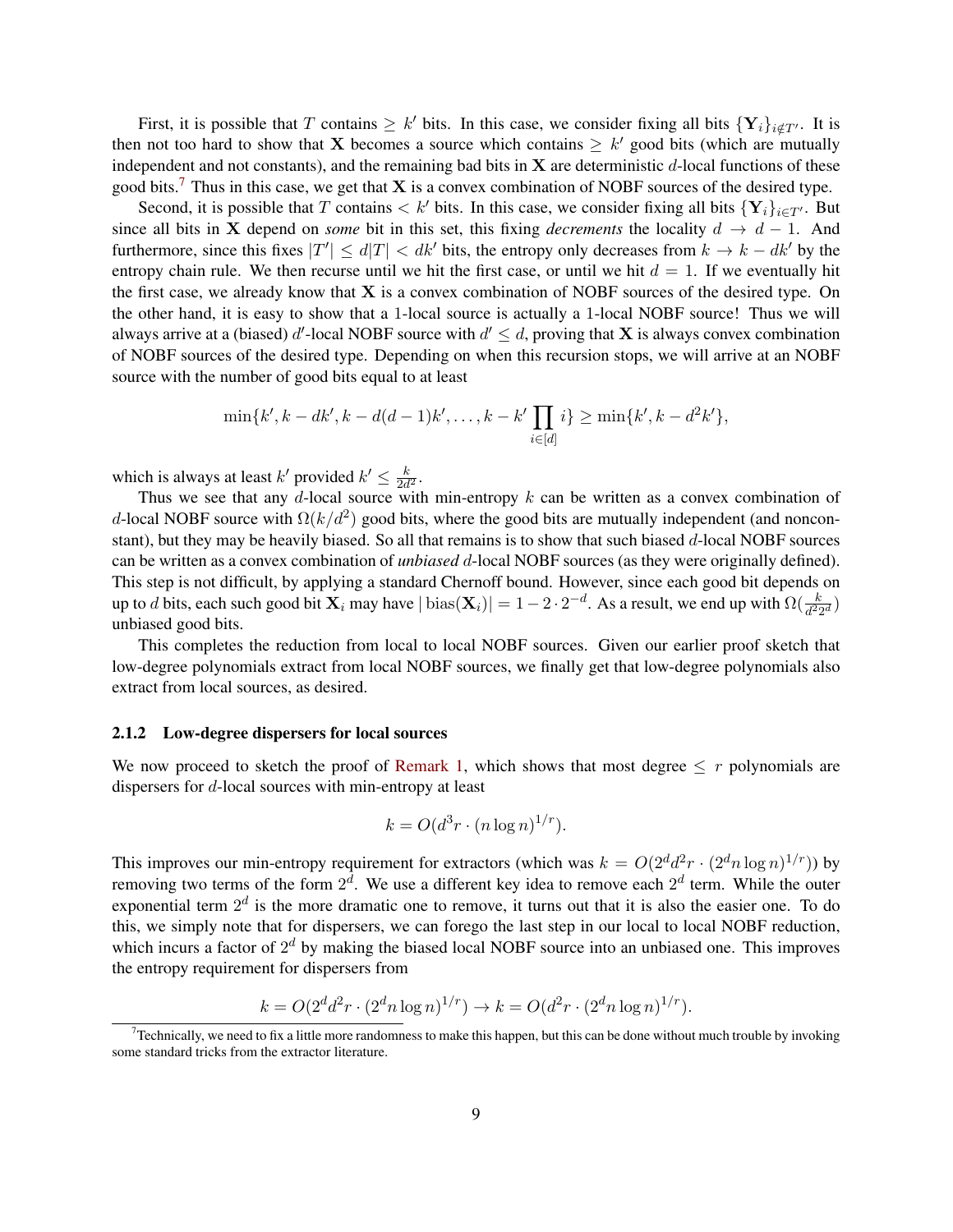Removing the inner exponential term. Next, we focus on improving the entropy requirement for dispersers from

$$
k = O(d^{2}r \cdot (2^{d}n \log n)^{1/r}) \to k = O(d^{3}r \cdot (n \log n)^{1/r}),
$$

turning the inner exponential term  $2^d$  into an outer linear term d. This improvement is more challenging: while our first improvement relied on improving the local to local-NOBF reduction, this improvement relies on improving the entropy requirement for dispersing from local NOBF sources.

In order to show that low-degree polynomials extract from local NOBF sources, recall that we: (1) showed that a random low-degree polynomial extracts from an arbitrary local NOBF source with extremely high probability; and (2) used a union bound over the family  $\mathcal X$  of local NOBF sources to conclude that it extracts from *all* local NOBF sources with high probability. To get our second improvement on the minentropy requirement for dispersers, we get improved upper bounds on the size of  $X$ , so that our union bound is over fewer terms.

Towards this end, the key new idea is to show that in order to disperse from the family of d-local NOBF sources X, it actually suffices to disperse from the much smaller family  $X'$  of so-called d-local, degree  $\leq r$ *NOBF sources*. [8](#page-10-0) This source family is the exact same as d-local NOBF sources, except it has the added restriction that the bad bits (which still depend on  $\leq d$  good bits each) can each be written as a degree  $\leq r$ polynomials. However, this family is significantly smaller: natural estimates on the sizes of  $\mathcal{X}, \mathcal{X}'$  give

$$
|\mathcal{X}| \leq {n \choose k} \cdot \left({k \choose d} \cdot 2^{2^d}\right)^{n-k},
$$
  

$$
|\mathcal{X}'| \leq {n \choose k} \cdot \left({k \choose d} \cdot 2^{\left(\frac{d}{\leq r}\right)}\right)^{n-k}.
$$

After plugging in these improved size bounds, it is straightforward calculation to see that the inner  $2^d$  term from the entropy requirement drops out. So all that remains is to show the above claim that a disperser for d-local, degree  $\leq r$  NOBF sources automatically works for the more general family of d-local NOBF sources.

The key ingredient that goes into this claim is a simple lemma on polynomial decomposition. We show the following: for any function  $f: \{0,1\}^n \to \{0,1\}$ , any degree  $\leq r$  polynomials  $a_1, \ldots, a_n: \{0,1\}^k \to$  $\{0,1\}$ , and any polynomials  $b_1, \ldots, b_n : \{0,1\}^k \to \{0,1\}$  that have no monomials of size  $\leq r$ , the following holds. There exists a polynomial  $h: \{0,1\}^k \to \{0,1\}$  with no monomials of size  $\leq r$  such that

$$
f(a_1(y) + b_1(y), \ldots, a_n(y) + b_n(y)) = f(a_1(y), \ldots, a_n(y)) + h(y).
$$

Then, given an arbitrary d-local NOBF source  $X \sim \{0, 1\}^n$ , the idea is to write it in the form

$$
\mathbf{X} = (a_1(\mathbf{Y}) + b_1(\mathbf{Y}), \dots, a_n(\mathbf{Y}) + b_n(\mathbf{Y})),
$$

where  $Y \sim \{0,1\}^k$  is uniform and  $a_i, b_i$  are as before. Using our polynomial decomposition lemma, it then (roughly) holds that f is a disperser for **X** if f is a disperser for the simpler class of d-local, degree  $\leq r$ NOBF sources. More precisely, we actually require from  $f$  a property that is ever-so-slightly stronger than being a disperser: we require that for any d-local, degree  $\leq r$  NOBF source  $X' = (a_1(Y), \ldots, a_n(Y)),$ it holds that the polynomial  $f(a_1, \ldots, a_n)$  has a monomial of degree  $\leq r$ . Our polynomial decomposition lemma then guarantees that  $f$  will also have this property for the more general  $d$ -local source, since the

<span id="page-10-0"></span> $8$ Technically, we require something slightly stronger than dispersion from such sources, but this does not make a huge difference. We will go into more details below.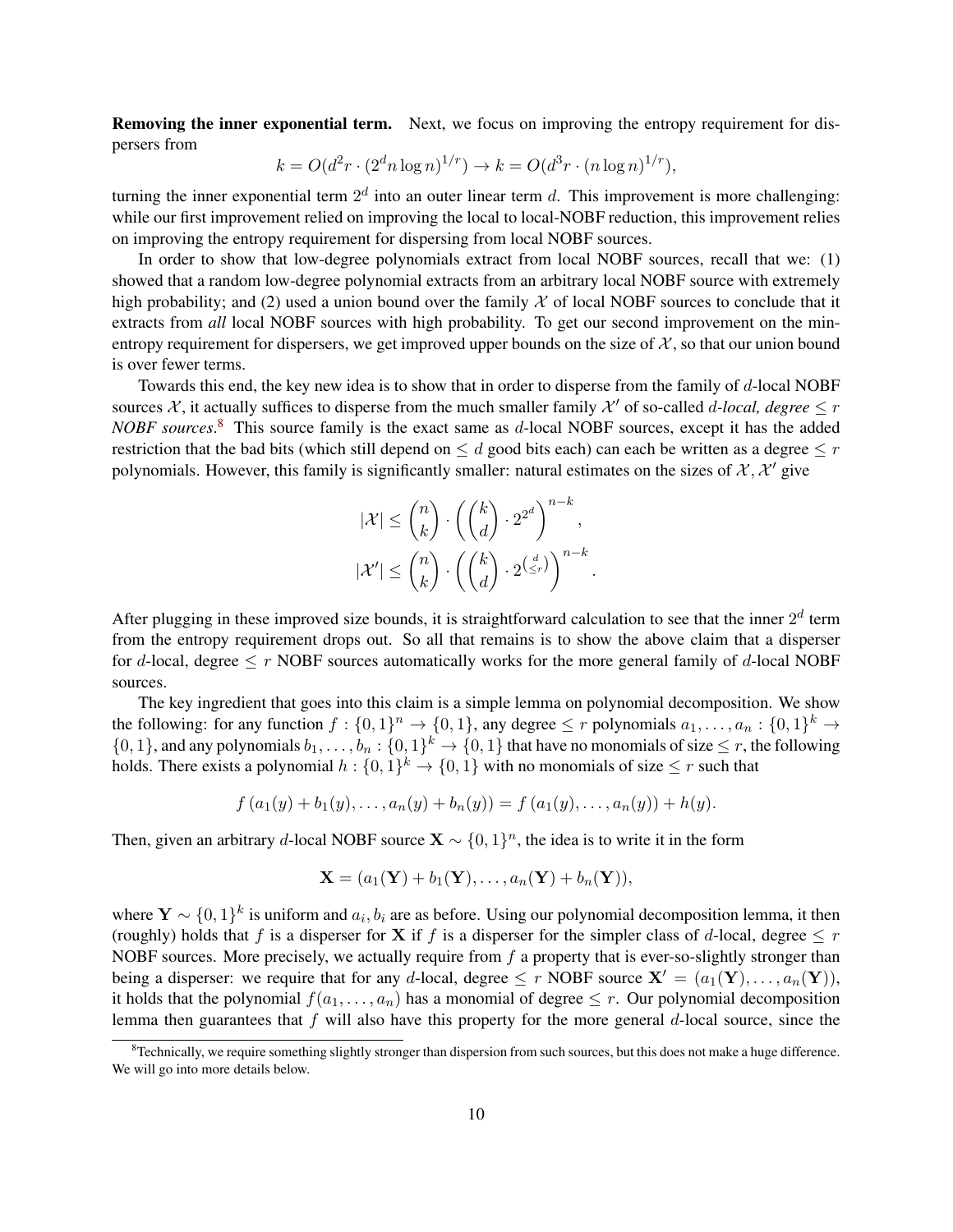polynomial h in our decomposition lemma does not have any monomials of degree  $\leq r$ . Intuitively, h is not able to "destroy" the monomial of degree  $\leq r$  guaranteed to pop out of  $f(a_1(y), \ldots, a_n(y))$ .

Thus, it suffices to "disperse" from d-local, degree  $\leq r$  NOBF sources in order to disperse from more general d-local NOBF sources, meaning that we can leverage our improved bound on the size of  $\mathcal{X}'$  to get our claimed improvement on the disperser's entropy requirement.

#### 2.2 Lower bounds

We now discuss our entropy lower bounds for low-degree extraction from local sources. By this, we mean that for every degree  $\leq r$  polynomial  $f \in \mathbb{F}_2[x_1,\ldots,x_n]$  we can find a d-local source  $\mathbf{X} \sim \{0,1\}^n$  with relatively high min-entropy  $k$  on which  $f$  is constant. In other words, we show that in order to disperse (and thus extract) from  $d$ -local sources, they must have min-entropy exceeding this value  $k$ .

We show that every degree  $r \leq \Omega(\log n)$  polynomial  $f \in \mathbb{F}_2[x_1, \ldots, x_n]$  must admit a d-local source  $\mathbf{X} \sim \{0, 1\}^n$  of min-entropy at least

$$
k = \Omega(r(dn \log n)^{1/r})
$$

on which it is constant. That is, we sketch the proof of our lower bound [\(Theorem 1.2\)](#page-4-2).

In order to prove this result, we actually prove a slightly stronger result: we show that we can find a d-local source  $\mathbf{X} \sim \{0, 1\}^n$  with the above parameters such that it is also *affine*.

Our starting point is a tight result of Cohen and Tal [\[CT15\]](#page-42-5), which shows that any degree  $\leq r$  polynomial  $f:\mathbb{F}_2^n\to\mathbb{F}_2$  admits a subspace  $V\subseteq\mathbb{F}_2^n$  of dimension  $\Omega(rn^{1/(r-1)})$  on which it is constant. Here, we obtain a (tight) "local" version of their result, and show that any degree  $\leq r$  polynomial f admits a d-local subspace  $X \subseteq \mathbb{F}_2^n$  of dimension  $k = \Omega(r(dn \log n)^{1/r})$  on which it is constant. Here, we say that V is *d*-local if V has a basis  $v_1, \ldots, v_k \in \mathbb{F}_2^n$  such that for any index  $i \in [n]$ , at most d of these basis vectors equal 1 at this index. It is straightforward to verify that the uniform distribution  $X$  over  $V$  is a d-local source with min-entropy  $k$ , so we focus now on proving the existence of such a  $V$ .

At a high level, the proof of Cohen and Tal proceeds by iteratively growing a subspace  $V$  on which f is constant. At each phase, they define a set  $A \subseteq \mathbb{F}_2^n$  such that f is constant over span $(V, x)$  for every  $x \in A$ . They note that if |A| has size  $> 2^{\dim(V)}$ , then of course there is some  $x \in A \setminus V$  and furthermore we already know that f is constant on span( $V, x$ ). Thus, they can grow their monochromatic subspace by one dimension.

In order to get a lower bound on  $|A|$ , they note that this set can be defined as the common solutions to a small collection of low-degree polynomials. A classical result known as the *Chevalley-Warning theorem* [\(Theorem 11\)](#page-28-0) then shows that  $|A| \geq 2^{n-t}$ , where t is the sum of degrees across the collection of polynomials. To complete their proof, they grow their subspace  $V$  until they are no longer able to show  $|A| > 2^{\dim(V)}$ .

In our lower bound, we show that f is monochromatic on a d*-local subspace*. To prove this, we start with the same approach as Cohen and Tal. However, at each phase, we add extra constraints to  $A$  which guarantee the following: if we take any  $x \in A$  and add it to our current subspace V (with basis, say,  $v_1, \ldots, v_{|\dim(V)|}$ ), then the location of the 1s appearing in vectors  $x, v_1, \dots, v_{|\dim(V)|}$  satisfy the d-locality constraint defined above. Again, as long as A is large enough, we can find some  $x \in A$  that grows the dimension of our d-local subspace.

In order to ensure that A remains large for as many iterations as possible, we would like to minimize the impact of the new "locality" constraints that we have added to A. Given the description of these constraints above, we observe that these constraints are minimized if we grow V by carefully selecting vectors that have the lowest possible Hamming weight. However, we now need an upper bound on the Hamming weight of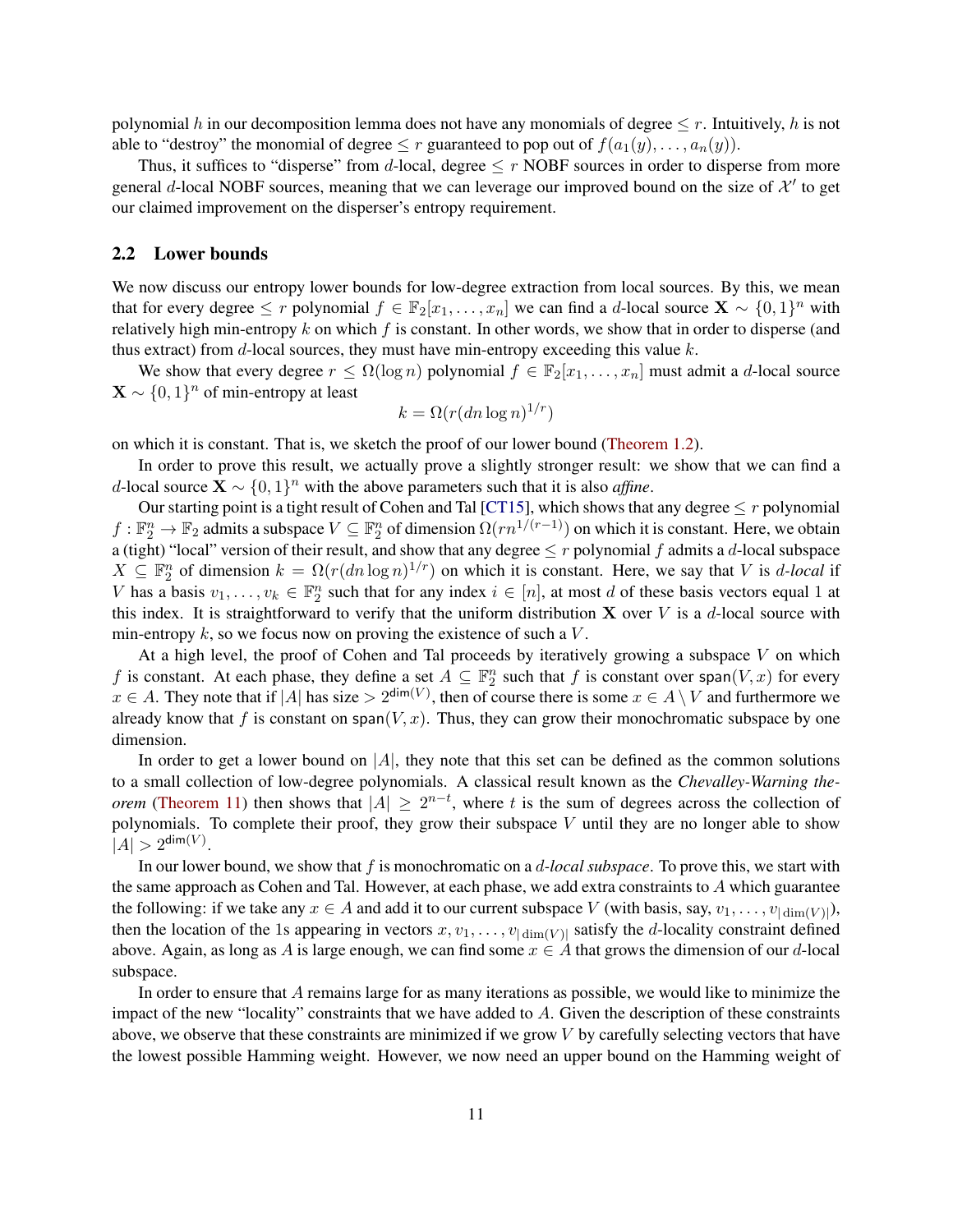the lightest (nontrivial) common solution to a system of polynomial equations. Thus, our key new ingredient will be a result of this type, which we call a "low-weight Chevalley-Warning theorem."

A low-weight Chevalley-Warning theorem. Above, we saw how the classical Chevalley-Warning theorem is critical in lower bounding the size of A, thereby showing that there is some (nontrivial) vector  $v \in A$ by which we can grow our monochromatic subspace. Now, we need an additional guarantee that there is such a v ∈ A that also has low Hamming weight. We prove such a result, and call it a *low-weight Chevalley-Warning theorem.* Our theorem roughly says the following. Given a collection  $\{f_i\}$  of polynomials that have cumulative degree D (and a common solution 0), if most of these polynomials have degree  $\leq 1$  then they admit a nontrivial solution of Hamming weight at most

$$
w = O(D/\log(n/D)).
$$

In order to prove our result, our key observation is that for any large enough subset A of common solutions to  $\{f_i\}$ , it holds that  $A + A$  also contains a (nontrivial) common solution to  $\{f_i\}$ . As it turns out, this observation follows quite readily from the CLP lemma [\[CLP17\]](#page-42-8) - a result which was instrumental in the recent resolution of the cap set conjecture. Furthermore, given the above observation, we obtain an elementary proof of our low-weight Chevalley-Warning theorem, as follows. First, we let Q denote the set of common solutions to our collection of polynomials, and then:

- 1. We assume for contradiction that there is no nontrivial solution  $q \in Q$  of weight  $\leq w$ .
- 2. We use our key observation to conclude that every Hamming ball of radius  $w/2$  cannot have too many elements of Q in it, which implies that Q is a list-decodable code with small list size at radius  $w/2$ .
- 3. Using the list-decoding properties of Q, we use the Hamming bound (for list-decodable codes) to get an *upper bound* on its size.
- 4. Using the fact that Q holds the common solutions to a small set of low-degree polynomials, we use the classical Chevalley-Warning theorem to get a *lower bound* on its size.
- 5. We observe that the lower bound is greater than the upper bound, which yields a contradiction.

Equipped with our low-weight Chevalley-Warning theorem, our entropy lower bound for low-degree extraction from d-local affine spaces follows immediately via the proof sketch described above.

## 2.3 A barrier

To conclude our overview, we provide a proof sketch of our barrier result [\(Theorem 0\)](#page-2-1), which shows that affine extractors (applied in a black-box manner) cannot extract from local sources with min-entropy  $k =$ affine extractors (applied in a black-box manner) cannot extract from local sources with fini-entropy  $\kappa = \Omega(\sqrt{n})$ , even if the locality is 2. More formally, to show that an affine extractor also extracts from a different family Q of distributions with min-entropy k, the standard technique is to show that each source  $Q \in \mathcal{Q}$ with min-entropy  $k$  is (close to) a convex combination of affine sources with min-entropy slightly less than with finn-entropy  $\kappa$  is (close to) a convex combination of armic sources with min-entropy singitity less than  $k$ . Here, we show that this is simply not possible for local sources with min-entropy  $\sqrt{n}$ . In particular show that there is a very simple 2-local source  $\mathbf{Q} \sim \{0, 1\}^n$  with min-entropy  $\Omega(\sqrt{n})$  that has statistical distance *exponentially close to* 1 from any convex combination of affine sources with min-entropy k'.

In more detail, we consider the 2-local "clique" source  $\mathbf{Q} \sim \{0, 1\}^n$  defined as follows: first, pick any  $\ell \in \mathbb{N}$  and set  $n := \ell + \binom{\ell}{2}$  $\binom{\ell}{2}$ . Then, pick uniform and independent bits  $\mathbf{q}_1, \ldots, \mathbf{q}_{\ell} \sim \{0, 1\}$  and set **Q** to be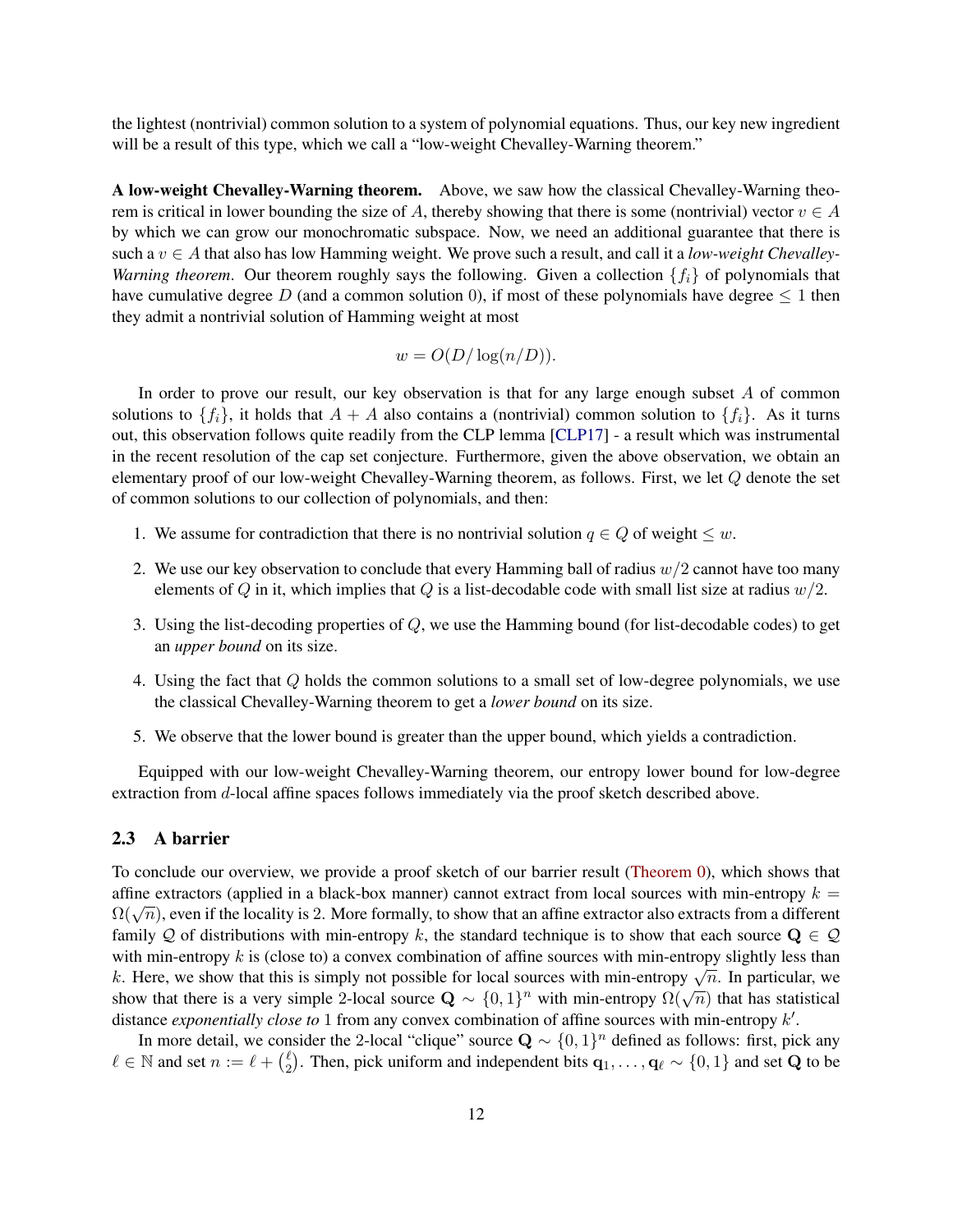the concatenation of all  $\mathbf{q}_i$  over  $1 \leq i \leq n$  and  $\mathbf{q}_i \cdot \mathbf{q}_j$  over  $1 \leq i < j \leq \ell$ . Now, let  $\mathbf{X} \sim \{0,1\}^n$  be a convex combination of affine sources, each with min-entropy  $\ell'$ . We argue that  $|\mathbf{Q} - \mathbf{X}| \geq 1 - 2^{-\Omega(\ell')}$  by showing that for any  $\ell'$ -dimensional affine  $\mathbb{F}_2$ -subspace  $S \subseteq \{0,1\}^n$ , it holds that  $|\text{support}(Q) \cap S|/|S| \leq 2^{-\Omega(\ell')}$ . That is, we wish to show that  $Q = support(Q)$  is *subspace-evasive*.

To show that cliques are subspace-evasive, we use the following key observation: For any nonempty set  $Q' \subseteq Q$  of cliques, the set  $Q' + Q' := \{u + v : u \in Q', v \in Q', u \neq v\}$  (where the sum is over  $\mathbb{F}_2^n$ ) has a "Sidon property:" each element x in  $Q' + Q'$  has a unique pair  $u, v \in Q'$  such that  $x = u + v$ . This observation is proven by noticing that by making another copy of each coordinate of the form  $\mathbf{q}_i \cdot \mathbf{q}_j$ , the set Q will correspond precisely to the symmetric rank-1 matrices of  $\mathbb{F}_2^{\ell \times \ell}$ . Thus all the elements in  $Q' + Q'$ would correspond to symmetric  $\mathbb{F}_2^{\ell \times \ell}$  matrices of rank at most 2. Hence by looking at the row space of  $x \in Q' + Q'$ , we can precisely find its symmetric rank-1 decomposition. That is, we can find  $u, v \in Q'$  such that  $x = u + v$ . Now, pick  $Q' = Q \cap S$ . Since addition is closed in S, we see that  $Q' + Q' \subseteq S$ . Thus  $|S| \ge |Q' + Q'| \ge \binom{|Q'|}{2}$  $\mathcal{Q}^2$   $\geq \Omega(|Q \cap S|^2)$ . Hence we find that  $|Q \cap S|/|S| \leq O(\sqrt{|S|}/|S|) = O(1/\sqrt{|S|}),$ which is  $2^{-\Omega(\ell')}$  as  $|S| = 2^{\ell'}.$ 

# 3 Preliminaries

We outline some basic notation, definitions, and facts that will be used throughout the paper.

## 3.1 Notation

We let  $\mathbb{N} := \{1, 2, \ldots\}$  denote the natural numbers, and for any  $n \in \mathbb{N}$ , we define  $[n] := \{1, 2, \ldots, n\}$ . Throughout, we use log to denote the base-2 logarithm, and we write  $\binom{n}{\leq n}$  $\binom{n}{\leq r} := \sum_{i=0}^{r} \binom{n}{i}$  $\binom{n}{i}$ . For a bitstring  $x \in \{0,1\}^n$ , we let  $x_i \in \{0,1\}$  denote the bit it holds at coordinate i, and for a set  $S \subseteq [n]$  we let  $x_S \in \{0,1\}^{|S|}$  denote the the concatenation of bits  $x_i, i \in S$  in increasing order of i. On the other hand, we define  $x^S := \prod_{i \in S} x_i$ , and let  $x^{\emptyset} := 1$ .

We define the *support* of  $x \in \{0,1\}^n$  as the set of coordinates i where  $x_i = 1$ .

For any  $n \in \mathbb{N}$ , we let  $0^n$  denote the string of n 0s in a row, and we let  $1^n$  denote the string of n 1s in a row. Given a set  $S \subseteq [n]$ , we write  $\overline{S}$  to denote its complement. We let  $\mathbb{F}_2$  denote the finite field of size 2, and we let  $\mathbb{F}_2^n$  denote the *n*-dimensional vector space over  $\mathbb{F}_2$ . Given sets  $A, B \subseteq \mathbb{F}_2^n$ , we let  $A + B$  denote the *sumset* of A and B:

$$
A + B := \{a + b : a \in A, b \in B\}.
$$

## 3.2 Probability theory

We now overview some basic notions from (discrete) probability theory. First, random variables are denoted by boldface letters such as X, and we let support(X) denote its support. For a set S, we write  $X \sim S$  to denote that **X** is supported on a subset of S. Next, the uniform distribution over  $\{0,1\}^m$  is denoted by **, and whenever**  $**U**<sub>m</sub>$  **appears multiple times in the same expression or formula, this represents multiple** copies of the *same* random variable. For example, the random variable  $(\mathbf{U}_m, \mathbf{U}_m)$  hits each string  $(x, x) \in$  $\{0,1\}^m \times \{0,1\}^m$  with probability  $2^{-m}$ .

Throughout, we will measure "randomness" of a random variable by its min-entropy:

Definition 3 (Min-entropy). *The* min-entropy *of a random variable* X *supported on a set* S*, denoted by*  $H_{\infty}(\mathbf{X})$ *, is defined as* 

$$
H_{\infty}(\mathbf{X}) = -\log \max_{x \in S} \Pr[\mathbf{X} = x].
$$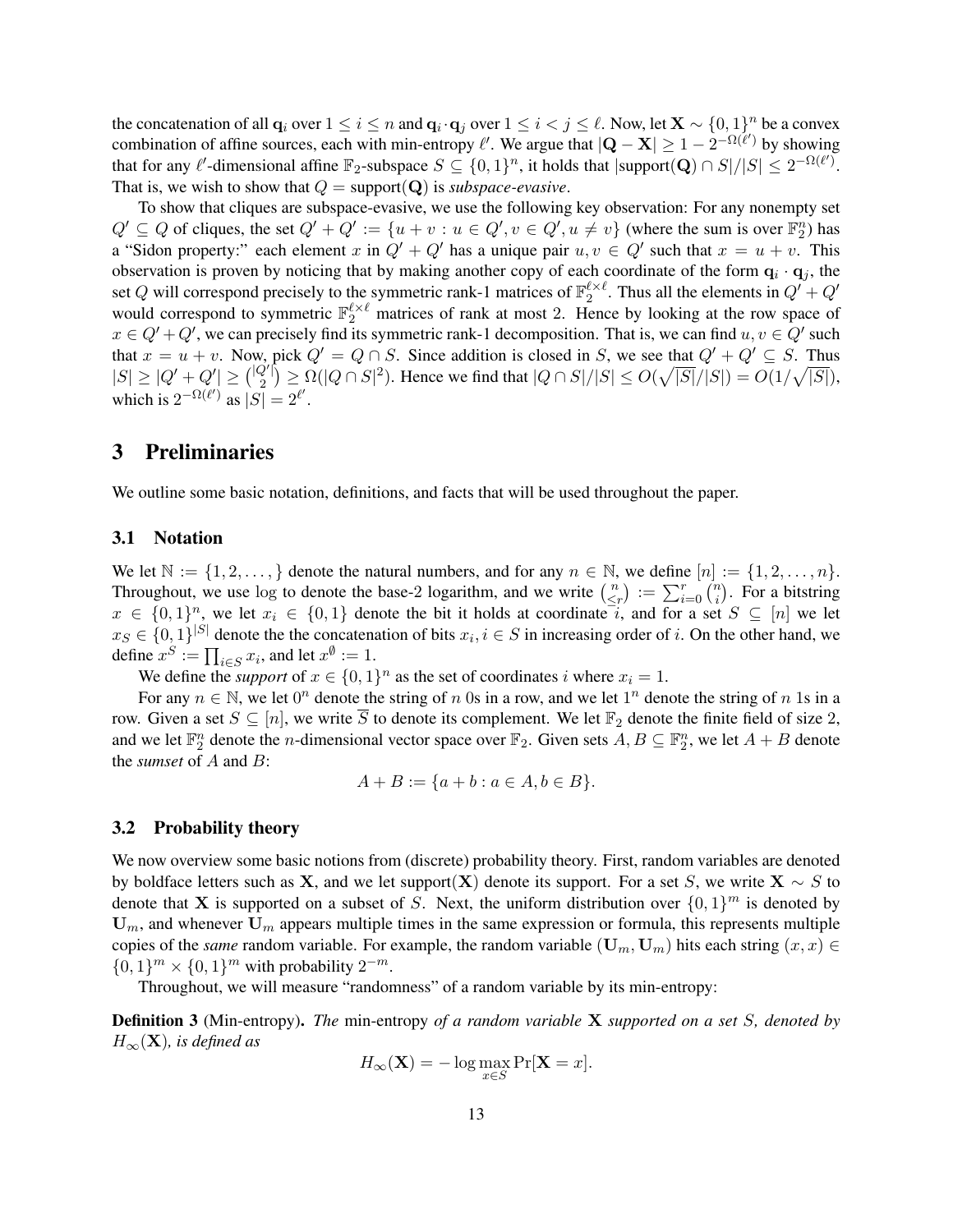The following lemma about min-entropy is not difficult to show, but is extremely useful.

<span id="page-14-1"></span>Lemma 1. *Suppose* X *and* Y *are arbitrary random variables such that* Y *is uniformly distributed over its support. Then, for every*  $y \in support(Y)$ *, it holds that* 

$$
H_{\infty}(\mathbf{X}|\mathbf{Y}=y) \ge H_{\infty}(\mathbf{X}) - \log |\text{support}(\mathbf{Y})|.
$$

We measure the similarity of two random variables (or, rather, their distributions) via statistical distance.

Definition 4 (Statistical distance). *The* statistical distance *between two random variables* X *and* Y *supported on a set* S, denoted by  $\Delta$ (**X**, **Y**), is defined as

$$
\Delta(\mathbf{X}, \mathbf{Y}) = \max_{T \subseteq S} |\Pr[\mathbf{X} \in T] - \Pr[\mathbf{Y} \in T]| = \frac{1}{2} \sum_{s \in S} |\Pr[\mathbf{X} = s] - \Pr[\mathbf{Y} = s]|.
$$

*Moreover, we say*  $X, Y$  *are*  $\varepsilon$ -close, *denoted*  $X \approx_{\varepsilon} Y$ , *if*  $\Delta(X, Y) \leq \varepsilon$ . *On the other hand, if*  $\Delta$ ( $X, Y$ )  $\geq \varepsilon$ *, we say that*  $X, Y$  *are*  $\varepsilon$ -far.

Next, we say that **X** is a *convex combination* of distributions  $\{Y_i\}$  if there exist probabilities  $\{p_i\}$ summing to 1 such that  $X = \sum_i p_i Y_i$ , meaning that X samples from  $Y_i$  with probability  $p_i$ . The following standard fact about convex combinations is extremely useful in extractor research, and is straightforward to show.

<span id="page-14-0"></span>**Fact 1.** Let  $Ext : \{0,1\}^n \to \{0,1\}$  be an extractor for a family of distributions X over  $\{0,1\}^n$  with error ε*. Then* Ext *also extracts with error* ε *from any* X *which is a* convex combination *of distributions from* X *.*

For the easier setting of dispersers, it is easy to show something even stronger than the above fact.

<span id="page-14-3"></span>Fact 2. Let Disp :  $\{0,1\}^n \to \{0,1\}$  be a disperser for a family of distributions X over  $\{0,1\}^n$ . Then Disp *is also a disperser for any* **X** *whose support contains the support of some*  $X' \in \mathcal{X}$ *.* 

Finally, we will make use of the following standard concentration bound.

<span id="page-14-2"></span>**Lemma 2** (Chernoff bound, lower tail). Let  $X_1, \ldots, X_n$  be independent random variables over  $\{0, 1\}$ , and define  $\mathbf{Z} := \sum_{i \in [n]} \mathbf{X}_i$ *. Then for every*  $0 < \delta < 1$ *, it holds that* 

$$
\Pr[\mathbf{Z} \le (1 - \delta) \cdot \mathbb{E}[\mathbf{Z}]] \le e^{-\mathbb{E}[\mathbf{Z}]\cdot \delta^2/2}.
$$

#### 3.3 Coding theory

We will now review some basics of coding theory, which will be used in both our entropy upper bounds and lower bounds. First, given a string  $v \in \{0,1\}^n$ , we let  $\Delta(v) := \{i \in [n] : v_i\}$  denote its *Hamming weight*, and for any strings  $u, v \in \{0, 1\}^n$ , we let  $\Delta(u, v) := \{i \in [n] : u_i \neq v_i\}$  denote their *Hamming distance*. Then, given any string  $v \in \{0, 1\}^n$  and integer  $r \in \{0, 1, \dots, n\}$ , we let

$$
\mathcal{B}(v,r) := \{v' \in \{0,1\}^n : \Delta(v,v') \le r\}
$$

denote the (closed) Hamming ball of radius r around (i.e., centered at) v. If we replace the inequality " $\leq$ " above with a strict inequality " $\lt$ ", we call this object the *open* Hamming ball of radius r around v, and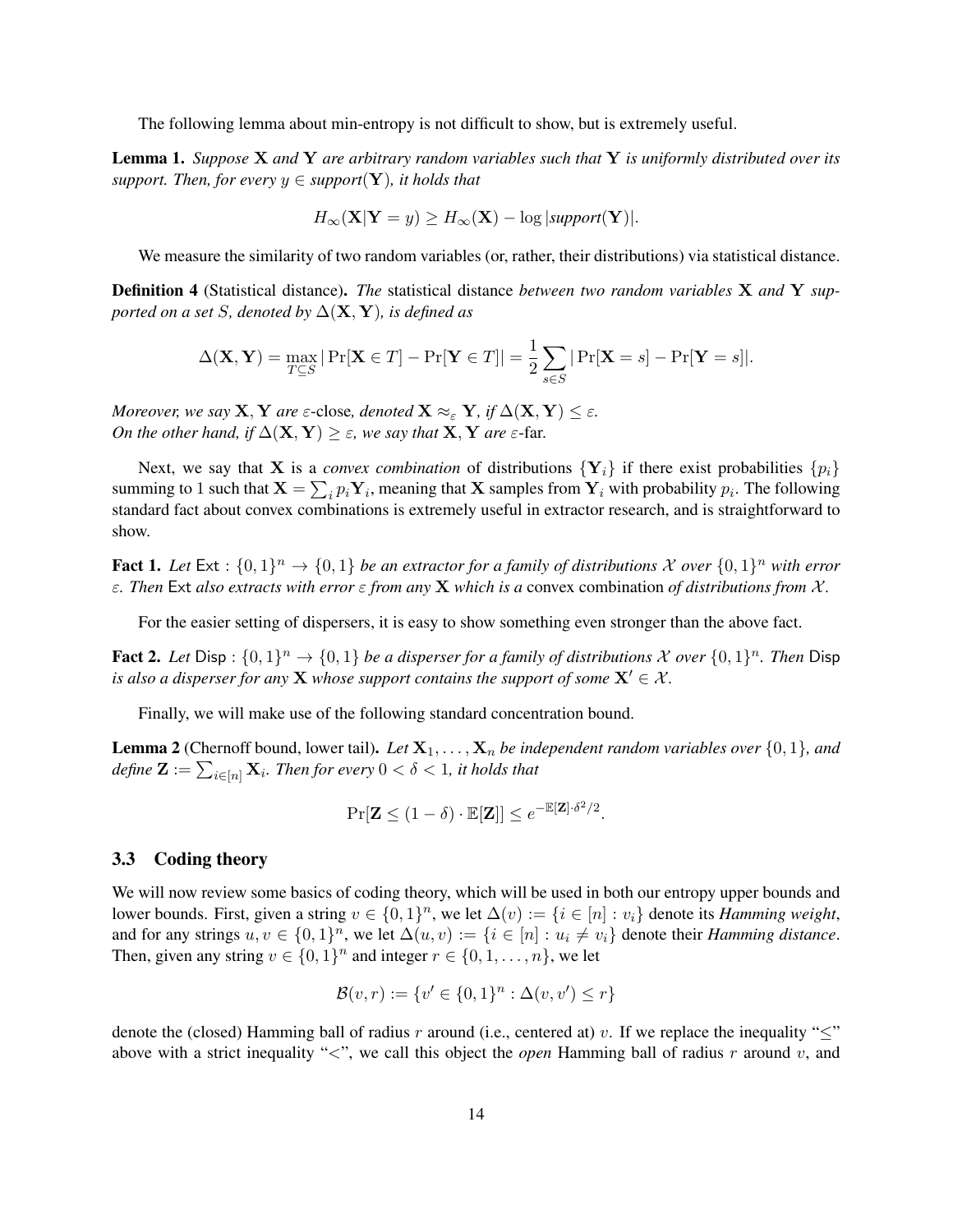denote it by  $\mathcal{B}^-(v,r)$ . Notice that the closed Hamming ball has size  $\binom{n}{\leq r}$  $\binom{n}{\leq r}$ , whereas the open Hamming ball has size  $\binom{n}{\leq r}$  $\binom{n}{r-1}$ .

An  $(n, k, d)$  code is a subset  $Q \subseteq \{0, 1\}^n$  of size  $2^k$  such that the pairwise Hamming distance between any distinct  $x, y \in Q$  is at least d. We call an  $(n, k, d)$  code  $Q \subseteq \{0, 1\}^n$  linear if it is an  $\mathbb{F}_2$ -linear subspace, and subsequently call it an  $[n, k, d]$  code.

A standard relaxation of  $(n, k, d)$  codes are *list-decodable codes*. We say that a subset  $Q \subseteq \{0, 1\}^n$ is a  $(\rho, L)$  list-decodable code if every Hamming ball of radius at most  $\rho n$  contains at most L codewords (i.e., elements of Q). The following classical bound places a limit on the tradeoff between the size and list-decodability of arbitrary codes.

<span id="page-15-0"></span>**Theorem 1** (Hamming bound for list-decodable codes). *For any*  $(\rho, L)$ -list-decodable code  $Q \subseteq \{0, 1\}^n$ ,

$$
|Q| \le \frac{2^n L}{\binom{n}{\le \rho n}}.
$$

*Proof.* Consider the quantity  $\sum_{q \in Q} |\mathcal{B}(q, \rho n)|$ . Notice that for any fixed  $v \in \{0, 1\}^n$ , there are at most L codewords  $q \in Q$  such that  $v \in B(q, \rho n)$ , because otherwise  $|B(v, \rho n) \cap Q| > L$ , contradicting the list-decodability of Q. Thus

$$
|Q| \cdot \binom{n}{\le \rho n} = \sum_{q \in Q} |\mathcal{B}(q, \rho n)| \le \sum_{v \in \{0, 1\}^n} L \le 2^n L,
$$

and the inequality follows.

Finally, a classic linear code that will be used in this paper is the *Reed-Muller code*, defined below.

**Definition 5.** The Reed-Muller code  $\textsf{RM}(m, r)$  is the subset  $Q \subseteq \mathbb{F}_2^{2^m}$  defined as follows:

$$
Q := \{ (p(\alpha))_{\alpha \in \mathbb{F}_2^m} : p \text{ is a multilinear polynomial of degree } \leq r. \}
$$

*It is a*  $[2^m, \binom{m}{\leq r}, 2^{m-r}]$  *linear code.* 

## 3.4 Boolean functions and  $\mathbb{F}_2$ -polynomials

We now review some standard definitions and facts about boolean functions and  $\mathbb{F}_2$ -polynomials, which will be used throughout the paper. First, every function  $f : \mathbb{F}_2^n \to \mathbb{F}_2$  has a unique representation as a multilinear  $\mathbb{F}_2$ -polynomial. This means that there exist (unique) coefficients  $\{c_S\}_{S\subseteq[n]}$ , each from  $\mathbb{F}_2$ , so that

$$
f(x) = \sum_{S \subseteq [n]} c_S x^S.
$$

The *degree* of f, denoted deg(f), is the size of the largest S such that  $c_S = 1$ , and we say that  $\deg(f) = -\infty$ if all  $c_S = 0$ . A *random degree*  $\leq r$  *polynomial* (independently) sets each  $c_S$  to 1 with probability 1/2 if  $|S| \leq r$ , and otherwise sets  $c_S = 0$ . We often do not distinguish between a function  $f: \{0,1\}^n \to \{0,1\}$ and its natural interpretation as a function  $f:\mathbb{F}_2^n\to\mathbb{F}_2$ , nor do we distinguish between a function  $f:\mathbb{F}_2^n\to\mathbb{F}_2$  $\mathbb{F}_2$  and its unique representation as a multilinear  $\mathbb{F}_2$ -polynomial. This allows us to slightly abuse language, and gives meaning to phrases like "the degree of  $f: \{0,1\}^n \to \{0,1\}$ ."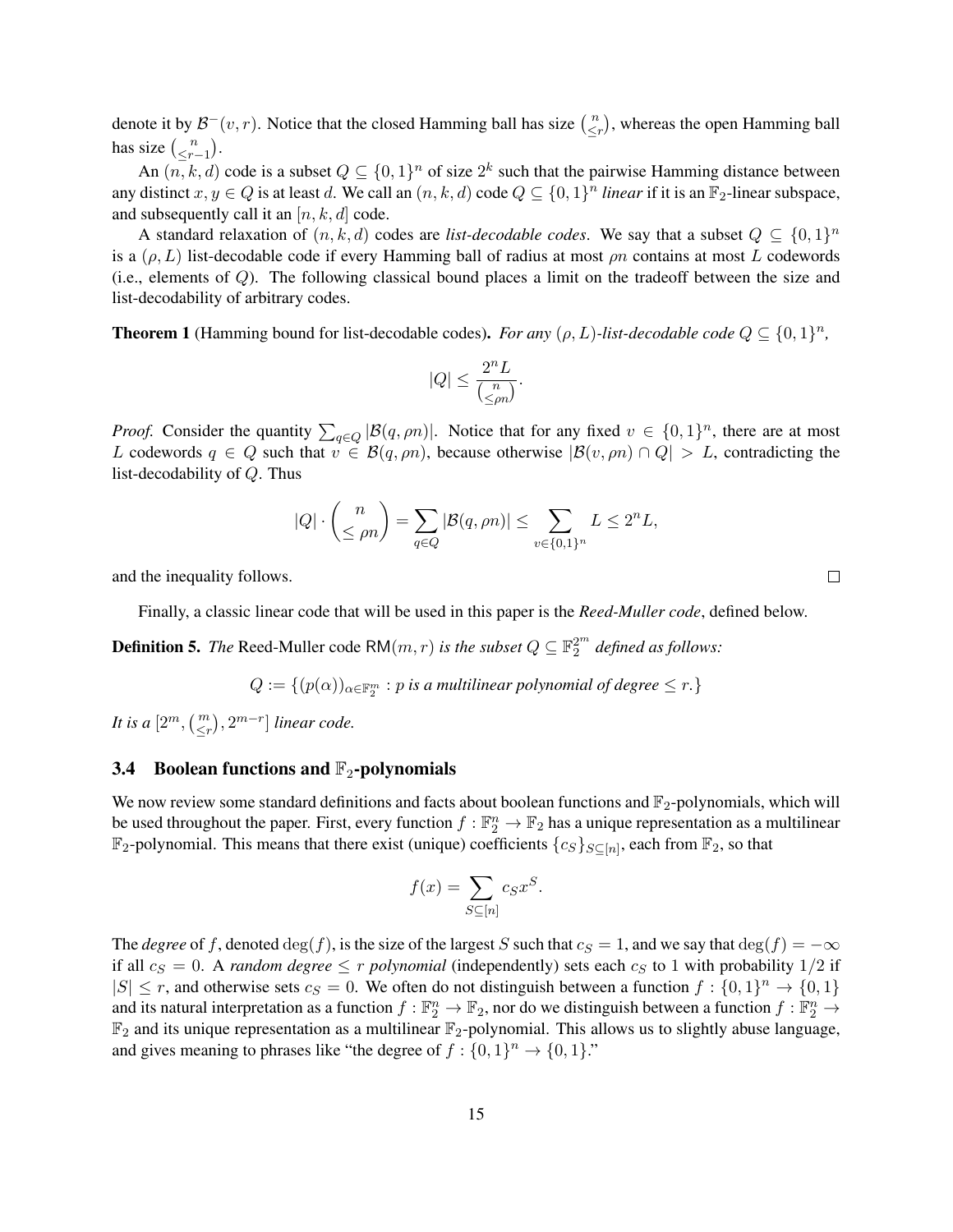Next, we let  $\mathbb{F}_2[x_1,\ldots,x_n]$  denote the set of (multilinear)  $\mathbb{F}_2$ -polynomials, and we let  $\{f_i\} \subseteq$  $\mathbb{F}_2[x_1,\ldots,x_n]$  refer to a set (of unspecified size) of such polynomials. The *linear degree* of  $\{f_i\}$  is the sum of the degrees of the  $f_i$ 's which have degree 1, the *nonlinear degree* of  $\{f_i\}$  is the sum of the degrees of the  $f_i$ 's which have degree  $> 1$ , and the *degree* of  $\{f_i\}$  is the sum of the degrees of all the  $f_i$ 's. We say that x is a *common solution* to  $\{f_i\}$  if  $f_i(x) = 0$  for all i, and we say that x is *nontrivial* if  $x \neq 0$ .

The notion of *bias* and *correlation* of boolean functions will be important for our entropy upper bounds. Given arbitrary functions  $f, g: \{0, 1\}^n \to \{0, 1\}$ , we define their *correlation* as

$$
corr(f,g) := |\mathbb{E}_{x \sim \{0,1\}^n} [(-1)^{f(x)+g(x)}]| = |\Pr[f(x) = g(x)] - \Pr[f(x) \neq g(x)]|,
$$

and we define the *bias* of f as

bias
$$
(f) := |\mathbb{E}_{x \sim \{0,1\}^n}[(-1)^{f(x)}]| = |\Pr[f(x) = 0] - \Pr[f(x) = 1]|.
$$

Observe that  $bias(f) = corr(f, 0)$ .

To conclude this section, we record some notation about function combination and composition. For any two functions  $a, b: \mathbb{F}_2^k \to \mathbb{F}_2$ , we let  $a+b: \mathbb{F}_2^k \to \mathbb{F}_2$  denote the function  $(a+b)(x) := a(x)+b(x)$ , and we let  $ab : \mathbb{F}_2^k \to \mathbb{F}_2$  denote the function  $ab(x) := a(x)b(x)$ . For any functions  $f : \mathbb{F}_2^n \to \mathbb{F}_2$  and  $a_1, \ldots, a_n$ :  $\mathbb{F}_2^k \to \mathbb{F}_2$ , we let  $f(a_1, \ldots, a_n) : \mathbb{F}_2^k \to \mathbb{F}_2$  denote the function  $f(a_1, \ldots, a_n)(x) := f(a_1(x), \ldots, a_n(x))$ . Finally, given functions  $a_1, \ldots, a_n : \mathbb{F}_2^k \to \mathbb{F}_2$  and  $S \subseteq [n]$ , we defined  $a^S : \mathbb{F}_2^k \to \mathbb{F}_2$  as  $a^S := \prod_{i \in S} a_i$ , and we let  $a^{\emptyset} := 1$ .

## <span id="page-16-3"></span>4 Entropy upper bounds

In this section, we obtain upper bounds on the entropy required to extract from d-local sources using degree  $\leq r$  polynomials, proving the following theorem.

<span id="page-16-0"></span>**Theorem 2** [\(Theorem 1.1,](#page-3-2) restated). *There are universal constants*  $C, c > 0$  *such that for all*  $n, d, r \in \mathbb{N}$ , *the following holds. With probability at least* 0.99 *over the choice of a random degree* ≤ r *polynomial*  $f \in \mathbb{F}_2[x_1,\ldots,x_n]$ , it holds that f is an  $\varepsilon$ -extractor for d-local sources with min-entropy  $\geq k$  and error  $\varepsilon = 2^{-\frac{ck}{r^32^dd^2}}$ , as long as

$$
k \ge C 2^d d^2 r \cdot (2^d n \log n)^{1/r}
$$

.

In order to prove [Theorem 2,](#page-16-0) we combine two key ingredients. Our first key ingredient reduces d-local sources to the more specialized family of d-local NOBF sources:

<span id="page-16-1"></span>**Theorem 3** [\(Theorem 2,](#page-4-4) restated). *There exists a universal constant*  $c > 0$  *such that for any*  $n, k, d \in \mathbb{N}$ *, the following holds. Let* X ∼ {0, 1} <sup>n</sup> *be a* d*-local source with min-entropy* ≥ k*. Then* X *is* ε*-close to a convex combination of d-local NOBF sources with min-entropy*  $\geq k'$ , where  $\varepsilon = 2^{-ck'}$  and

$$
k' = \frac{ck}{2^d d^2}.
$$

Our second key ingredient gives upper bounds on the entropy required to extract from d-local NOBF sources using degree  $\leq r$  polynomials:

<span id="page-16-2"></span>**Theorem 4.** *There are universal constants*  $C, c > 0$  *such that for all*  $n, d, r \in \mathbb{N}$ *, the following holds. With probability at least* 0.99 *over the choice of a random degree*  $\leq r$  *polynomial*  $f \in \mathbb{F}_2[x_1, \ldots, x_n]$ *, it holds that f is an ε-extractor for d-local NOBF sources of min-entropy*  $\geq$  k with error  $\varepsilon = 2^{-ck/r^3}$ , as long as

$$
k \ge Cr \cdot (2^d \cdot n \log n)^{1/r}.
$$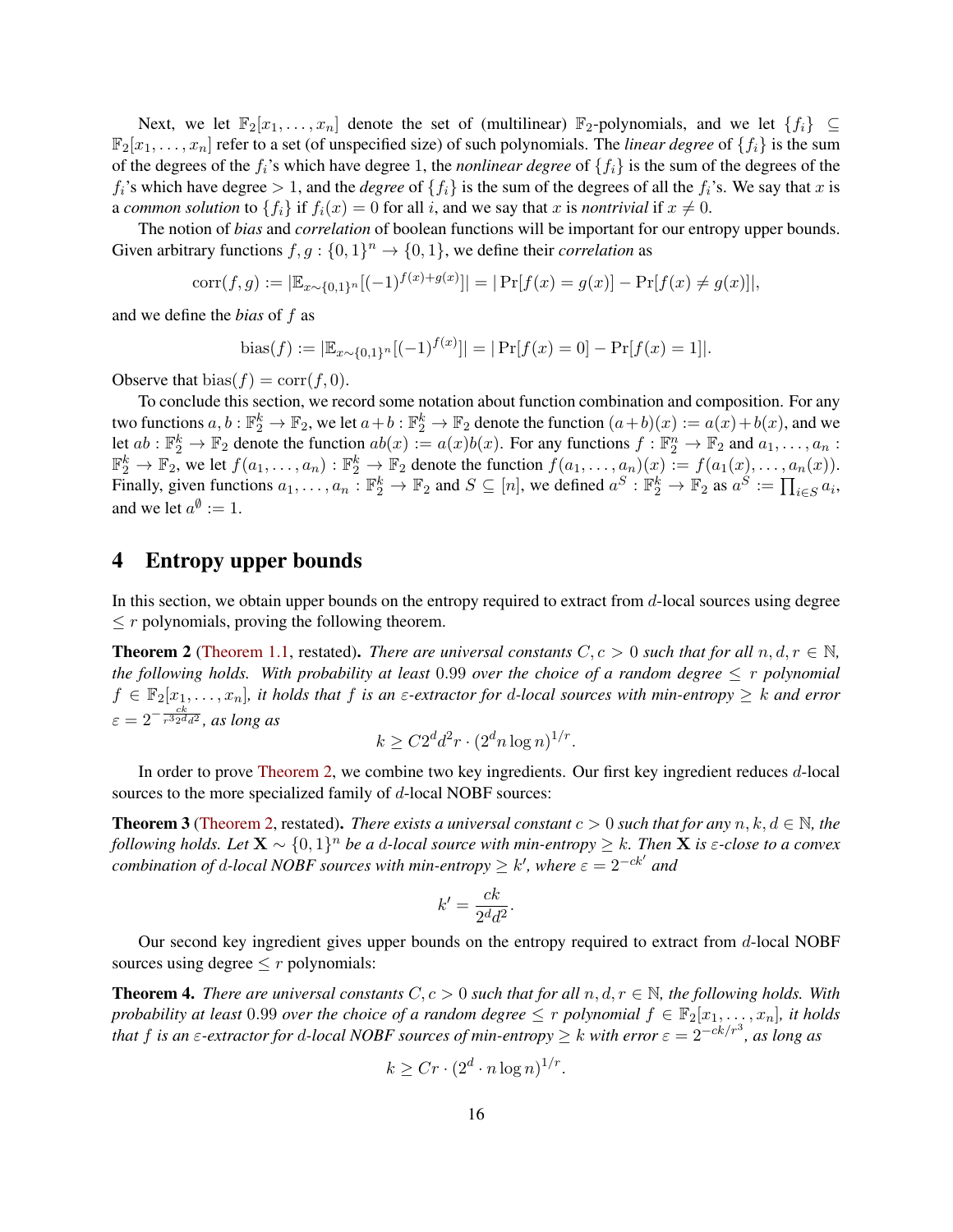Recall that if an extractor works for a family X of sources over  $\{0,1\}^n$ , then it also works for any  $\mathbf{X} \sim \{0, 1\}^n$  which is a convex combination of sources from X [\(Fact 1\)](#page-14-0). As a result, by combining [Theorems 3](#page-16-1) and [4,](#page-16-2) we immediately get [Theorem 2.](#page-16-0) Thus, in the remainder of this section, we just focus on proving [Theorems 3](#page-16-1) and [4.](#page-16-2) We prove [Theorem 3](#page-16-1) in [Section 4.1,](#page-17-0) and we prove [Theorem 4](#page-16-2) in [Section 4.2.](#page-20-0) We conclude the section in [Section 4.3,](#page-23-1) where we show that [Theorem 2](#page-16-0) can be optimized for the easier setting of *dispersers*, allowing us to obtain a formal version of [Remark 1.](#page-3-3)

#### <span id="page-17-0"></span>4.1 A reduction from d-local sources to d-local NOBF sources

We start by proving our reduction, [Theorem 3.](#page-16-1) In order to reduce  $d$ -local sources to  $d$ -local NOBF sources, we use an intermediate model called *biased* d*-local NOBF sources*.

Definition 6. *A random variable* X ∼ {0, 1} n *is a* (δ, k)-biased d-local NOBF source *if there exists a set*  $S \subseteq [n]$  *of size* k *such that both of the following hold:* 

- The bits in  $\mathbf{X}_S$  are mutually independent (but need not be identically distributed), and each  $\mathbf{X}_i, i \in S$  $has bias \, |Pr[\mathbf{X}_i = 1] - Pr[\mathbf{X}_i = 0]| \leq \delta.$
- *Every other bit*  $X_j$ ,  $j \notin S$  *is a deterministic function of at most d bits in*  $X_S$ .

Notice that this intermediate model generalizes  $d$ -local NOBF sources of min-entropy  $k$ , which are just  $(0, k)$ -biased d-local NOBF sources. Now, given this intermediate model, we prove [Theorem 3](#page-16-1) by combining two lemmas.

The first lemma reduces d-local sources to biased d-local NOBF sources.

<span id="page-17-1"></span>**Lemma 3** (Reduction, Part 1). Let  $X \sim \{0, 1\}^n$  be a d-local source with min-entropy  $\geq k$ . Then X is a *convex combination of*  $(\delta, k')$ -biased d-local NOBF sources, where  $\delta \leq 1 - 2^{-d}$  and  $k' \geq k/(2d^2)$ .

The second lemma reduces biased  $d$ -local NOBF sources to (unbiased)  $d$ -local NOBF sources.

<span id="page-17-2"></span>**Lemma 4** (Reduction, Part 2). *Let*  $\mathbf{X} \sim \{0, 1\}^n$  *be a* (δ, k)-biased d-local NOBF source. Then  $\mathbf{X}$  is ε-close to a convex combination of  $(0,k')$ -biased d-local NOBF sources, where  $k'\geq (1-\delta)k/4$  and  $\varepsilon=2^{-(1-\delta)k/4}.$ 

By combining these two lemmas, [Theorem 3](#page-16-1) follows immediately. Thus, all that remains in the proof of our reduction [\(Theorem 3\)](#page-16-1) is to prove [Lemmas 3](#page-17-1) and [4,](#page-17-2) which we do in [Sections 4.1.1](#page-17-3) and [4.1.2,](#page-19-0) respectively.

#### <span id="page-17-3"></span>4.1.1 A reduction from d-local sources to biased d-local NOBF sources

We now prove the first part of our reduction [\(Lemma 3\)](#page-17-1), which shows that every  $d$ -local source is a convex combination of biased d-local NOBF sources.

*Proof of [Lemma 3.](#page-17-1)* Let  $X \sim \{0, 1\}^n$  be a *d*-local source with min-entropy  $\geq k$ . We wish to show that X is a convex combination of  $(\delta, k')$ -biased d-local NOBF sources, where  $\delta \leq 1 - 2^{-d}$  and  $k' \geq k/(2d^2)$ .

The key observation that we will prove is that for any t, one of the following *must* hold: either

- **X** is a convex combination of  $(\delta, t)$ -biased d-local NOBF sources, for  $\delta \leq 1 2^{-d}$ ; or
- X is a convex combination of  $(d-1)$ -local sources with min-entropy  $> k td$ .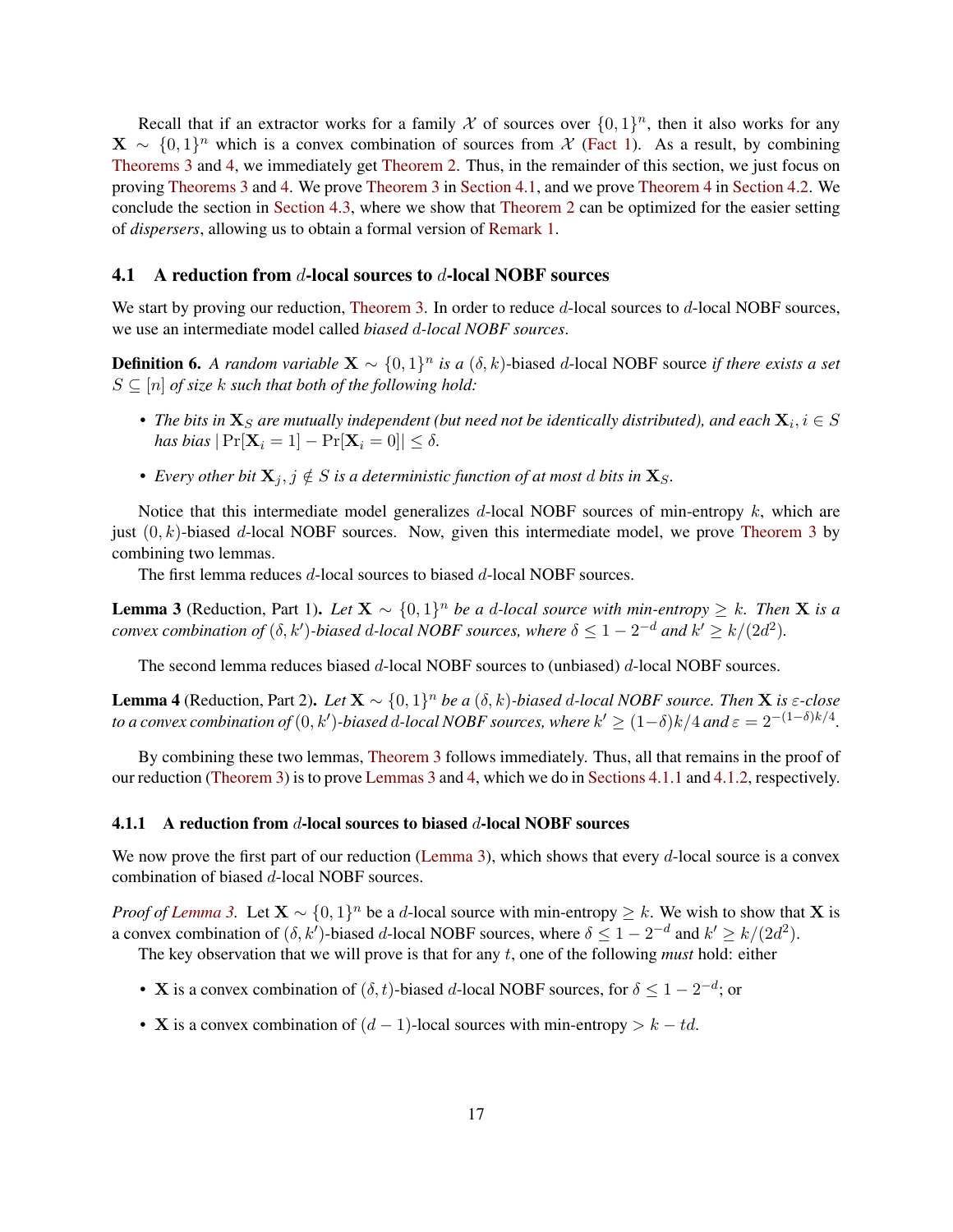Before we prove this key observation, let us see how we can use it to prove the desired result. First, recall that convex combinations "stack" in the following sense: if a source  $X$  is a convex combination of convex combinations of sources from a family  $\mathcal{X}$ , then **X** is just a convex combination of sources from  $\mathcal{X}$ . Thus, by repeatedly applying the key observation until either the first item becomes true or we arrive at a 1-local source (the "base case"), we see that **X** is a convex combination of sources  $\{Z_i\}$ , where each  $Z_i$  is either:

- A  $(\delta, t)$ -biased d-local NOBF source, for  $\delta \leq 1 2^{-d}$ ; or
- A 1-local source with min-entropy  $> k t \cdot (d + (d 1) + \cdots + 2) = k t \cdot (d^2 + d 2)$ .

However, it is clear from the definitions that a 1-local source with min-entropy  $k'$  is a 1-local NOBF source with min-entropy  $k'$ . Furthermore, it is easy to see that a 1-local NOBF source with min-entropy  $\geq k'$  is a convex combination of 1-local NOBF sources with min-entropy exactly k', by fixing any additional random "good" bits. Thus, for any  $t \leq k'$ , we know that a 1-local source with min-entropy  $\geq k'$  is a convex combination of  $(\delta, t)$ -biased d-local NOBF sources, for  $\delta \leq 1 - 2^{-d}$ .

By the above discussion, we see that for any  $t \leq k - t \cdot (d^2 + d - 2)$ , **X** is a convex combination of  $(\delta, t)$ -biased d-local NOBF sources, where  $\delta \leq 1 - 2^{-d}$ . Setting  $t = \frac{k}{2d}$  $\frac{k}{2d^2}$  yields the result.

Thus, all that remains is to prove the key observation stated at the beginning of the proof. Towards this end, let  $\mathbf{X} \sim \{0, 1\}^n$  be a d-local source with min-entropy  $\geq k$ . By definition of d-local source, there exists some  $\ell$  and  $f: \{0,1\}^{\ell} \to \{0,1\}^n$  such that  $\mathbf{X} = f(\mathbf{Y})$  for uniform  $\mathbf{Y} \sim \mathbf{U}_{\ell}$ , such that each bit  $\mathbf{X}_i$  is a deterministic function of at most d bits in Y. In other words, there exist sets  $S_1, \ldots, S_n \subseteq [\ell]$  of size d and functions  $f_1, \ldots, f_n : \{0,1\}^d \to \{0,1\}^n$  such that

$$
\mathbf{X}=(\mathbf{X}_1,\mathbf{X}_2,\ldots,\mathbf{X}_n)=(f_1(\mathbf{Y}_{S_1}),f_2(\mathbf{Y}_{S_2}),\ldots,f_n(\mathbf{Y}_{S_n})).
$$

Now, let  $T \subseteq [n]$  be any set of coordinates of *maximal size* such that:

- $H_{\infty}(\mathbf{X}_i) > 0$  for all  $i \in T$ ; and
- $S_i \cap S_j = \emptyset$  for any distinct  $i, j \in T$ .

Suppose T has size  $\tau$ . Without loss of generality, assume  $T = [\tau]$ . We conclude with two cases.

**Case (i):**  $\tau < t$ . In this case, we fix the random variable  $Y_{S_1}, \ldots, Y_{S_{\tau}}$ . We know that with probability 1 over this fixing, all bits  $X_i, i \in [n]$  become deterministic functions of at most  $d-1$  unfixed variables in Y, by the maximality of T and its intersection property. In other words, X becomes a  $(d-1)$ -local source. Furthermore, by [Lemma 1,](#page-14-1) we know that with probability 1 over this fixing, **X** loses  $\sum_{i\in[\tau]}|S_i| = d\tau < dt$ bits of min-entropy. Thus in this case, **X** is a convex combination of  $(d-1)$ -local sources of min-entropy  $> k - dt$ .

**Case (ii)**:  $\tau \geq t$ . In this case, define  $\overline{S} := [n] - (\bigcup_{i \in [\tau]} S_i)$  and notice that  $S_1, S_2, \ldots, S_{\tau}, \overline{S}$  partition the coordinates of Y. Next, define the random variables  $\mathbf{Z}_i := \mathbf{Y}_{S_i}$  for each  $i \in [\tau]$ , and define  $\overline{\mathbf{Z}} := \mathbf{Y}_{\overline{S}}$ . Notice that  $X_i = f_i(Z_i)$  for each  $i \in [\tau]$ . Furthermore, it is straightforward to verify that for all  $j > \tau$ , there exists a set  $Q_j \subseteq [\tau]$  of size at most d and a deterministic function  $f'_j$  such that  $X_j = f'_j(\mathbf{Z}_{Q_j}, \overline{\mathbf{Z}})$ . In other words, we can rewrite  $X$  as

$$
\mathbf{X} = (\mathbf{X}_1, \dots, \mathbf{X}_{\tau}, \mathbf{X}_{\tau+1}, \dots, \mathbf{X}_n)
$$
  
=  $(f_1(\mathbf{Z}_1), \dots, f_{\tau}(\mathbf{Z}_{\tau}), f'_{\tau+1}(\mathbf{Z}_{Q_{\tau+1}}, \overline{\mathbf{Z}}), \dots, f'_n(\mathbf{Z}_{Q_n}, \overline{\mathbf{Z}})).$ 

Now, for each  $i \in [\tau]$ , define  $A_i := f_i(\mathbf{Z}_i)$ . Furthermore, it is straightforward to show that we can define a new random variable B independent of Y, and for each  $i \in [\tau]$  a deterministic function  $g_i$  such that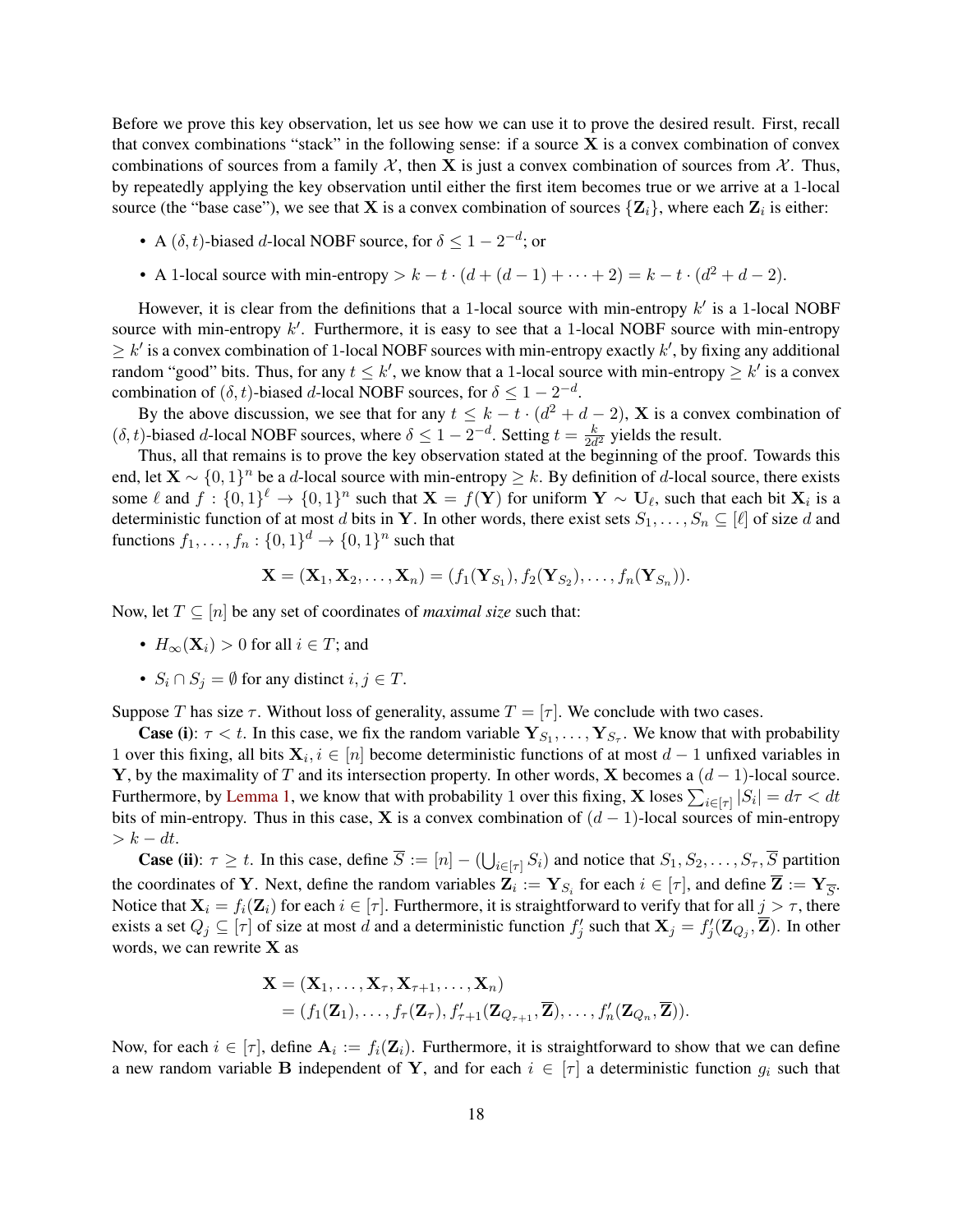$g_i(\mathbf{A}_i, \mathbf{B}) = \mathbf{Z}_i$  for all  $i \in [\tau]$ . Thus, for any subset  $Q \subseteq [\tau]$  we have  $\mathbf{Z}_Q = g'_Q(\mathbf{A}_Q, \mathbf{B})$  for some deterministic function  $g'_{Q}$ . And finally, for each  $j > \tau$  there must be some deterministic function  $\psi_j$  such that

$$
f'_{j}(\mathbf{Z}_{Q_{j}},\overline{\mathbf{Z}})=\psi_{j}(\mathbf{A}_{Q_{j}},\mathbf{B},\overline{\mathbf{Z}}).
$$

Thus we can rewrite  $X$  as:

$$
\mathbf{X} = (\mathbf{A}_1, \dots, \mathbf{A}_{\tau}, \psi_{\tau+1}(\mathbf{A}_{Q_{\tau+1}}, \mathbf{B}, \overline{\mathbf{Z}}), \dots, \psi_n(\mathbf{A}_{Q_n}, \mathbf{B}, \overline{\mathbf{Z}})).
$$

Notice that the collection  $\{{\bf A}_i\}_{i \in [\tau]}$  are mutually independent, and each has bias at most  $1-2^{-d}$  since it is a non-constant deterministic function of d uniform bits. Thus no matter how  $B$ ,  $\overline{Z}$  are fixed,  $X$  becomes a  $(\delta, t)$ -biased d-local NOBF source, for  $\delta \leq 1 - 2^{-d}$ .  $\Box$ 

#### <span id="page-19-0"></span>4.1.2 A reduction from biased  $d$ -local NOBF sources to (unbiased)  $d$ -local NOBF sources

We now prove the second part of our reduction [\(Lemma 4\)](#page-17-2), which shows that every biased d-local NOBF source is (close to) a convex combination of (unbiased) d-local NOBF sources.

*Proof of [Lemma 4.](#page-17-2)* Let  $X \sim \{0, 1\}^n$  be a  $(\delta, k)$ -biased d-local NOBF source. We wish to show that X is  $\varepsilon$ -close to a convex combination of  $(0, k')$ -biased d-local NOBF sources, where  $k' \geq (1 - \delta)k/4$  and  $\varepsilon = 2^{-(1-\delta)k/4}.$ 

Without loss of generality, assume that the first  $k$  bits in  $X$  are the "good bits": that is, there exist  $d$ -local functions  $g_{k+1}, \ldots, g_n : \{0,1\}^k \to \{0,1\}$  such that

$$
\mathbf{X} = (\mathbf{X}_1, \dots, \mathbf{X}_k, g_{k+1}(\mathbf{X}_1, \dots, \mathbf{X}_k), \dots, g_n(\mathbf{X}_1, \dots, \mathbf{X}_k),
$$

where each  $\mathbf{X}_i$  is independent and has bias at most  $\delta$ . To remove the bias from this source, the key idea will be to simulate each  $X_i$  by two independent coins: one which is biased, and one which is not.

In more detail, for every  $i \in [k]$  we construct a pair of independent random variables  $\mathbf{B}_i, \mathbf{A}_i \sim \{0, 1\}$ as follows. First, let  $\gamma_i \in \{0,1\}$  be the value favored by  $\mathbf{X}_i$ , breaking ties arbitrarily. Then, define  $p_i :=$  $Pr[\mathbf{X}_i = \gamma_i]$ , and notice that  $\frac{1}{2} \le p_i \le \frac{1+\delta}{2}$  $\frac{1}{2}$ <sup> $\frac{\partial}{\partial x}$ </sup>, where the lower bound holds because  $\mathbf{X}_i$  favors  $\gamma_i$  over  $1 - \gamma_i$ , and the upper bound holds because the good bits have bias at most  $\delta$ . Next, define  $B_i$  such that

$$
Pr[\mathbf{B}_{i} = 0] = 2p_{i} - 1,
$$
  

$$
Pr[\mathbf{B}_{i} = 1] = 2 - 2p_{i}.
$$

Finally, let  $A_i \sim \{0, 1\}$  simply be a uniform bit, and define the function  $h_i : \{0, 1\} \times \{0, 1\} \to \{0, 1\}$  as

$$
h_i(b, a) := \begin{cases} \gamma_i & \text{if } b = 0, \\ a & \text{if } b = 1. \end{cases}
$$

Given these definitions, it is straightforward to verify that  $X_i$  has the same distribution as  $h_i(\mathbf{B}_i, \mathbf{A}_i)$ , and thus we may rewrite  $X$  as

$$
(h_1(B1, A1),...,h_k(Bk, Ak), gk+1(h_1(B1, A1),...,h_k(Bk, Ak)),...,gn(h_1(B1, A1),...,h_k(Bk, Ak))).
$$

Now, define the random variable  $B = (B_1, \ldots, B_k)$ . Given the above description of X, it is not too difficult to see that for any  $b \in \{0,1\}^k$ , the conditional distribution  $(X \mid B = b)$  is a d-local (unbiased)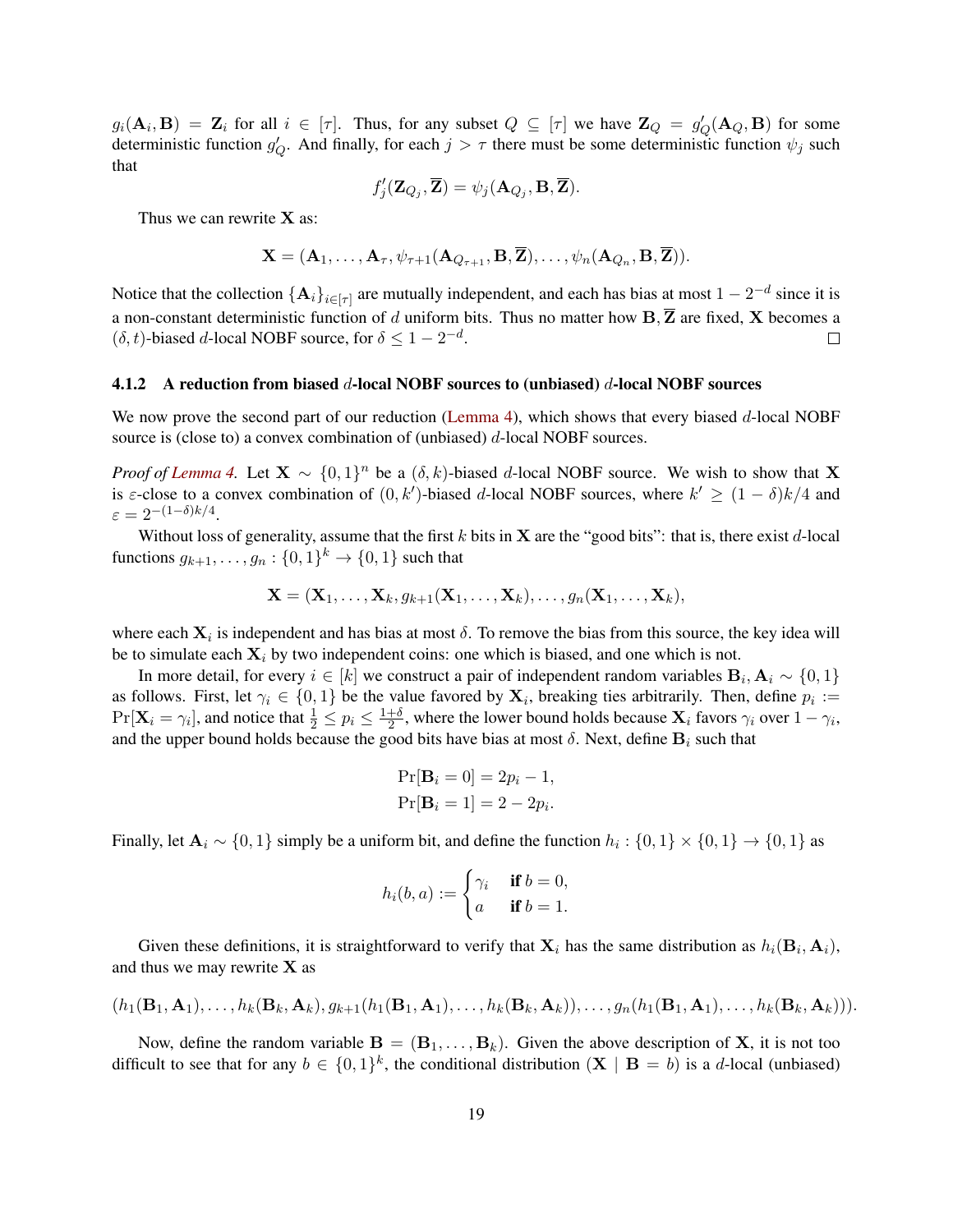NOBF source, which has min-entropy equal to the Hamming weight of  $b$ . Thus, we may write  $X$  as the convex combination

$$
\mathbf{X} = \sum_{b \in \{0,1\}^k} \Pr[\mathbf{B} = b] \cdot (\mathbf{X} \mid \mathbf{B} = b).
$$

This means that if **B** has Hamming weight  $\geq k'$  with probability  $\geq 1 - \varepsilon$ , then **X** is  $\varepsilon$ -close to a convex combination of d-local NOBF sources with min-entropy  $\geq k'$ . Such a claim will follow almost immediately from a Chernoff bound.

In more detail, define a random variable  $\mathbf{Z} := \sum_{i \in [k]} \mathbf{B}_i$  and notice that the value of  $\mathbf{Z}$  is exactly the Hamming weight of B. Furthermore, recall that  $B_i = 1$  with probability  $2 - 2p_i$  for some  $p_i \in \left[\frac{1}{2}\right]$  $\frac{1}{2}, \frac{1+\delta}{2}$  $\frac{+\delta}{2}$ . Thus

$$
\mu := \mathbb{E}[\mathbf{Z}] = \sum_{i \in [k]} \mathbb{E}[\mathbf{B}_i] \ge k \cdot (2 - 2 \cdot ((1 + \delta)/2)) = (1 - \delta)k.
$$

Thus, by a standard Chernoff bound on the lower tail [\(Lemma 2\)](#page-14-2), we get that

$$
\Pr[\mathbf{Z} \le \mu/4] \le e^{-\mu \cdot (3/4)^2/2} \le 2^{-\mu/4},
$$

which means that **B** has Hamming weight  $\geq \mu/4$  with probability  $\geq 1 - 2^{-\mu/4}$ . Thus, **X** is  $2^{-\mu/4}$ -close to a convex combination of d-local NOBF sources with min-entropy  $\geq \frac{\mu}{4}$ , as desired.  $\Box$ 

#### <span id="page-20-0"></span>4.2 Low-degree polynomials extract from d-local NOBF sources

Now that we have proven our reduction from d-local sources to d-local NOBF sources [\(Theorem 3\)](#page-16-1), all that remains is to prove an upper bound on the entropy required to extract from d-local NOBF sources using degree  $\leq r$  polynomials [\(Theorem 4\)](#page-16-2). In this section, we prove [Theorem 4.](#page-16-2)

In order to prove [Theorem 4,](#page-16-2) our main tool will be the following lemma, which shows that for *any* fixed NOBF source, a random low-degree polynomial can extract from it with very high probability.

<span id="page-20-1"></span>**Lemma 5.** There is a universal constant  $c > 0$  such that for any  $r \leq ck^{1/4}$ , the following holds. Let  $\mathbf{X} \sim \{0,1\}^n$  be an NOBF source with min-entropy k, and let  $f: \{0,1\}^n \to \{0,1\}$  be a random  $\mathbb{F}_2$ *polynomial of degree*  $\leq r$ *. Then* 

$$
\Pr_f[f \text{ is an extractor for } \mathbf{X} \text{ with error } \varepsilon = 2^{-ck/r^3}] \ge 1 - 2^{-c\left(\frac{k}{\le r}\right)}
$$

Before we prove this lemma, we show how it can be used to prove [Theorem 4.](#page-16-2) The proof is a straightforward application of the probabilistic method, which combines [Lemma 5](#page-20-1) with a basic upper bound on the number of d-local NOBF sources over  $\{0, 1\}^n$  with min-entropy k.

*Proof of [Theorem 4.](#page-16-2)* Let X be the family of d-local NOBF sources over  $\{0,1\}^n$  with min-entropy k. Notice

$$
|\mathcal{X}| \leq {n \choose k} \cdot \left({k \choose d} \cdot 2^{2^d}\right)^{n-k}.
$$

By [Lemma 5,](#page-20-1) a random degree  $\leq r$  polynomial  $f: \{0,1\}^n \to \{0,1\}$  fails to extracts from any fixed NOBF source of min-entropy k with error  $\varepsilon = 2^{-ck/r^3}$  with probability at most  $2^{-c(\frac{k}{\leq r})}$ . Thus, a union bound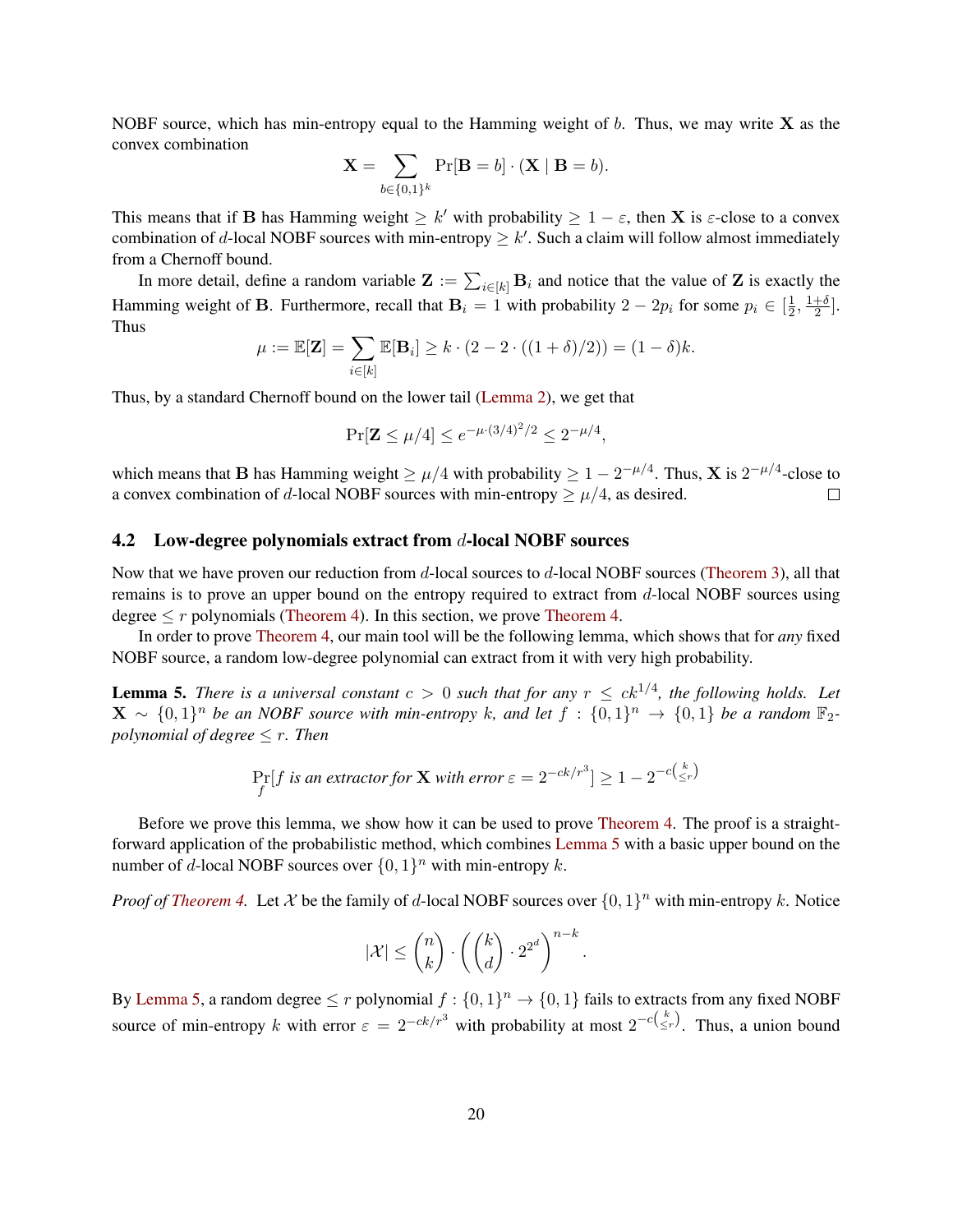shows that a random degree  $\leq r$  polynomial f extracts from all sources in X with error  $\varepsilon = 2^{-ck/r^3}$  with probability at least  $0.99$  (over the selection of  $f$ ) as long as

$$
|\mathcal{X}|\cdot 2^{-c\left(\frac{k}{\leq r}\right)}\leq \binom{n}{k}\cdot \left(\binom{k}{d}\cdot 2^{2^d}\right)^{n-k}\cdot 2^{-c\left(\frac{k}{\leq r}\right)}\leq 0.01,
$$

which is true if

$$
k \ge Cr \cdot (2^d \cdot n \log n)^{1/r}
$$

for a large enough constant C.

Now, all that remains is to prove [Lemma 5,](#page-20-1) which says that for any fixed NOBF source, a random lowdegree polynomial can extract from it. In order to prove this result, our main tool will be following, which shows that for any fixed function g, a random low-degree polynomial  $f$  has very low correlation with it.

<span id="page-21-0"></span>**Lemma 6.** There is a universal constant  $c > 0$  such that for any fixed  $g : \mathbb{F}_2^n \to \mathbb{F}_2$ , the following holds. *For any*  $1 \le r \le cn^{1/4}$ , let  $f : \mathbb{F}_2^n \to \mathbb{F}_2$  be a random degree  $\le r$  polynomial. Then

$$
\Pr[\text{corr}(f,g) > 2^{-cn/r^3}] \le 2^{-c\left(\frac{n}{\le r}\right)}.
$$

Before we prove these correlation bounds [\(Lemma 6\)](#page-21-0), we show how they can be used to show that for any fixed NOBF source, a random low-degree polynomial can extract from it [\(Lemma 5\)](#page-20-1). Then, we conclude the section in [Section 4.2.1](#page-22-0) by proving [Lemma 6.](#page-21-0)

*Proof of [Lemma 5.](#page-20-1)* The proof is via the probabilistic method over the selection of f. In more detail, let  $\mathbf{X} \sim \{0,1\}^n$  be an arbitrary NOBF source with min-entropy k, and let  $f : \{0,1\}^n \to \{0,1\}$  be a random  $\mathbb{F}_2$ -polynomial of degree  $\leq r$ . Assume (without loss of generality) that  $\mathbf{X}_1, \ldots, \mathbf{X}_k$  are the "good bits" in the NOBF source.

Now, let  $f'$  be the (sum of the) monomials in f that do not use any variables outside  $X_1, \ldots, X_k$ , and let g be the (sum of the) monomials in f that use at least one variable outside  $X_1, \ldots, X_k$ . This gives us  $f(\mathbf{X}) = f'(\mathbf{X}) + g(\mathbf{X})$ , where f' is a random degree  $\leq r$  polynomial over  $\mathbf{X}_1, \ldots, \mathbf{X}_k$ , and g is an (independent) random polynomial over  $X_1, \ldots, X_n$ . By definition of NOBF source, each of the bits  $X_{k+1}, \ldots, X_n$  is a deterministic function of the good bits  $X_1, \ldots, X_k$ , and thus we have

$$
f(\mathbf{X}) = f'(\mathbf{X}_1, \ldots, \mathbf{X}_k) + g'(\mathbf{X}_1, \ldots, \mathbf{X}_k),
$$

where f' is a random degree  $\leq r$  polynomial over  $X_1, \ldots, X_k$  and  $g'$  is an independent (but not necessarily uniform) random polynomial over the same set of variables.

Since  $X_1, \ldots, X_k$  are independent uniform bits, we get that f is an extractor with error

$$
\varepsilon = \left| \Pr_{x \sim \mathbf{U}_k} [f(x) = 1] - \frac{1}{2} \right| = \left| \Pr_{x \sim \mathbf{U}_k} [f'(x) \neq g'(x)] - \frac{1}{2} \right| = \frac{1}{2} \operatorname{corr}(f', g').
$$

Thus

$$
\Pr_f[f \text{ is not an extractor for } \mathbf{X} \text{ with error } \varepsilon] = \Pr_{f',g'}[\text{corr}(f',g') > 2\varepsilon] \le \Pr_{f'}[\text{corr}(f',g^*) > 2\varepsilon],
$$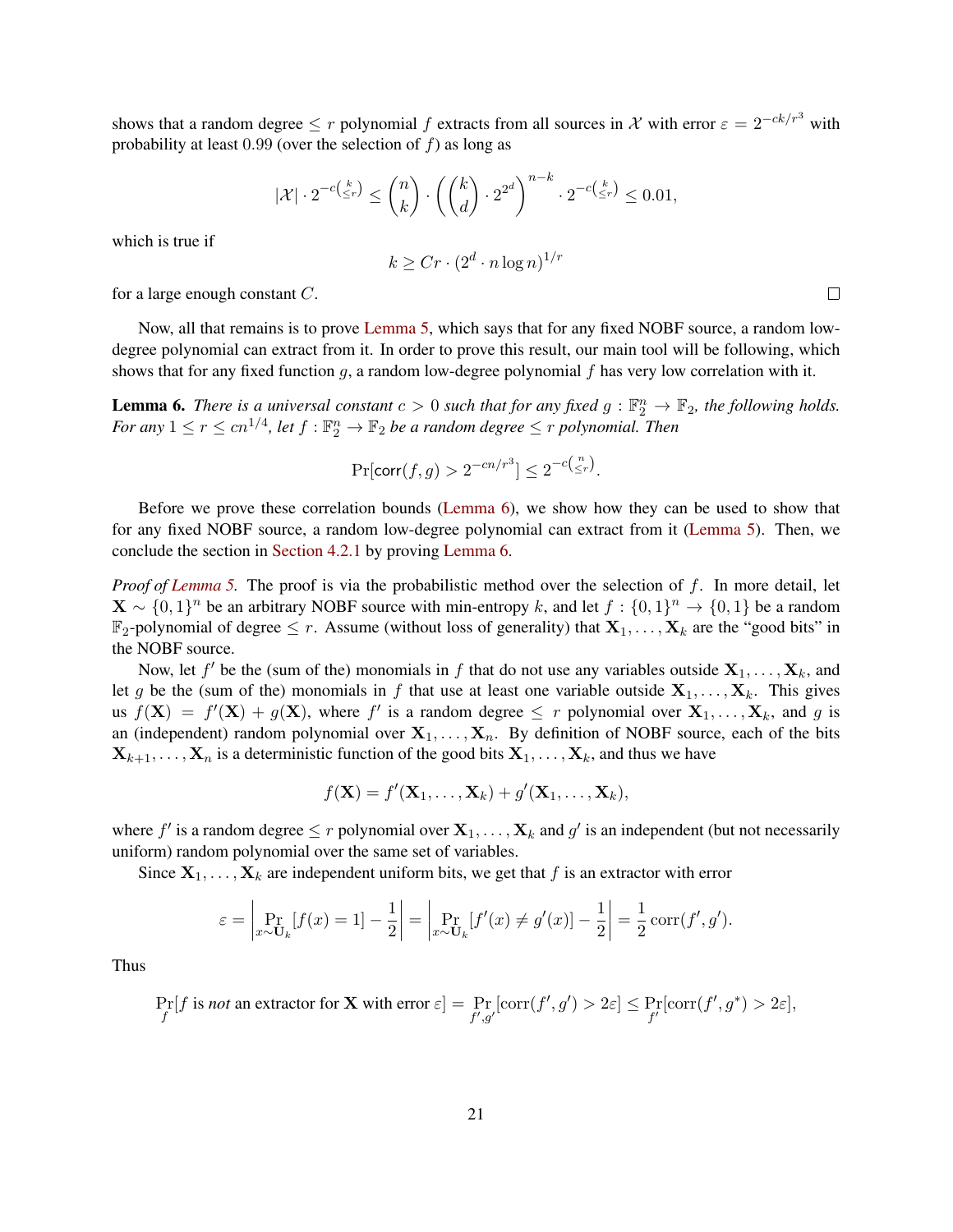where  $g^* = \argmax_{g'} Pr_{f'}[corr(f', g') > 2\varepsilon]$ . Thus  $g^* : \mathbb{F}_2^k \to \mathbb{F}_2$  is an arbitrary fixed function and  $f': \mathbb{F}_2^k \to \mathbb{F}_2$  is a random degree  $\leq r$  polynomial. Thus, by combining the above inequality with [Lemma 6,](#page-21-0)

$$
\Pr_f[f \text{ is not an extractor for } \mathbf{X} \text{ with error } 2^{-ck/r^3}] \le \Pr_{f'}[\text{corr}(f', g^*) > 2 \cdot 2^{-ck/r^3}]
$$
  

$$
\le \Pr_{f'}[\text{corr}(f', g^*) > 2^{-ck/r^3}]
$$
  

$$
\le 2^{-c(\frac{k}{\leq r})},
$$

which completes the proof.

#### <span id="page-22-0"></span>4.2.1 Correlation bounds against a single arbitrary function

At last, all that remains in our proof of [Theorem 4](#page-16-2) is a proof of [Lemma 6,](#page-21-0) which says that for any fixed function g, a random low-degree polynomial f has very low correlation with it. As it turns out, [Lemma 6](#page-21-0) follows quite readily from the following bounds on the list-size of Reed-Muller codes.

<span id="page-22-1"></span>**Theorem 5** ([\[KLP12\]](#page--1-13)). *There is a universal constant*  $C > 0$  *such that for any*  $n, r \in \mathbb{N}$  *and*  $\varepsilon > 0$ *, the Reed-Muller code*  $RM(n,r)$  *is*  $\left(\frac{1-\varepsilon}{2}\right)$  $\frac{-\varepsilon}{2}$ , L)-list-decodable, where

$$
\log L \leq C \cdot r \cdot (r + \log(1/\varepsilon)) \cdot \binom{n}{\leq r - 1}.
$$

Equipped with these bounds, we proceed to prove [Lemma 6.](#page-21-0)

*Proof of [Lemma 6.](#page-21-0)* Let  $N := 2^n$ , and consider any arbitrary functions  $f, g : \{0, 1\}^n \to \{0, 1\}$ . If we let  $\widehat{f}, \widehat{g} \in \{0, 1\}^N$  denote the truth tables of  $f, g$ , notice that

$$
N \cdot \text{corr}(f, g) = |2\Delta(\widehat{f}, \widehat{g}) - N|,
$$

which implies that  $\text{corr}(f, g) \leq \varepsilon$  if and only if  $\Delta(\widehat{f}, \widehat{g}) \in [\frac{1-\varepsilon}{2}]$ <br>denote the Bood Muller gode BM( $\alpha, \pi$ ), the following holds: for  $\frac{-\varepsilon}{2} \cdot N, \frac{1+\varepsilon}{2} \cdot N$ . Thus, if we let  $Q \subseteq \{0,1\}^N$ denote the Reed-Muller code  $RM(n, r)$ , the following holds: for any fixed function g and a random degree  $\leq r$  polynomial f,

$$
\Pr_f[\text{corr}(f,g) > \varepsilon] = \Pr_{q \sim Q} \left[ \Delta(q, \hat{g}) \notin \left[ \frac{1 - \varepsilon}{2} N, \frac{1 + \varepsilon}{2} N \right] \right]
$$

$$
\leq \max_{v \in \{0, 1\}^N} \Pr_{q \sim Q} \left[ \Delta(q, v) \notin \left[ \frac{1 - \varepsilon}{2} N, \frac{1 + \varepsilon}{2} N \right] \right]
$$

Thus, we would like to upper bound the probability that a random Reed-Muller codeword  $q \in \{0,1\}^N$ is *not* within relative Hamming distance  $[(1-\varepsilon)/2, (1+\varepsilon)/2]$  from an arbitrary point  $v \in \{0,1\}^N$ . Towards this end, suppose that the Reed-Muller code Q is  $(\frac{1-\varepsilon}{2})$  $\frac{-\varepsilon}{2}$ , L)-list decodable. We claim that for any  $v \in \{0,1\}^N$ ,

$$
\Pr_{q \sim Q} \left[ \Delta(q, v) \notin \left[ \frac{1 - \varepsilon}{2} N, \frac{1 + \varepsilon}{2} N \right] \right] \le \frac{2L}{|Q|}.
$$

Indeed, this holds for *any*  $\left(\frac{1-\epsilon}{2}\right)$  $\frac{-\varepsilon}{2}$ , L)-list decodable code: to see why, simply note that  $\Delta(q, v) \notin$  $\left[\frac{1-\varepsilon}{2}N, \frac{1+\varepsilon}{2}N\right]$  if and only if q is in one of the (open) balls  $\mathcal{B}(v, \frac{1-\varepsilon}{2}N)$  or  $\mathcal{B}(\overline{v}, \frac{1-\varepsilon}{2}N)$ , where  $\overline{v} \in \{0,1\}^N$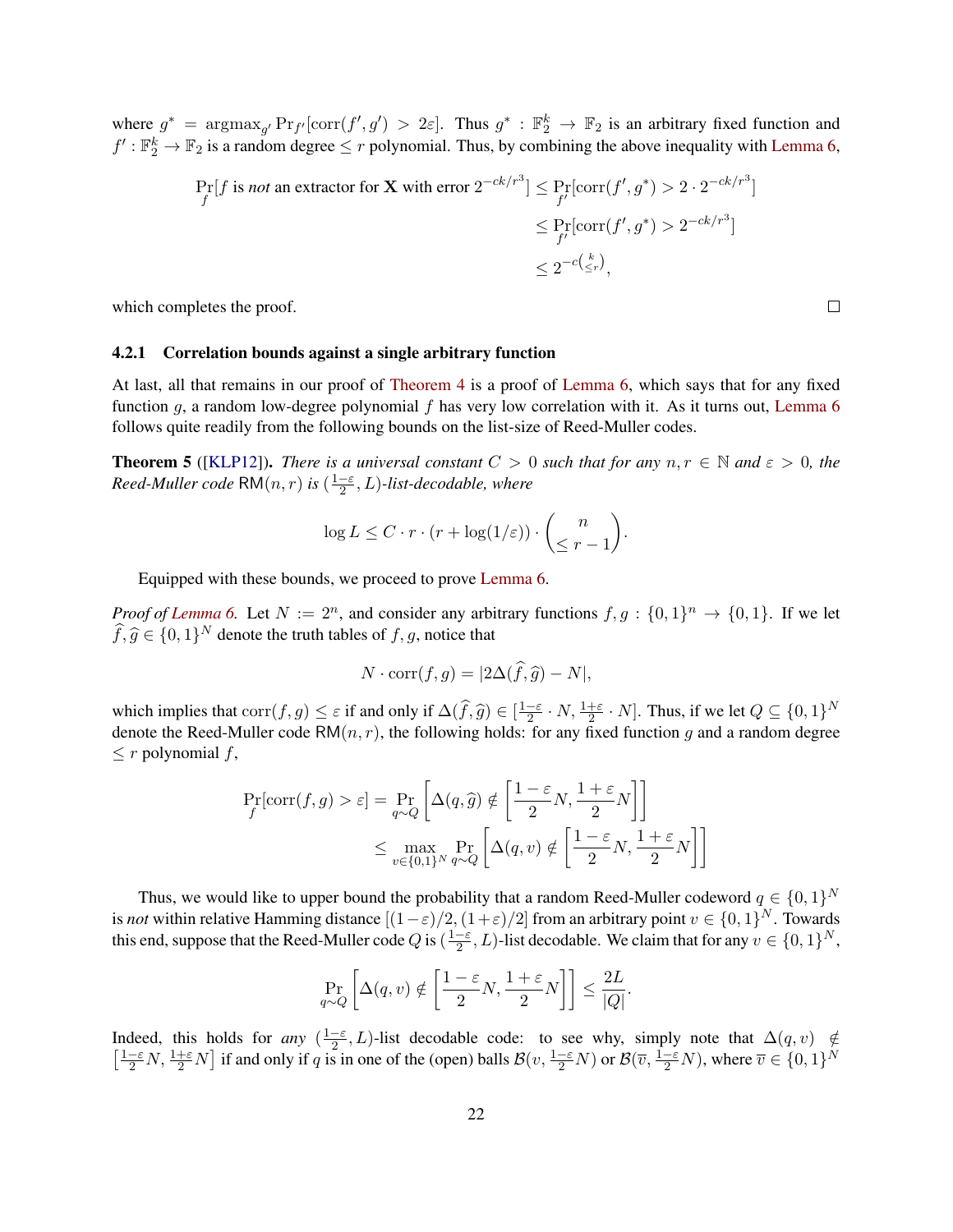denotes the vector  $v$  with all of its bits flipped. By definition of list-decodability, each of these balls contains  $\leq L$  codewords, and the claim follows.

To conclude, recall that the Reed-Muller code RM $(n, r)$  has size  $|Q| = 2^{\binom{n}{\leq r}}$ , and [Theorem 5](#page-22-1) tells us that, for any  $\varepsilon > 0$ , Q is  $\left(\frac{1-\varepsilon}{2}\right)$  $\frac{-\varepsilon}{2}$ , *L*)-list decodable, where  $\log L \leq C \cdot r \cdot (r + \log(1/\varepsilon)) \cdot \binom{n}{\leq r}$  $\binom{n}{r-1}$  and C is a universal constant. It is a straightforward calculation to verify that there is a universal constant  $c > 0$  such that for  $\varepsilon = 2^{-cn/r^3}$ , it holds that

$$
\log L \le C \cdot r \cdot (r + \log(1/\varepsilon)) \cdot \binom{n}{\le r - 1} \le \binom{n}{\le r} / 2,
$$

as long as  $r \leq cn^{1/4}$ . Combining all of our inequalities, we get that as long as  $r \leq cn^{1/4}$ , it holds that for any fixed function g and a random degree  $\leq r$  polynomial f,

$$
\Pr_f[\text{corr}(f,g) > \varepsilon = 2^{-cn/r^3}] \le \frac{2L}{|Q|} \le \frac{2 \cdot 2^{\binom{n}{\le r}/2}}{2^{\binom{n}{\le r}}} = 2^{-\binom{n}{\le r}/2 + 1} \le 2^{-\binom{n}{\le r}/4} \le 2^{-c\binom{n}{\le r}},
$$

 $\Box$ 

as desired.

## <span id="page-23-1"></span>4.3 Optimized upper bounds for dispersers

In this subsection, we show that we can improve our entropy upper bounds if we only wish to *disperse* from d-local sources using degree  $\leq r$  polynomials (instead of *extract*). We prove the following theorem, which is an optimized version of [Theorem 2](#page-16-0) for the setting of dispersers.

<span id="page-23-0"></span>**Theorem 6** (Formal version of [Remark 1\)](#page-3-3). *There is a universal constant*  $C > 0$  *such that for all*  $n, d, r \in \mathbb{N}$ , *the following holds. With probability at least* 0.99 *over the choice of a random degree* ≤ r *polynomial*  $f \in \mathbb{F}_2[x_1,\ldots,x_n]$ , it holds that f is a disperser for d-local sources with min-entropy  $\geq k$ , as long as

$$
k \geq C d^2 r \cdot (dn \log n)^{1/r} + C d^3 \cdot n^{1/r}.
$$

As [Theorem 6](#page-23-0) is an optimized version of [Theorem 2](#page-16-0) for the setting of dispersers, we set out to prove [The](#page-23-0)[orem 6](#page-23-0) by re-examining our proof of [Theorem 2.](#page-16-0) Recall that [Theorem 2](#page-16-0) shows that low-degree polynomials can extract from d-local sources, and in order to prove it, we combined two main ingredients:

- 1. A reduction from d-local sources to d-local NOBF sources [\(Theorem 3\)](#page-16-1).
- 2. A result showing that low-degree polynomials can extract from d-local NOBF sources [\(Theorem 4\)](#page-16-2).

In order to optimize [Theorem 2](#page-16-0) for the setting of dispersers (and thereby prove [Theorem 6\)](#page-23-0), we show that both of these ingredients can be optimized for dispersers.

In more detail, in order to prove [Theorem 6,](#page-23-0) we combine two key ingredients. Just like the first key ingredient in [Theorem 2](#page-16-0) [\(Theorem 3\)](#page-16-1), our first key ingredient for [Theorem 6](#page-23-0) reduces d-local sources to the more specialized family of d-local NOBF sources. However, as we are dealing with the easier setting of *dispersing* (instead of *extracting*), the definition of *reduction* here is not as strict.

<span id="page-23-2"></span>Theorem 7 (Optimized version of [Theorem 3](#page-16-1) for dispersers). *There exists a universal constant* c > 0 *such that for any* n, k, d ∈ N*, the following holds. Let* X ∼ {0, 1} <sup>n</sup> *be a* d*-local source with min-entropy*  $\geq k$ . Then there is a d-local NOBF source  $X' \sim \{0,1\}^n$  with min-entropy  $\geq k'$  such that support( $X'$ ) ⊆ *support*(X)*, where*

$$
k' = \frac{ck}{d^2}.
$$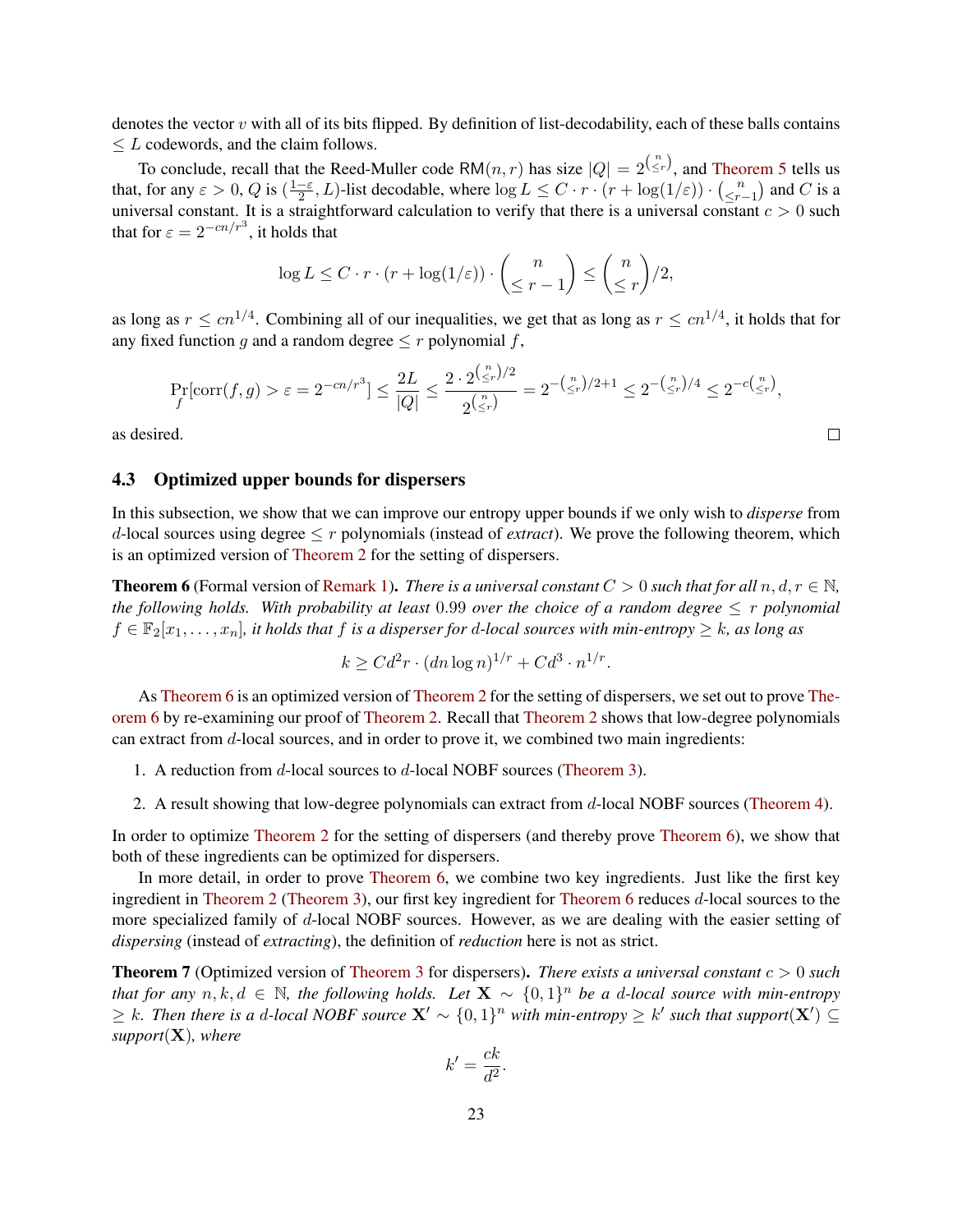Next, while the second key ingredient in [Theorem 2](#page-16-0) [\(Theorem 4\)](#page-16-2) shows that a random low-degree polynomial *extracts* from d-local NOBF sources, the second key ingredient for [Theorem 6](#page-23-0) just needs to show that a random low-degree polynomial *disperses* from d-local NOBF sources. Given this weaker requirement, we are able to improve the min-entropy requirement and prove the following, which is our second key ingredient.

<span id="page-24-0"></span>Theorem 8 (Optimized version of [Theorem 4](#page-16-2) for dispersers). *There is a universal constants* C > 0 *such that for all*  $n, d, r \in \mathbb{N}$ *, the following holds. With probability at least* 0.99 *over the choice of a random degree* ≤ *r polynomial*  $f$  ∈  $\mathbb{F}_2[x_1, \ldots, x_n]$ , *it holds that*  $f$  *is a disperser for d-local NOBF sources of min-entropy*  $\geq k$ *, as long as* 

$$
k \ge Cr \cdot (dn \log n)^{1/r} + Cd \cdot n^{1/r}
$$

Now, recall that if a disperser works for a family X of sources over  $\{0,1\}^n$ , then it also works for any  $\mathbf{X} \sim \{0, 1\}^n$  whose support contains the support of some  $\mathbf{X}' \in \mathcal{X}$  [\(Fact 2\)](#page-14-3). As a result, by combining [Theorems 7](#page-23-2) and [8,](#page-24-0) we immediately get [Theorem 6.](#page-23-0) Thus, in the remainder of this section, we just focus on proving [Theorems 7](#page-23-2) and [8.](#page-24-0) We prove [Theorem 7](#page-23-2) in [Section 4.3.1,](#page-24-1) and we prove [Theorem 8](#page-24-0) in [Section 4.3.2.](#page-24-2) This will conclude our discussion of entropy upper bounds (and [Section 4\)](#page-16-3).

#### <span id="page-24-1"></span>4.3.1 A reduction from  $d$ -local sources to  $d$ -local NOBF sources (optimized for dispersers)

We start by proving [Theorem 7,](#page-23-2) a reduction from  $d$ -local sources to  $d$ -local NOBF sources, which is optimized for dispersers. As it turns out, [Theorem 7](#page-23-2) follows quite readily from our reduction from d-local sources to biased d-local NOBF sources [\(Lemma 3\)](#page-17-1).

*Proof of [Theorem 7.](#page-23-2)* Let  $X \sim \{0, 1\}^n$  be a d-local source with min-entropy k. By [Lemma 3,](#page-17-1) X is a convex combination of  $(\delta, k')$ -biased d-local NOBF souces, where  $\delta < 1$  and  $k' \ge k/(2d^2)$ . Let  $\mathbf{Y} \sim \{0, 1\}^n$  be an element of this convex combination (that is assigned probability  $> 0$ ). Clearly Y is a  $(\delta, k')$ -biased d-local NOBF source, and furthermore support( $Y$ )  $\subseteq$  support( $X$ ).

Now, let  $X' \sim \{0,1\}^n$  be the "unbiased" version of Y: that is, let X' have the same set of k' "good" bits as Y, and let the bad bits in  $X'$  depend on the good bits via the same deterministic functions as in Y. However, make the good bits in  $X'$  have 0 bias. Then  $X'$  is an (unbiased) d-local NOBF source with min-entropy k', and support $({\bf X}')$  = support $({\bf Y}) \subseteq$  support $({\bf X})$ .  $\Box$ 

#### <span id="page-24-2"></span>4.3.2 Low-degree polynomials disperse from d-local NOBF sources (optimized for dispersers)

Now that we have proven our reduction from d-local sources to d-local NOBF sources [\(Theorem 7\)](#page-23-2), all that remains is to prove an upper bound on the entropy required to disperse from d-local NOBF sources using degree  $\leq r$  polynomials [\(Theorem 8\)](#page-24-0). In this section, we prove [Theorem 8.](#page-24-0)

In order to prove [Theorem 8,](#page-24-0) our key ingredient is a lemma about *function composition* and how it affects which degrees are "hit." More formally, for any nonnegative integer r, we say that a function  $f : \mathbb{F}_2^n \to \mathbb{F}_2$ *hits degree* r if the unique multilinear  $\mathbb{F}_2$ -polynomial computing f includes a monomial of size  $r$ , and we say that f hits degree  $\leq r$  if there is some  $0 \leq r' \leq r$  such that f hits degree r'. Then, using standard notation for function composition, we prove the following.

<span id="page-24-4"></span>**Lemma 7.** Let  $f : \mathbb{F}_2^n \to \mathbb{F}_2$  and  $a_1, \ldots, a_n : \mathbb{F}_2^k \to \mathbb{F}_2$  be functions such that  $f(a_1, \ldots, a_n)$  hits degree r. Furthermore, let  $b_1,\ldots,b_n$  :  $\mathbb{F}_2^k \to \mathbb{F}_2$  be functions that do not hit degree  $\leq$  r. Then the function  $f(a_1 + b_1, \ldots, a_n + b_n) : \mathbb{F}_2^k \to \mathbb{F}_2$  *hits degree r*.

<span id="page-24-3"></span><sup>&</sup>lt;sup>9</sup>The monomial of size 0 is the constant 1.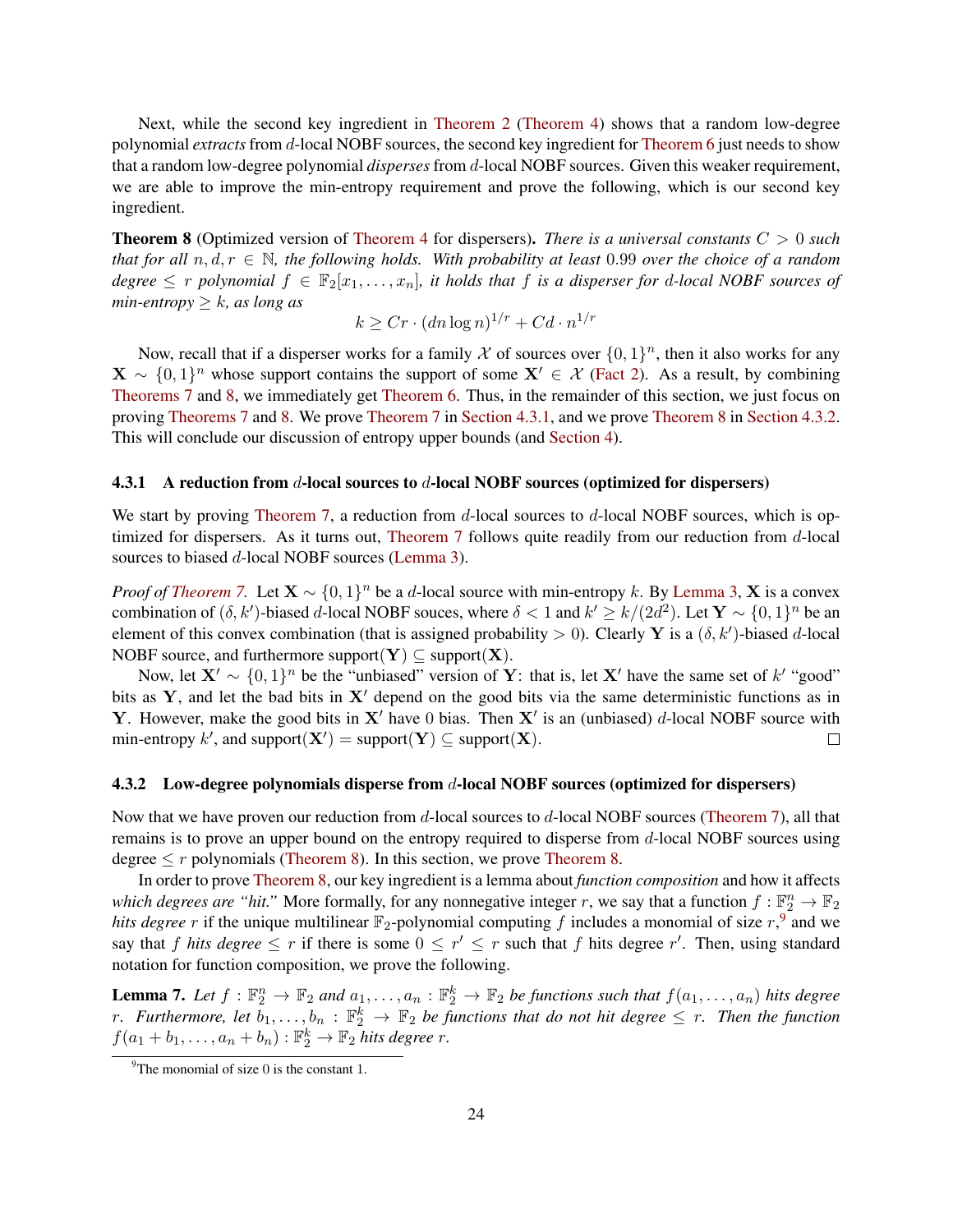Before we prove this lemma, we show how it can be used to to show that degree  $\leq r$  polynomials disperse from d-local NOBF sources, proving [Theorem 8.](#page-24-0) Then, we conclude this section by proving [Lemma 7.](#page-24-4)

*Proof of [Theorem 8.](#page-24-0)* We start with some basic definitions. First, recall that a d-local NOBF source of minentropy k is a random variable  $\mathbf{X} \sim \{0,1\}^n$  that is generated as follows: there exist  $a_1, \ldots, a_n : \mathbb{F}_2^k \to \mathbb{F}_2$ such that  $X = (a_1(U_k), \ldots, a_n(U_k))$ , where each  $U_k$  is a copy of the same uniform random variable. Furthermore, the following must hold: there exists a "good" set  $S = \{ \alpha_1, \dots, \alpha_k \} \subseteq [n]$  such that each  $a_{\alpha_i}$  simply outputs its i<sup>th</sup> input, and for every other (*bad*) coordinate  $j \notin S$  we have that  $a_j$  depends on just d inputs. For convenience, we refer to the set of functions  $(a_1, \ldots, a_n)$  as the *generating functions* of the d-local NOBF source. If each  $a_i$  is a degree  $\leq r$  polynomial, we say that **X** is not just a d-local NOBF source, but a *(d-local, degree*  $\leq r$ *) NOBF source.* 

Now, the goal is to use [Lemma 7](#page-24-4) to show that, in order for a function  $f : \mathbb{F}_2^n \to \mathbb{F}_2$  to disperse from all d-local NOBF sources of min-entropy k, it suffices to show that f "hits" some degree in [1, r] on all (d-local, degree  $\leq r$ ) NOBF sources of the same min-entropy. Then, a straightforward application of the probabilistic method over the latter (smaller) family will yield the result.

More formally, fix an arbitrary function  $f : \mathbb{F}_2^n \to \mathbb{F}_2$ . Suppose that for any (d-local, degree  $\leq r$ ) NOBF source  $\mathbf{X} \sim \{0, 1\}^n$  with min-entropy k and generating functions  $a_1, \ldots, a_n : \mathbb{F}_2^k \to \mathbb{F}_2$ , there is some  $r' \in [1, r]$  such that  $f(a_1, \ldots, a_n)$  hits degree r'. Then, we **claim** that f is not only a disperser for all (d-local, degree  $\leq r$ ) NOBF sources of min-entropy k, but it is also a disperser for all d-local NOBF sources of min-entropy  $k$ .

To see why, let  $X' \sim \{0,1\}^n$  be a d-local NOBF source with generating functions  $h_1, \ldots, h_n : \mathbb{F}_2^k \to$  $\mathbb{F}_2$ , and for each  $i \in [n]$  define the functions  $a'_i, b'_i : \mathbb{F}_2^k \to \mathbb{F}_2$  such that  $a'_i$  is the sum of all monomials in  $h_i$ of degree  $\leq r$ , and  $b'_i$  is the sum of all monomials in  $h_i$  of degree  $> r$ . Consider now the source

$$
\mathbf{X} := (a'_1(\mathbf{U}_k), \dots, a'_n(\mathbf{U}_k)),
$$

and notice that X is a (d-local, degree  $\leq r$ ) NOBF source with min-entropy k and generating functions  $a'_1, \ldots, a'_n : \mathbb{F}_2^k \to \mathbb{F}_2$ . By the hypothesis,  $f(a'_1, \ldots, a'_n)$  hits degree r', where  $r' \in [1, r]$ . And since  $b'_1, \ldots, b'_n : \mathbb{F}_2^k \to \mathbb{F}_2$  do *not* hit degree  $\leq r$ , we know by [Lemma 7](#page-24-4) that  $f(a'_1 + b'_1, \ldots, a'_n + b'_n) = f(h_1, \ldots, h_n)$  hits degree  $r' \in [1, r]$ . This means that  $f(h_1, \ldots, h_n)$  is not constant, and since  $f(\mathbf{X}') = f(h_1, \dots, h_n)(\mathbf{U}_k)$ , it holds that  $f(\mathbf{X}')$  is not constant: in other words, f is a disperser for  $X'$ . Thus, f is a disperser for all d-local NOBF sources of min-entropy k.

Thus, all that remains is to show that with probability  $\geq 0.99$  over the choice of a random degree  $\leq r$  polynomial  $f \in \mathbb{F}_2[x_1,\ldots,x_n]$ , the following holds: for any (d-local, degree  $\leq r$ ) NOBF source  $\mathbf{X} \sim \{0,1\}^n$  with min-entropy k and generating functions  $a_1, \ldots, a_n : \mathbb{F}_2^k \to \mathbb{F}_2$ , there is some  $r' \in [1, r]$ such that  $f(a_1, \ldots, a_n)$  hits degree r'.

Towards this end, let  $f \in \mathbb{F}_2[x_1,\ldots,x_n]$  be a (uniformly) random degree  $\leq r$  polynomial, and let  $\mathbf{X} \sim \{0, 1\}^n$  be an arbitrary NOBF source with min-entropy k and generating functions  $a_1, \ldots, a_n : \mathbb{F}_2^k \to$  $\mathbb{F}_2$ . Without loss of generality, assume that  $a_i(y) = y_i$  for all  $i \in [k]$ . Now, we want to upper bound the probability that for all  $r' \in [1, r]$ , it holds that  $f(a_1, \ldots, a_n)$  does *not* hit degree r'. We **claim** that this probability is at most  $2^{-\left(\frac{k}{\leq r}\right)+1}$ .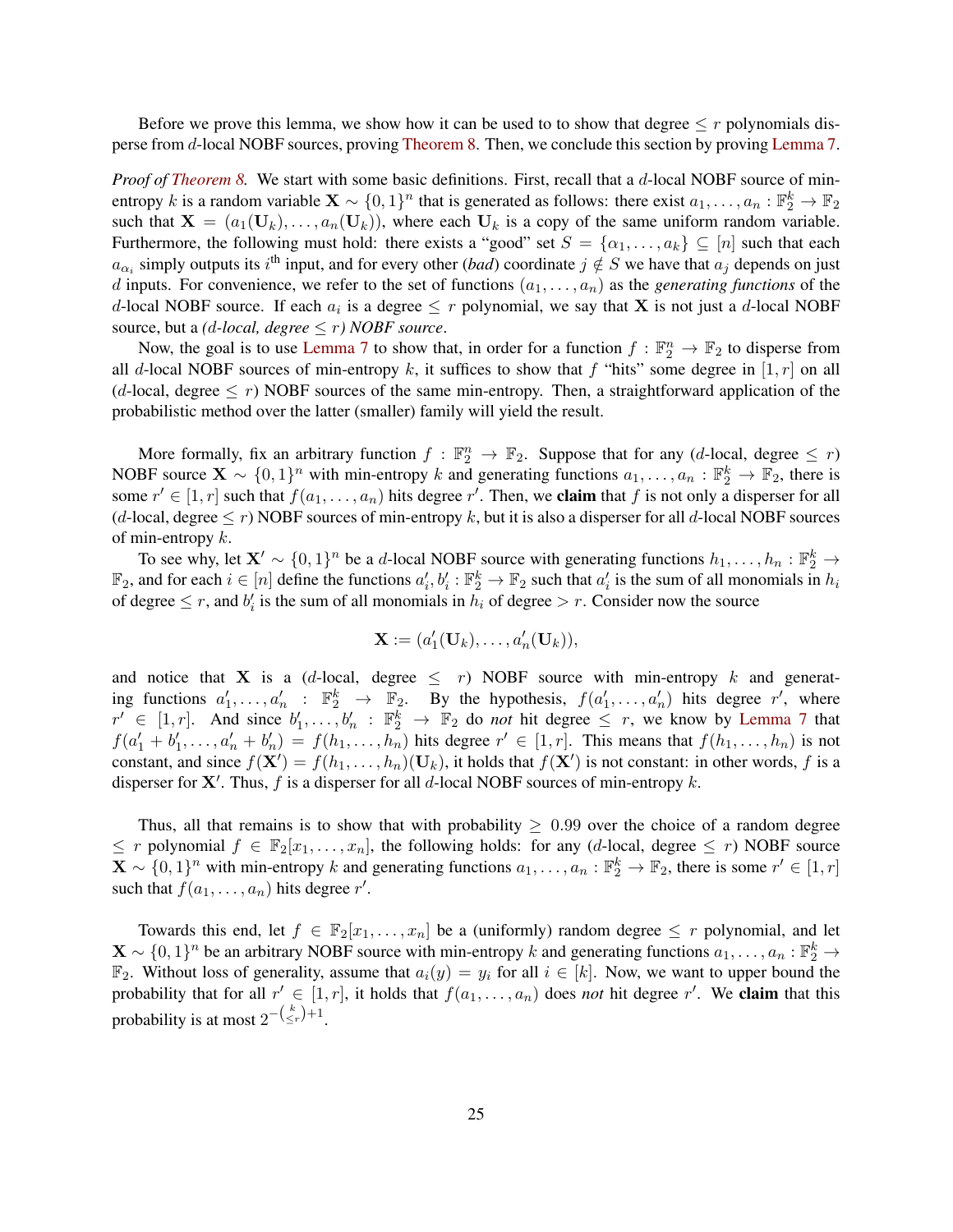To see why, note that since  $f : \mathbb{F}_2^n \to \mathbb{F}_2$  is a uniformly random degree  $\leq r$  polynomial, we have

$$
f(x) := \sum_{S \subseteq [n]: |S| \le r} c_S x^S,
$$

where each  $c_S \sim \{0, 1\}$  is independent and uniform. Now, note that for  $y \in \mathbb{F}_2^k$ ,

$$
f(a_1,..., a_n)(y) = \sum_{S \subseteq [n]:|S| \le r} c_S a^S(y)
$$
  
= 
$$
\sum_{S \subseteq [k]:|S| \le r} c_S a^S(y) + \sum_{S \subseteq [n]:|S| \le r, S \subseteq [k]} c_S a^S(y)
$$
  
= 
$$
\sum_{S \subseteq [k]:|S| \le r} c_S y^S + \sum_{S \subseteq [n]:|S| \le r, S \subseteq [k]} c_S a^S(y).
$$

Now, notice that for each fixing of  $\{c_S\}_{S \subseteq [n]:|S| \le r, S \not\subseteq [k]}$ , we get that

$$
f(a_1,\ldots,a_n)(y) = f'(y) + g(y),
$$

where  $f': \mathbb{F}_2^k \to \mathbb{F}_2$  is a uniformly random polynomial of degree at most  $\leq r$ , and  $g: \mathbb{F}_2^k \to \mathbb{F}_2$  is a fixed polynomial. Now, for any  $S \subseteq [k]$  of size at most r, the probability that  $f' + g$  *does not* include the monomial  $y^S$  is the probability that  $f'$  copies the decision of g on whether or not to include  $y^S$ : this probability is 1/2. More generally, the probability that  $f' + g$  *does not* hit degree r will be  $2^{-{k \choose r}}$ , and the probability that it does not hit any degree in  $[1, r]$  will be  $2^{-\binom{k}{\leq r}+1}$ . Thus

$$
\Pr_f[f(a_1,\ldots,a_n)(x)\text{ does not hit any degree in }[1,r]] \le 2^{-\binom{k}{\leq r}+1},\tag{1}
$$

<span id="page-26-0"></span>.

as claimed.

Now, we say that *f fails* if there exists a (d-local, degree  $\leq r$ ) NOBF source  $X \sim \{0, 1\}^n$  of minentropy k with generating functions  $a_1, \ldots, a_n$  such that  $f(a_1, \ldots, a_n)$  does not hit any degree in [1, r]. By combining [Equation \(1\)](#page-26-0) with a simple union bound, we get that

$$
\Pr_f[f \text{ fails}] \le |\mathcal{X}| \cdot 2^{-\binom{k}{\le r}+1},
$$

where X is the family of (d-local, degree  $\leq r$ ) NOBF sources  $\mathbf{X} \sim \{0, 1\}^n$  of min-entropy k. To upper bound the size of X, simply note that each  $X \in \mathcal{X}$  can: (i) choose the locations of its k good bits; (ii) choose the d good bits that each bad bit depends on; and (iii) choose the degree  $\leq r$  polynomial that computes each bad bit. Thus

$$
|\mathcal{X}| \le \binom{n}{k} \cdot \left( \binom{k}{d} \cdot 2^{\binom{d}{\le r}} \right)^{n-k}
$$

It is now a straightforward calculation to verify that there is a sufficiently large constant  $C > 0$  such that for all  $k \ge Cr(dn\log n)^{1/r} + Cdn^{1/r},$  it holds that

$$
\Pr_f[f \text{ fails}] \le |\mathcal{X}| \cdot 2^{-\binom{k}{\le r}+1} \le \binom{n}{k} \cdot \left(\binom{k}{d} \cdot 2^{\binom{d}{\le r}}\right)^{n-k} \cdot 2^{-\binom{k}{\le r}+1} \le 0.01.
$$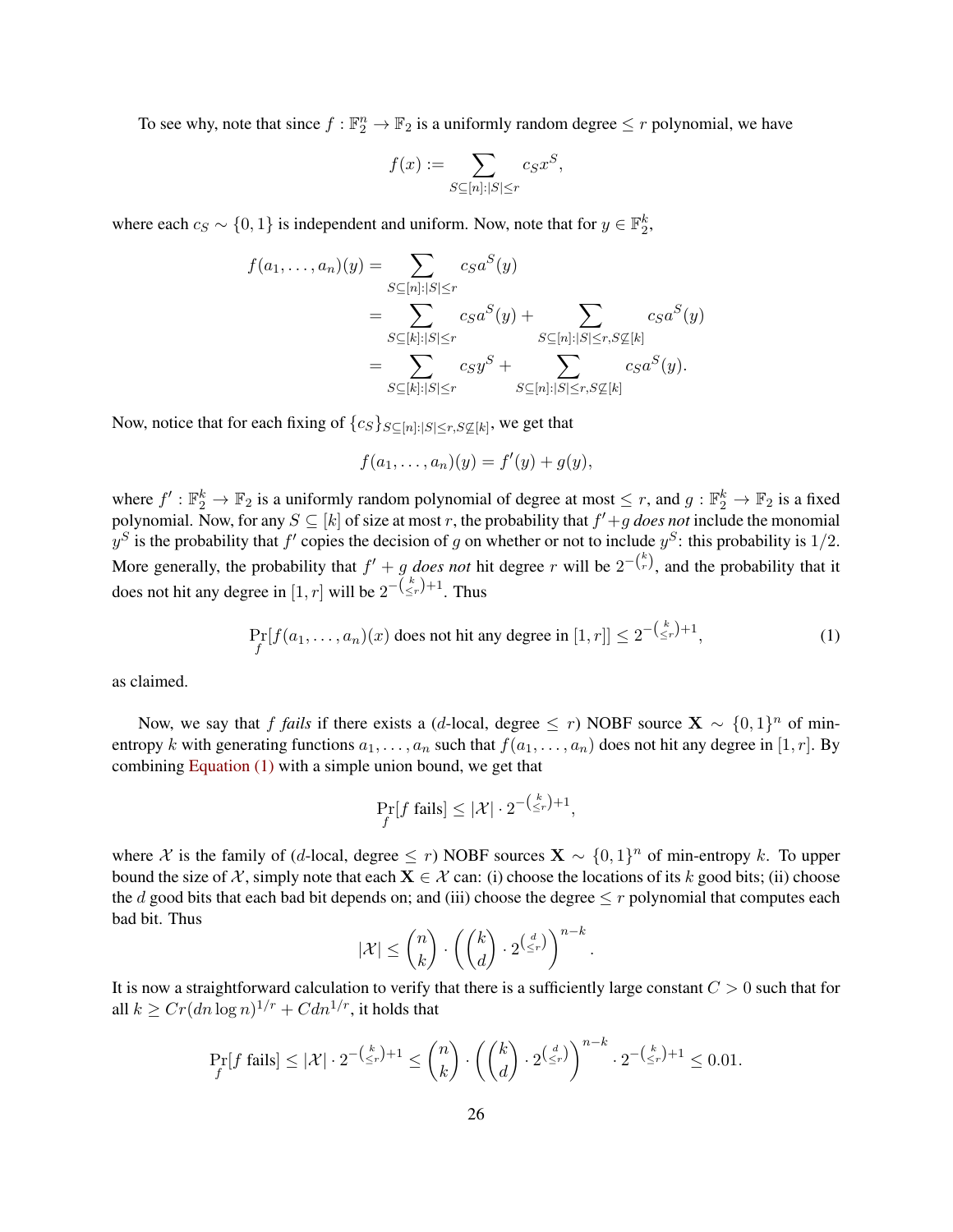To conclude, we get that with probability  $\geq 0.99$  over the choice of a random degree  $\leq r$  polynomial  $f \in \mathbb{F}_2[x_1,\ldots,x_n]$ , it holds that f hits some degree in  $[1,r]$  on every (d-local, degree  $\leq r$ ) NOBF source with min-entropy k, provided that  $k \geq Cr \cdot (dn \log n)^{1/r}$ . By our claim from the beginning of the proof, it follows that  $f$  is also a disperser for all  $d$ -local NOBF sources of min-entropy  $k$ , as desired. П

At last, all that remains is to prove [Lemma 7,](#page-24-4) which says that if  $f:\mathbb{F}_2^n\to\mathbb{F}_2$  and  $a_1,\ldots,a_n:\mathbb{F}_2^k\to\mathbb{F}_2$ are functions such that  $f(a_1, \ldots, a_n)$  hits degree r, and  $b_1, \ldots, b_n : \mathbb{F}_2^k \to \mathbb{F}_2$  are functions that do not hit degree  $\leq r$ , then  $f(a_1 + b_1, \ldots, a_n + b_n)$  hits degree r.

*Proof of [Lemma 7.](#page-24-4)* Since we can write any function  $f : \mathbb{F}_2^n \to \mathbb{F}_2$  as a unique multilinear  $\mathbb{F}_2$ -polynomial, we know that

$$
f(x) = \sum_{S \subseteq [n]} c_S x^S
$$

for some constants  $c_S \in \{0, 1\}$ ,  $S \subseteq [n]$ . Using this, we have

$$
f(a_1 + b_1, ..., a_n + b_n)(x) = \sum_{S \subseteq [n]} c_S \prod_{i \in S} (a_i(x) + b_i(x))
$$
  
\n
$$
= \sum_{S \subseteq [n]} c_S \sum_{T \subseteq S} a^T(x) b^{S-T}(x)
$$
  
\n
$$
= \sum_{S \subseteq [n]} c_S \left( a^S(x) + \sum_{T \subseteq S} a^T(x) b^{S-T}(x) \right)
$$
  
\n
$$
= \sum_{S \subseteq [n]} c_S a^S(x) + \sum_{S \subseteq [n]} \sum_{T \subseteq S} a^T(x) b^{S-T}(x)
$$
  
\n
$$
= f(a_1, ..., a_n)(x) + \sum_{S \subseteq [n]} \sum_{T \subseteq S} a^T(x) b^{S-T}(x)
$$
  
\n
$$
= f(a_1, ..., a_n)(x) + \sum_{\substack{\emptyset \subseteq S \subseteq [n] \\ T \subseteq S}} a^T(x) b^{S-T}(x).
$$

Now, for each  $S \subseteq [n], T \subsetneq S$  such that S is nonempty, define the function  $g_{S,T}(x) := a^T(x)b^{S-T}(x)$ . Since  $f(a_1, \ldots, a_n)$  hits degree r, notice that in order to complete the proof, it suffices to show that each  $g_{S,T}$  does *not* hit degree r. Towards this end, pick an arbitrary element  $\gamma \in S - T$ , and observe

$$
g_{S,T}(x) := a^T(x)b^{S-T}(x)
$$
  
= 
$$
\prod_{i \in T} a_i(x) \prod_{j \in S-T} b_j(x)
$$
  
= 
$$
\left(\prod_{i \in T} a_i(x) \prod_{j \in (S-T)-\{\gamma\}} b_j(x)\right) b_{\gamma}(x).
$$

Next, it is straightforward to verify that for any functions  $p, q : \mathbb{F}_2^k \to \mathbb{F}_2$  such that q does not hit degree  $\leq r$ , it follows that the function  $pq : \mathbb{F}_2^k \to \mathbb{F}_2$  does not hit degree  $\leq r$ .<sup>[10](#page-27-0)</sup> Thus, since  $b_\gamma$  does not hit degree  $\leq r$  by the hypothesis, it follows via the above observation and identity that  $g_{S,T}$  does not hit degree  $\leq r$ , which is even stronger than what we needed to complete the proof.  $\Box$ 

<span id="page-27-0"></span><sup>&</sup>lt;sup>10</sup>This is because any monomial that "pops out" of pq must be at least the size of the smallest monomial in q, which is  $>r$ .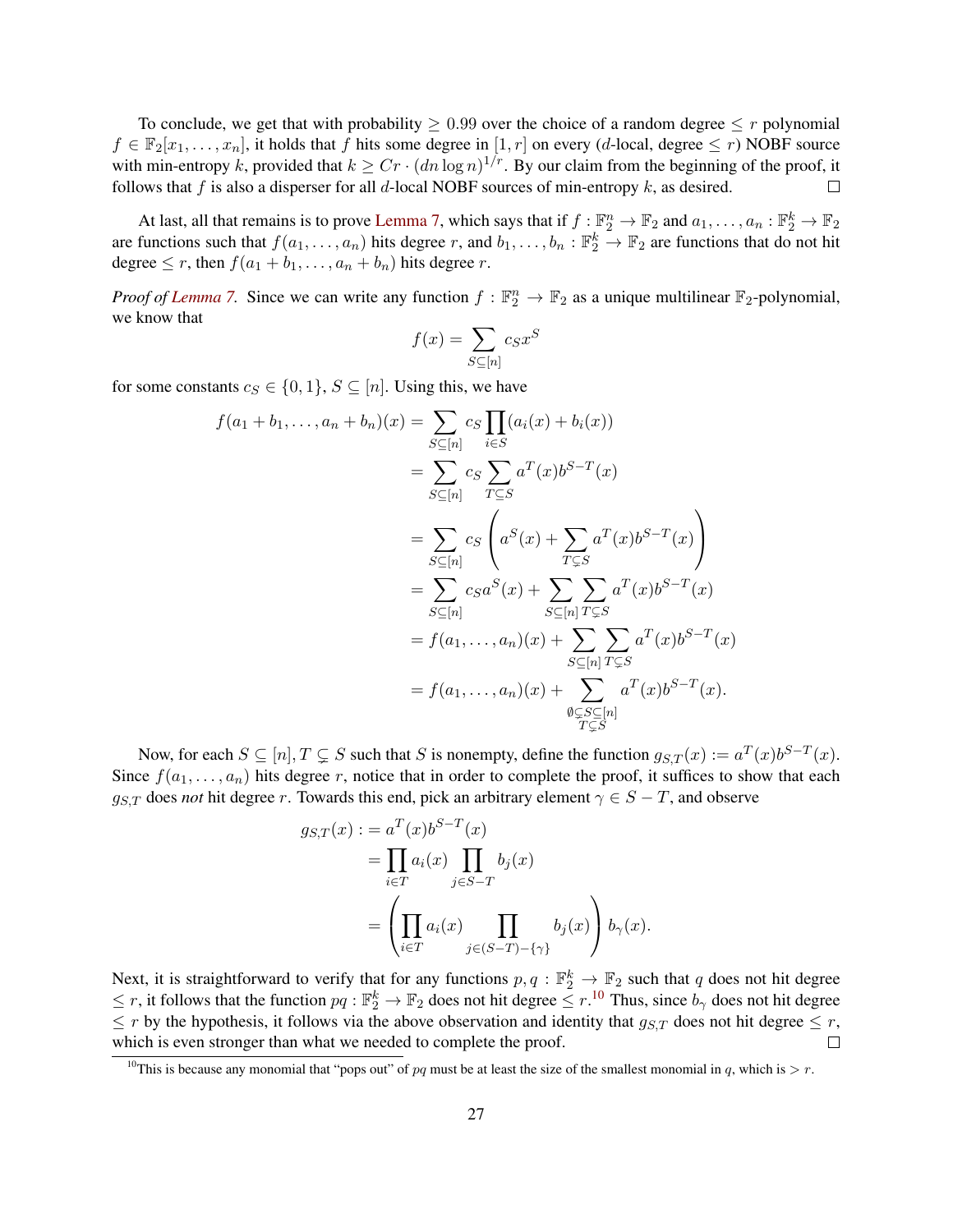# <span id="page-28-4"></span>5 Entropy lower bounds

In this section, we obtain lower bounds on the entropy required to extract from d-local sources using degree  $\leq r$  polynomials, proving the following theorem.

<span id="page-28-1"></span>**Theorem 9** [\(Theorem 1.2,](#page-4-2) restated). *There is a constant*  $c > 0$  *such that for all*  $n, d, r \in \mathbb{N}$  *with*  $2 \leq$  $r \leq c \log(n)$  and  $d \leq n^{\frac{1}{r-1}-2^{-10r}}/\log(n)$ , the following holds. For any degree  $\leq r$  polynomial  $f \in$  $\mathbb{F}_2[x_1,\ldots,x_n]$ , there is a d-local source  $\mathbf{X} \sim \{0,1\}^n$  with min-entropy at least

$$
k \ge cr(dn \log n)^{1/r}
$$

*such that* f(X) *is constant.*

In order to prove [Theorem 9,](#page-28-1) we actually prove a stronger theorem, which can be viewed as a *local* ver-sion of a result by Cohen and Tal [\[CT15\]](#page-42-5). In particular, Cohen and Tal show that every  $n$ -variate polynomial of degree  $\leq r$  admits a subspace of dimension  $\Omega(rn^{\frac{1}{r-1}})$  on which it is constant, and that this is tight. We show that a similar result holds even for the special subclass of *local* subspaces.

<span id="page-28-2"></span>**Theorem 10** [\(Theorem 3,](#page-4-3) restated). *There exist universal constants*  $C, c > 0$  *such that for every*  $n, r, d \in \mathbb{N}$ such that  $2 \leq r \leq c \log(n)$  and  $d \leq n^{\frac{1}{r-1}-2^{-10r}}/\log(n)$ , the following holds. For any degree  $\leq r$  $polynomial f \in \mathbb{F}_2[x_1, \ldots, x_n]$ , there exists a d-local subspace  $X \subseteq \mathbb{F}_2^n$  of dimension

$$
k \ge cr(dn \log n)^{1/r}
$$

*on which* f *is constant.*

*This is tight: there exists a degree*  $\leq r$  *polynomial*  $g \in \mathbb{F}_2[x_1, \ldots, x_n]$  *which is an extractor for d-local affine sources of dimension*  $k \geq Cr(dn\log n)^{1/r}$ *, which has error*  $\varepsilon = 2^{-ck/r}$ *.* 

Notice that [Theorem 10](#page-28-2) immediately implies [Theorem 9,](#page-28-1) since (the uniform distribution over) a d-local subspace is not only an affine source, but it is also a  $d$ -local source. Thus, in the remainder of the section, we focus on proving [Theorem 10.](#page-28-2) The key new ingredient we rely on is a so-called "low-weight Chevalley-Warning theorem," which may be of independent interest. We prove this result in [Section 5.1,](#page-28-3) and we show how it can be used to obtain [Theorem 10](#page-28-2) in [Section 5.2.](#page-33-0) This will conclude our discussion of entropy lower bounds (and [Section 5\)](#page-28-4).

## <span id="page-28-3"></span>5.1 A low-weight Chevalley-Warning theorem

The *Chevalley-Warning theorem* is a classical result from number theory, which guarantees that a small set of low-degree polynomials admits a nontrivial common solution. More formally, it states the following.

<span id="page-28-0"></span>**Theorem 11** (Chevalley-Warning theorem [\[War36\]](#page--1-14)). Let  $\{f_i\} \subseteq \mathbb{F}_2[x_1, \ldots, x_n]$  be a set of polynomials *with degree at most* D *such that* 0 *is a common solution. Then there are at least* 2 <sup>n</sup>−<sup>D</sup> *common solutions to*  ${f_i}$ *. In particular, if*  $D < n$ *, then there must be a nontrivial common solution.* 

In this subsection, we prove a "low-weight" version of this theorem (which will be instrumental in our proof of [Theorem 10\)](#page-28-2). In more detail, we believe it is natural to ask not only if  $\{f_i\}$  contains a nontrivial common solution, but if {fi} contains a nontrivial common solution of *low Hamming weight*.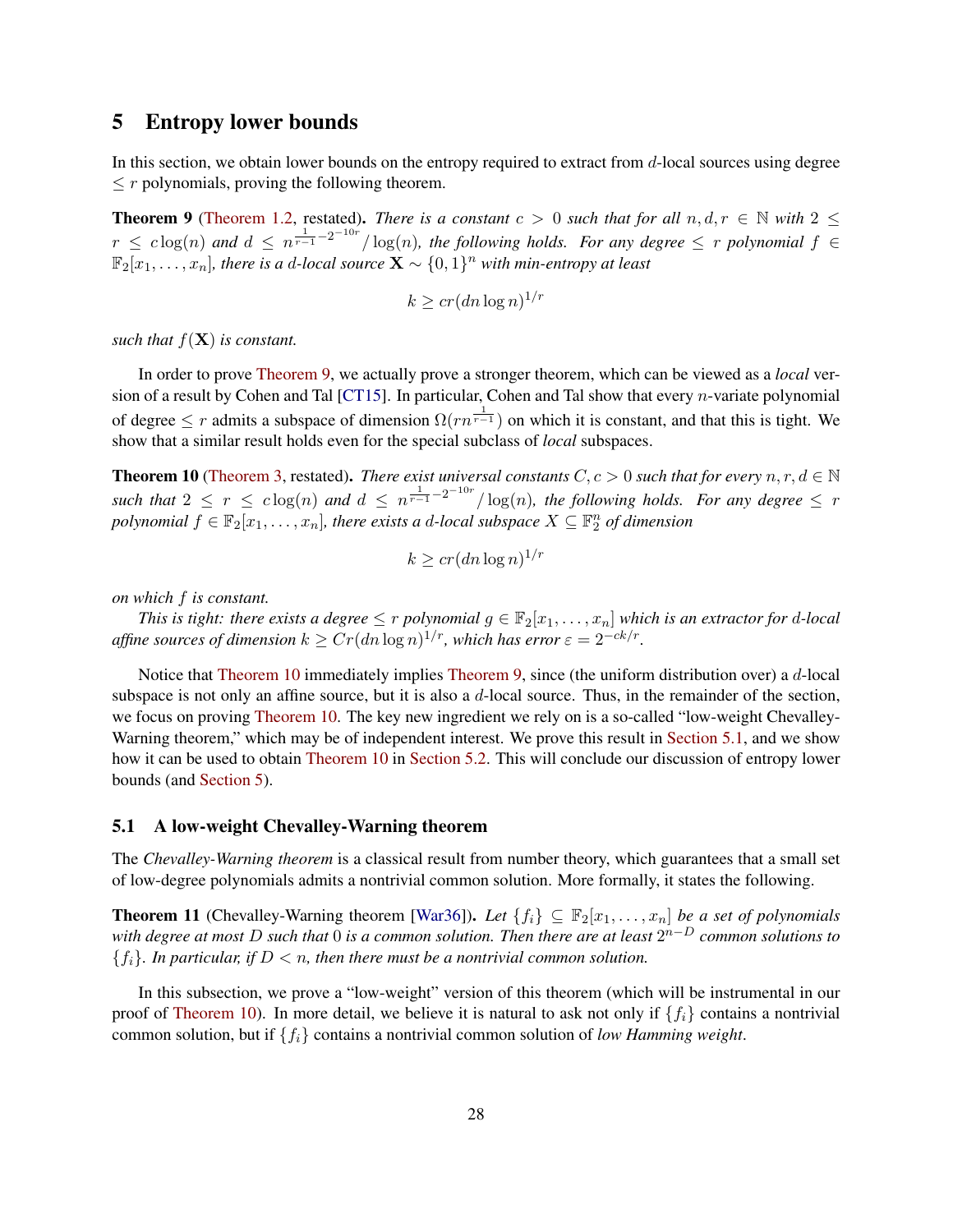In the case where all the  $f_i$  are linear, this is a question about the distance-dimension tradeoff of linear codes. Here, this question is answered by the *Hamming bound*, which says that there must be a nontrivial common solution of weight  $w \le O(D/\log(n/D))$ .<sup>[11](#page-29-0)</sup>

On the other hand, for general collections  $\{f_i\}$  that may have nonlinear polynomials, it is straightforward to use classical Chevalley-Warning [\(Theorem 11\)](#page-28-0) to show that there is always a nontrivial common solution of weight  $w \le D + 1$ ,<sup>[12](#page-29-1)</sup> and one can show that this is tight in general.<sup>[13](#page-29-2)</sup>

Thus, the upper bound on Hamming weight is much better when we know that all the polynomials in  ${f_i}$  are linear. This begs the question: if we know that *most* of the polynomials in  ${f_i}$  are linear, can we get an upper bound on Hamming weight that is almost as strong as in the purely linear case? And, more generally, can we get a granular bound that takes into account exactly how many  $f_i$  are linear and nonlinear?

Our *low-weight Chevalley-Warning theorem*, which we state next, provides a result of exactly this form.

<span id="page-29-5"></span>**Theorem 12.** *Let*  $\{f_i\} \subseteq \mathbb{F}_2[x_1,\ldots,x_n]$  *be a set of polynomials with linear degree at most D and nonlinear degree at most* ∆*, such that* 0 *is a common solution and* D + ∆ < n*. If all nontrivial common solutions to*  ${f_i}$ *have Hamming weight*  $> w$ *, then* 

$$
\binom{n}{\leq \lfloor w/2 \rfloor} \leq 2^{D+\Delta+1} \cdot \binom{n}{\leq \lfloor \Delta/2 \rfloor}.
$$

As we will see, a relatively straightforward (but tedious) calculation yields the following corollary.

<span id="page-29-4"></span>**Corollary 1** [\(Theorem 4,](#page-5-2) restated). Let  $\{f_i\} \subseteq \mathbb{F}_2[x_1,\ldots,x_n]$  be a set of polynomials with linear degree at *most* D and nonlinear degree at most  $\Delta$  such that 0 is a common solution and  $D + \Delta < n$ . Then there is a *nontrivial common solution with Hamming weight*

$$
w \le 8\Delta + 8D/\log(n/D) + 8^{14}
$$

Notice that the weight upper bound in [Corollary 1](#page-29-4) tightly interpolates (up to constant factors) between the linear and nonlinear cases discussed at the beginning of this section. We will also see that it is not difficult to extend [Corollary 1](#page-29-4) to obtain the following, which is the result that we will actually end up using in our proof of [Theorem 10.](#page-28-2)

<span id="page-29-6"></span>**Corollary 2.** *Let*  $\{f_i\} \subseteq \mathbb{F}_2[x_1,\ldots,x_n]$  *be a set of polynomials with linear degree at most D and nonlinear degree at most*  $\Delta$  *such that* 0 *is a common solution. Then for any*  $S \subseteq [n]$  *such that*  $D + \Delta < |S|$ *, there is a nontrivial common solution supported on* S *with Hamming weight*

$$
w \le 8\Delta + 8D/\log(|S|/D) + 8.
$$

In the remainder of this section, we prove [Theorem 12](#page-29-5) and [Corollaries 1](#page-29-4) and [2.](#page-29-6) The proof of [Theorem 12](#page-29-5) is most interesting, and can be found in [Section 5.1.1.](#page-30-0) The proofs of [Corollaries 1](#page-29-4) and [2](#page-29-6) are less interesting and somewhat tedious, and can be found in [Section 5.1.2.](#page-31-0)

<span id="page-29-0"></span><sup>&</sup>lt;sup>11</sup>More formally, it says that if all nontrivial solutions have weight  $> w$ , then it must hold that  $\binom{n}{\leq |w/2|} \leq 2^D$ .

<span id="page-29-2"></span><span id="page-29-1"></span><sup>&</sup>lt;sup>12</sup>Given a collection  $\{f_i\} \subseteq \mathbb{F}_2[x_1,\ldots,x_n]$  of degree D, apply [Theorem 11](#page-28-0) to the collection  $\{\overline{f}_i\} \cup \{x_1, x_2, \ldots, x_{n-(D+1)}\}.$ <sup>13</sup>Consider the singleton set  $\{f\} \subseteq \mathbb{F}_2[x_1,\ldots,x_n]$ , where  $f(x) = \sum_{\emptyset \subsetneq S \subseteq [n]: |S| \leq D} x^S$ .

<span id="page-29-3"></span><sup>&</sup>lt;sup>14</sup>We define the expression  $8D/\log(n/D)$  to be 0 if  $D = 0$ .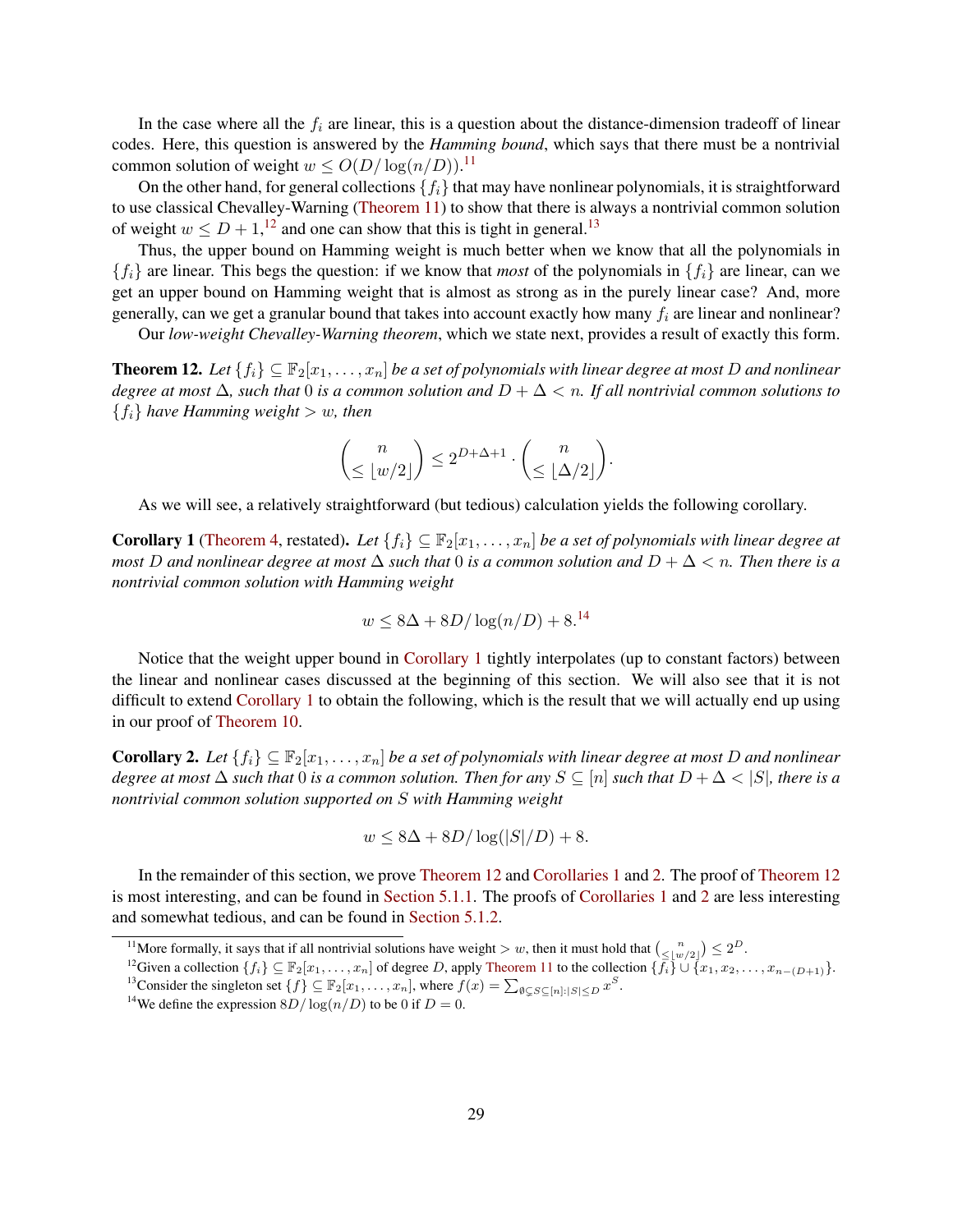## <span id="page-30-0"></span>5.1.1 A proof of our low-weight Chevalley-Warning theorem

We now prove our low-weight Chevalley-Warning theorem [\(Theorem 12\)](#page-29-5). The key ingredient we need is the following lemma, which says that for any collection of polynomials  $\{f_i\}$  and any big enough set of common solutions A, it holds that  $A + A$  contains a nontrivial common solution.

<span id="page-30-1"></span>**Lemma 8.** *Let*  $\{f_i\} \subseteq \mathbb{F}_2[x_1,\ldots,x_n]$  *be a set of polynomials with nonlinear degree at most*  $\Delta$  *such that* 0 *is a common solution. Then for any set*  $A \subseteq \mathbb{F}_2^n$  *of common solutions of size* 

$$
|A| > 2\binom{n}{\leq \lfloor \Delta/2 \rfloor},
$$

*it holds that* A + A *contains a nontrivial common solution.*

Before proving this result, we show how it can be combined with the Hamming bound and the classical Chevalley-Warning theorem to get [Theorem 12,](#page-29-5) our low-weight Chevalley-Warning theorem.

*Proof of [Theorem 12.](#page-29-5)* Let  $Q \subseteq \mathbb{F}_2^n$  be the set of common solutions to  $\{f_i\}$ , and suppose that all  $v \in Q - \{0\}$ have Hamming weight > w. Then for any ball B of radius  $\lfloor w/2 \rfloor$ , it must hold that

$$
|Q\cap \mathcal{B}|\leq 2\binom{n}{\leq\lfloor\Delta/2\rfloor},
$$

since otherwise [Lemma 8](#page-30-1) (combined with the triangle inequality) implies that that there is a nontrivial solution of weight at most  $2|w/2| \leq w$ . Thus, we see that Q is a  $(\rho, L)$ -list-decodable code, where

$$
\rho = \lfloor w/2 \rfloor/n,
$$
  

$$
L = 2\binom{n}{\leq \lfloor \Delta/2 \rfloor}.
$$

Now, the Hamming bound [\(Theorem 1\)](#page-15-0) implies that  $|Q| \leq 2^n L / {n \choose \leq pn}$ , whereas the Chevalley-Warning theorem [\(Theorem 11\)](#page-28-0) implies that  $2^{n-(D+\Delta)} \leq |Q|$ . Combining these inequalities yields

$$
2^{n-(D+\Delta)}\leq \frac{2^nL}{\binom{n}{\leq \rho n}}\leq \frac{2^n\cdot 2\binom{n}{\leq \lfloor \Delta/2\rfloor}}{\binom{n}{\leq \lfloor w/2\rfloor}},
$$

which immediately implies the result.

All that remains is to prove our key ingredient, [Lemma 8.](#page-30-1) As it turns out, it follows quite readily from the following *CLP lemma*, which was instrumental in the recent resolution of the cap set conjecture.

<span id="page-30-2"></span>**Lemma 9** ([\[CLP17\]](#page-42-8)). Let  $f \in \mathbb{F}_2[x_1,\ldots,x_n]$  be a polynomial of degree at most r, and let M denote the  $2^n \times 2^n$  matrix with entries  $M_{x,y} = f(x+y)$  for  $x,y \in \mathbb{F}_2^n$ . Then

$$
\mathop{\sf rank}(M) \leq 2\binom{n}{\leq \lfloor r/2 \rfloor}.
$$

Given the CLP lemma, we are ready to prove [Lemma 8,](#page-30-1) which will conclude our proof of [Theorem 12.](#page-29-5)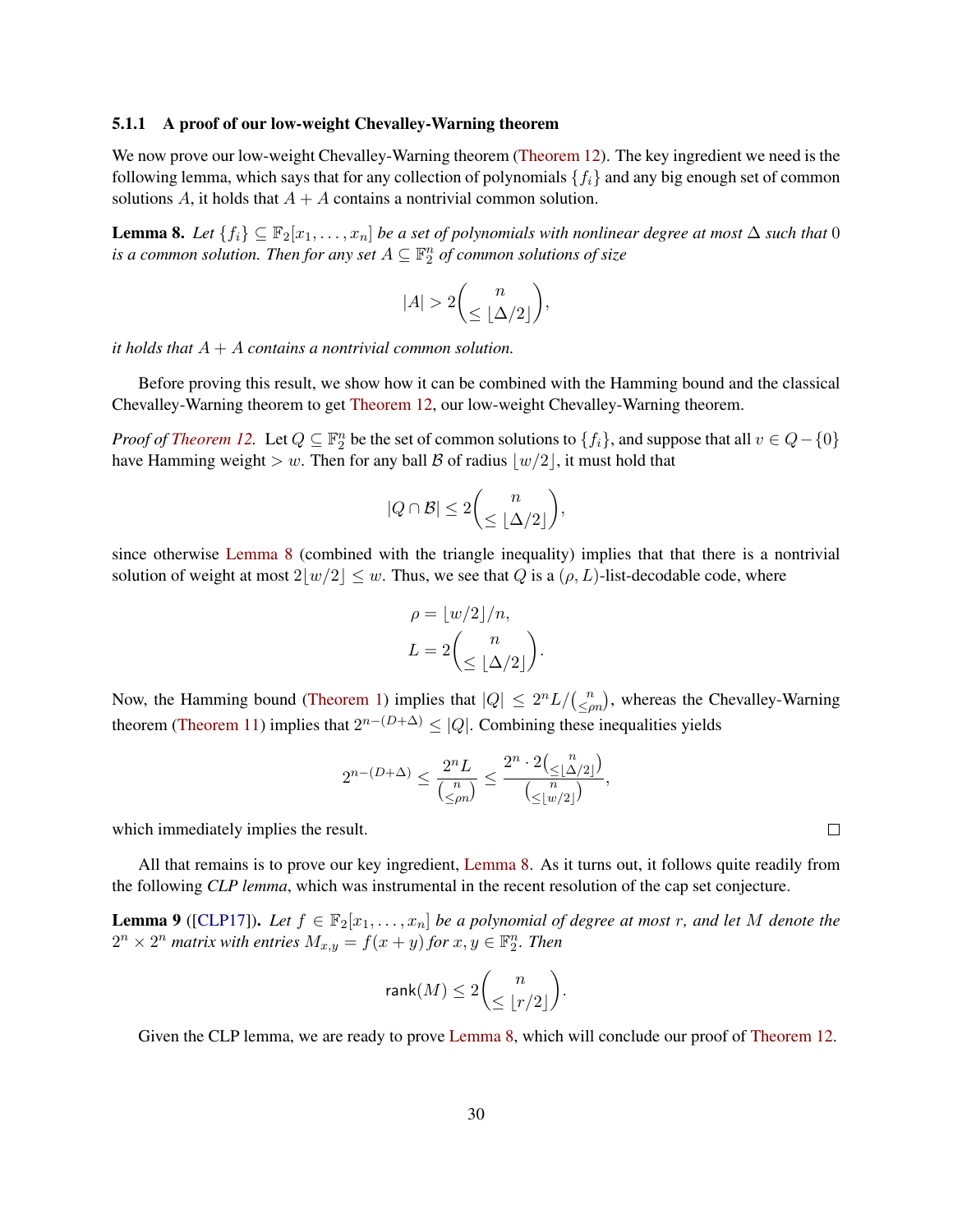*Proof of [Lemma 8.](#page-30-1)* First, let  $\{g_i\} \subseteq \{f_i\}$  be the set of polynomials in  $\{f_i\}$  that have degree > 1. Notice that if  $A + A$  contains a nontrivial common solution to the system  $\{g_i\}$ , then it also contains a nontrivial common solution to  $\{f_i\}$ : this follows from the linearity of the polynomials of  $\{f_i\} - \{g_i\}$  and the fact that every  $a \in A$  is a common solution (by definition of A). Thus, it suffices to show the result for the set  $\{g_i\}$ .

Next, consider the polynomial  $g \in \mathbb{F}_2[x_1, \ldots, x_n]$  defined as

$$
g(x) := \prod_i (1 + g_i(x)).
$$

It is straightforward to verify that g has degree at most  $\Delta$ , and that  $g(x) = 1$  if and only if x is a common solution to  $\{g_i\}$ . Now, suppose for contradiction that  $A+A$  contains no nontrivial common solution to  $\{g_i\}$ : that is, for every distinct  $x, y \in A$  it holds that  $g(x + y) = 0$ . Then, consider the  $2^n \times 2^n$  matrix M with entries  $M_{x,y} = g(x+y)$  for every  $x, y \in \mathbb{F}_2^n$ . Define  $k := |A|$ , and let  $M[A, A]$  denote the  $k \times k$  submatrix of M obtained by taking the rows and columns of M indexed by A. Since 0 is a common solution to  $\{g_i\}$ , we get that  $M[A, A] = I_k$  and thus

$$
\mathop{\sf rank}(M) \geq \mathop{\sf rank}(M[A,A]) = \mathop{\sf rank}(I_k) = k > 2\binom{n}{\lfloor \Delta/2 \rfloor},
$$

which directly contradicts [Lemma 9.](#page-30-2)

## <span id="page-31-0"></span>5.1.2 Proofs of its corollaries

Now that we have proven our general low-weight Chevalley-Warning theorem [\(Theorem 12\)](#page-29-5), we are ready to prove its corollaries. These proofs are relatively straightforward, but somewhat tedious. We start with the proof of [Corollary 1,](#page-29-4) which says that we can always find a nontrivial common solution of Hamming weight  $w \le 8\Delta + 8D/\log(n/D) + 8.$ 

*Proof of [Corollary 1.](#page-29-4)* First, note that the result is true if  $8\Delta + 8D/\log(n/D) + 8 \ge D + \Delta + 1$ , as the existence of a nontrivial common solution with Hamming weight  $\leq D + \Delta + 1$  is immediate from Chevalley-Warning (see the discussion following [Theorem 11\)](#page-28-0). Thus we henceforth assume, without loss of generality, that

$$
8\Delta + 8D/\log(n/D) + 8 < \Delta + D + 1 \le n,\tag{2}
$$

where the last inequality comes from the given hypothesis  $D + \Delta < n$ . This string of inequalities will come in handy later.

Now, by [Theorem 12,](#page-29-5) we know that for any  $W$  satisfying both

<span id="page-31-3"></span><span id="page-31-1"></span>
$$
\binom{n}{\leq \lfloor W/2 \rfloor} > 2^{(D+\Delta+1)\cdot 2},\tag{3}
$$

<span id="page-31-2"></span>
$$
\binom{n}{\leq \lfloor W/2 \rfloor} > \binom{n}{\leq \lfloor \Delta/2 \rfloor}^2,\tag{4}
$$

it holds that there is a nontrivial common solution of Hamming weight  $\leq W$ . We seek to find the smallest W satisfying both [Equations \(3\)](#page-31-1) and [\(4\).](#page-31-2)

We start with [Equation \(4\).](#page-31-2) First, by relatively straightforward binomial inequalities, observe

$$
\binom{n}{\leq \lfloor \Delta/2 \rfloor}^2 \leq \binom{2n}{\leq 2\lfloor \Delta/2 \rfloor} \leq \binom{n}{\leq 4\lfloor \Delta/2 \rfloor},
$$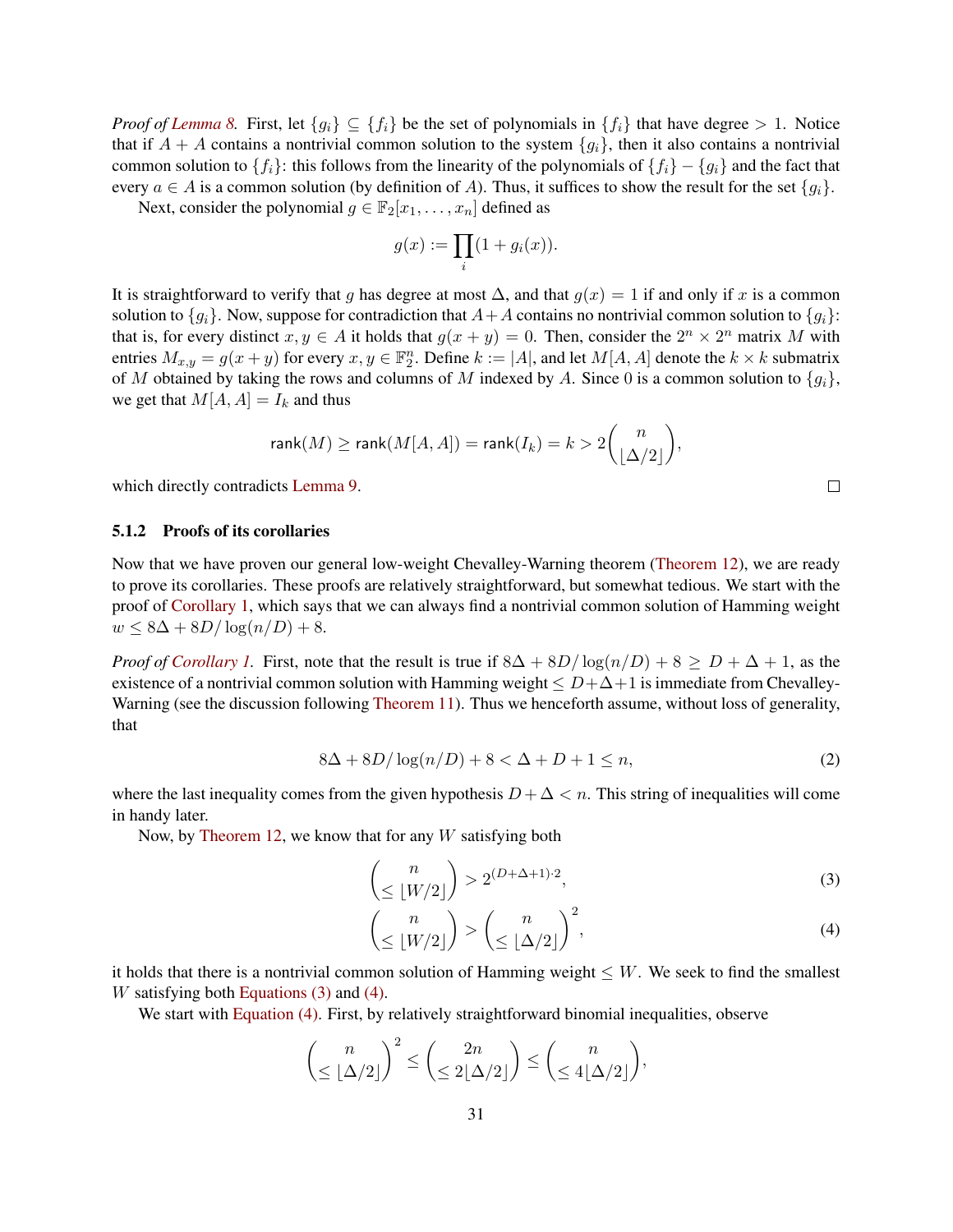where the last inequality uses the fact that  $8\Delta < n$  (as implied by [Equation \(2\)\)](#page-31-3). Thus, any W satisfying

$$
\binom{n}{\leq \lfloor W/2 \rfloor} > \binom{n}{\leq 4\lfloor \Delta/2 \rfloor}
$$

also satisfies [Equation \(4\).](#page-31-2) And the above inequality is satisfied by any  $W$  satisfying

$$
\lfloor W/2 \rfloor > 4 \lfloor \Delta/2 \rfloor,
$$

where we have again used the assumption that  $8\Delta < n$  to ensure  $4|\Delta/2| < n$ . Thus, any W satisfying

$$
W > 4\Delta + 1.
$$

also satisfies [Equation \(4\).](#page-31-2)

We now consider [Equation \(3\).](#page-31-1) By [Equation \(2\),](#page-31-3) we may assume  $D > 7\Delta + 7$ , which means that  $\Delta < D/7 - 1$  and thus  $(D + \Delta + 1) \cdot 2 < 16D/7$ . As a result, any W satisfying

$$
\binom{n}{\leq \lfloor W/2 \rfloor} > 2^{16D/7} \tag{5}
$$

<span id="page-32-0"></span>.

also satisfies [Equation \(3\).](#page-31-1) We consider two cases.

*Case (i):*  $D \leq \log n$ : By [Equation \(2\),](#page-31-3) we may assume  $n > 8$ . It is now easy to verify that for any  $W \geq 8$ ,

$$
\binom{n}{\leq \lfloor W/2 \rfloor} \geq \binom{n}{\leq 4} > n^{16/7} \geq 2^{16D/7},
$$

thereby satisfying [Equation \(5\).](#page-32-0)

*Case (ii):*  $D > log(n)$ : Let  $1 \le k \le n$  be a parameter we will pick later, and notice that for any  $W \geq 2k$  we have

$$
\binom{n}{\leq \lfloor W/2 \rfloor} \geq \binom{n}{\leq \lfloor k \rfloor} \geq \binom{n}{\lfloor k \rfloor} \geq \binom{n}{\lfloor k \rfloor}^{\lfloor k \rfloor}
$$

Thus if  $1 \leq k \leq n$  is a parameter satisfying  $|k| \log(n/|k|) > 16D/7$  then any  $W \geq 2k$  satisfies [Equa](#page-32-0)[tion \(5\).](#page-32-0) Now, define  $k := 4D/\log(n/D)$ . By the case condition and [Equation \(2\),](#page-31-3) we have  $4 \leq k < n$ , and thus

$$
3D/\log(n/D) \le \lfloor k \rfloor \le 4D/\log(n/D).
$$

By [Equation \(2\),](#page-31-3) we may assume  $log(n/D) \geq 8$ , and thus

$$
\lfloor k \rfloor \log(n/\lfloor k \rfloor) \ge \frac{3D}{\log(n/D)} \log\left(\frac{n \log(n/D)}{4D}\right) \ge \frac{3D}{\log(n/D)} \log\left(\frac{2n}{D}\right) \ge 3D > 16D/7.
$$

Thus, every  $W \ge 2k = 8D/\log(n/D)$  satisfies [Equation \(5\).](#page-32-0)

To conclude, we get that every

$$
W \ge \max\{4\Delta + 2, 8, 8D/\log(n/D)\}\
$$

satisfies both [Equations \(3\)](#page-31-1) and [\(4\),](#page-31-2) which completes the proof.

We now turn towards proving [Corollary 2,](#page-29-6) which says that, not only is it possible to find a low weight common solution, but it is even possible to force this solution to be supported on a target set of coordinates S. The proof follows quite directly by combining [Corollary 1](#page-29-4) with the idea of function restrictions.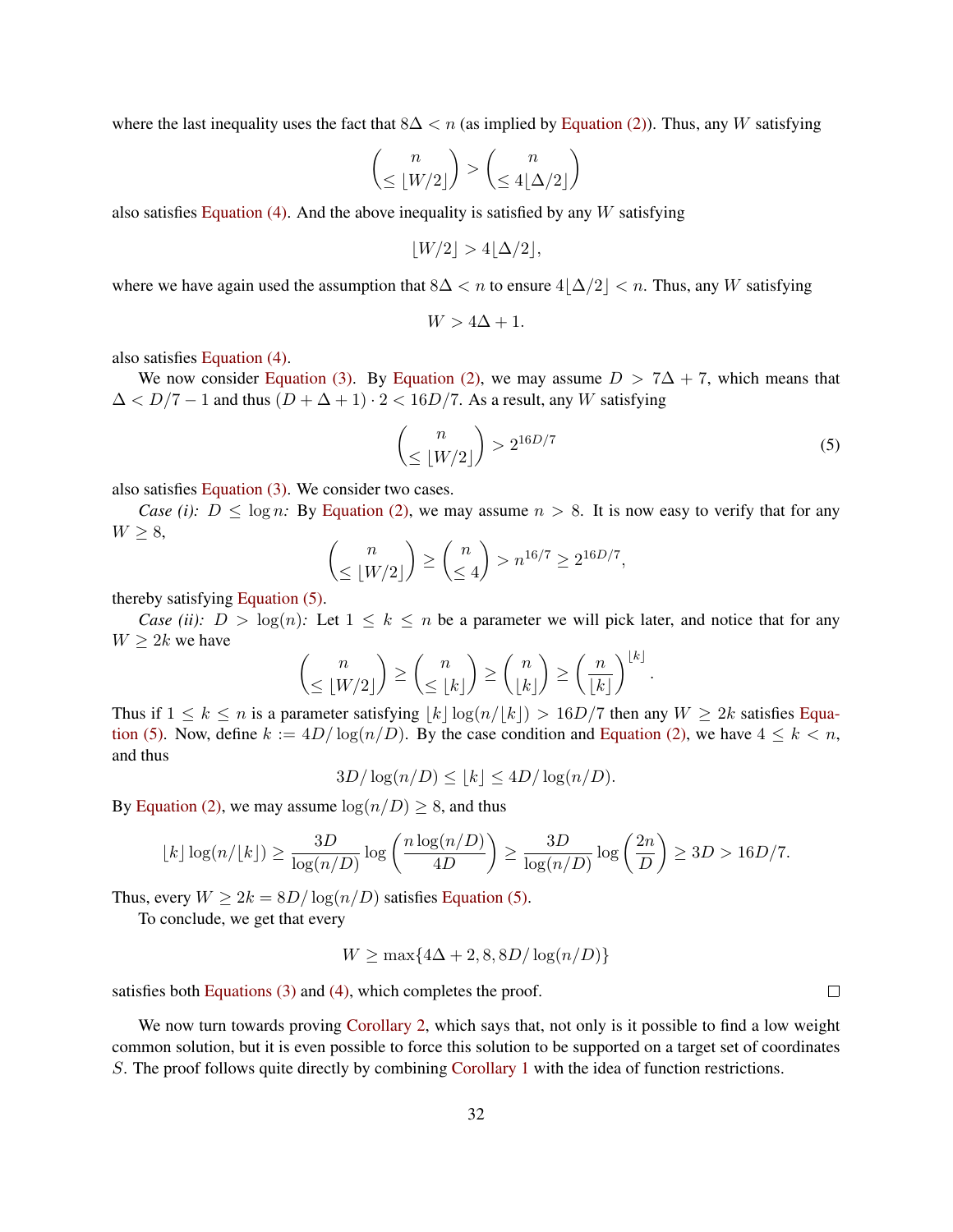*Proof of [Corollary 2.](#page-29-6)* For any  $y \in \mathbb{F}_2^{|S|}$  $y_2^{[S]}$ , let  $y^+ \in \mathbb{F}_2^n$  denote the unique string where  $y_S^+ = y$  and  $y_{\overline{S}}^+$  $\frac{+}{S}$  =  $0^{n-|S|}$ . Now, for each  $f_i$  let  $g_i \in \mathbb{F}_2[x_1,\ldots,x_{|S|}]$  denote the polynomial  $g_i(x) := f_i(x^+)$ . Notice that each  $deg(g_i) \leq deg(f_i)$ . Now, for each i create a polynomial  $h_i \in \mathbb{F}_2[x_1, \ldots, x_{|S|}]$  as follows. If  $deg(f_i) > 1$  but  $deg(g_i) = 1$ : assume without loss of generality that  $g_i(x) \neq x_1$ , and set  $h_i(x) := 1 + (1 + x_1)(1 + g_i(x));$ otherwise, just define  $h_i(x) := g_i(x)$ .

Consider the set of polynomials  $\{h_i\}$ . Notice that the nonlinear degree of  $\{h_i\}$  is at most  $\Delta$ , and the linear degree of  $\{h_i\}$  is at most D. Thus, by [Corollary 1,](#page-29-4) there is a nontrivial common solution y to  $\{h_i\}$ with weight  $w \leq 8\Delta + 8D/\log(|S|/D) + 8$ . It is then straightforward to verify that y must be a common solution to  $\{g_i\}$ , and that  $y^+$  must be a common solution to  $\{f_i\}$ . Furthermore,  $y^+$  is clearly supported on  $S$  and has the same Hamming weight as  $y$ .  $\Box$ 

#### <span id="page-33-0"></span>5.2 A local version of Cohen-Tal

Equipped with our low-weight Chevalley-Warning theorem, we are now ready to prove our local version of Cohen-Tal [\(Theorem 10\)](#page-28-2). Recall that this result says every degree  $\leq r$  polynomial admits a large local subspace on which it is constant, and that the lower bounds that we get on its size are tight. For convenience, we split this theorem into two lemmas: one which claims the lower bounds [\(Lemma 10\)](#page-33-1), and one which claims their tightness [\(Lemma 12\)](#page-38-0). We prove these lemmas in [Sections 5.2.1](#page-33-2) and [5.2.2,](#page-38-1) respectively. [Theorem 10](#page-28-2) will then follow immediately.

#### <span id="page-33-2"></span>5.2.1 The lower bounds

We start with a proof of the lower bounds in [Theorem 10,](#page-28-2) which is much more challenging to prove than the tightness result.

<span id="page-33-1"></span>Lemma 10 (Lower bound of [Theorem 10\)](#page-28-2). *There exists a universal constant* c > 0 *such that for every*  $n,r,d\in\mathbb{N}$  such that  $2\leq r\leq c\log(n)$  and  $d\leq n^{\frac{1}{r-1}-2^{-10r}}/\log n,$  the following holds. For any degree  $\leq r$  $polynomial$   $f \in \mathbb{F}_2[x_1, \ldots, x_n]$ , there exists a d-local affine subspace  $X \subseteq \mathbb{F}_2^n$  of dimension

$$
k \ge cr(dn \log n)^{1/r}
$$

*on which* f *is constant.*

Our proof of [Lemma 10](#page-33-1) will combine our low-weight Chevalley-Warning theorem [\(Corollary 2\)](#page-29-6) with a (known) ingredient from Cohen and Tal [\[CT15\]](#page-42-5) that involves *directional derivatives*. Given a polynomial  $f \in \mathbb{F}_2[x_1,\ldots,x_n]$  and a set of vectors  $S \subseteq \mathbb{F}_2^n$ , we let  $f_S$  denote the *derivative of* f *in the directions of* S, where

$$
f_S(x) := \sum_{T \subseteq S} f\left(x + \sum_{v \in T} v\right).
$$

One useful observation is that  $\deg(f_S) \leq \max\{0, \deg(f) - |S|\}\$ . In addition to this, the key ingredient about directional derivatives that we import from Cohen and Tal is the following.

<span id="page-33-3"></span>**Lemma 11** ([\[CT15\]](#page-42-5)). For any degree  $\leq r$  polynomial  $f \in \mathbb{F}_2[x_1,\ldots,x_n]$  and  $B \subseteq \mathbb{F}_2^n$ ,

$$
f\left(x+\sum_{v\in S} v\right)=0 \text{ for all } S\subseteq B \iff f_S(x)=0 \text{ for all } S\subseteq B \text{ of size } |S|\leq r.
$$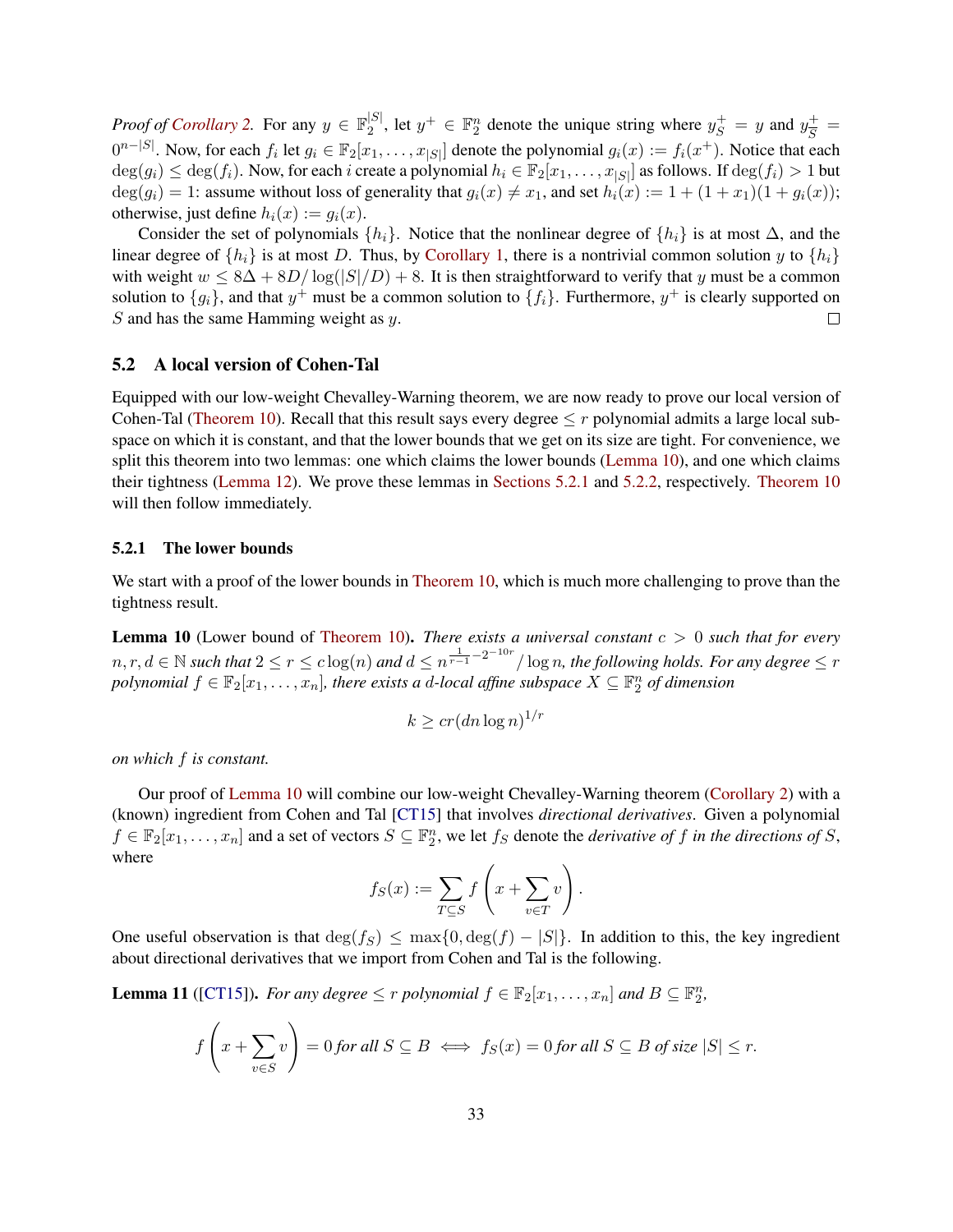This shows that f is 0 on the entire affine space  $x + span(B)$  if and only if 0 is a common solution to all  $(\leq r)$ -wise directional derivatives of f across B. Now, given [Lemma 11](#page-33-3) and our low-weight Chevalley-Warning theorem [\(Corollary 2\)](#page-29-6), we are ready to prove our lower bound for extracting from d-local affine sources [\(Lemma 10\)](#page-33-1).

*Proof of [Lemma 10.](#page-33-1)* Assume without loss of generality that  $f(0) = 0$ , for otherwise we can work with the polynomial  $1 + f$ . We will iteratively build a basis  $B \subseteq \mathbb{F}_2^n$  of a d-local subspace  $X \subseteq \mathbb{F}_2^n$  on which f is constantly 0.

Towards this end, we start by initializing several sets:

- $B \leftarrow \emptyset$ .
- UNIQUE  $\leftarrow \emptyset$ .
- SATURATED  $\leftarrow \emptyset$ .
- $P \leftarrow \{f\}.$

Now, while there exists a common nontrivial solution  $b \in \mathbb{F}_2^n$  to the set  $P \subseteq \mathbb{F}_2[x_1,\ldots,x_n]$  such that b is supported on  $[n] \setminus (UNIQUE \cup SATURATED),$  do the following:

- Let  $b^*$  be the lowest (Hamming) weight vector of this type (breaking ties arbitrarily).
- Set  $B \leftarrow B \cup \{b^*\}.$
- Define  $\alpha \in [n]$  as the smallest index such that  $b^*_{\alpha} = 1$ .
- Set UNIQUE ← UNIQUE  $\cup \{\alpha\}$ .
- Set SATURATED  $\leftarrow \{i \in [n]: \text{ there are } d \text{ vectors } v \in B \text{ with } v_i = 1\}.$
- For each  $S \subseteq B$  of size  $|S| \le r$ , set  $P \leftarrow P \cup \{fs\}.$

This completes the construction of B.

We now proceed with the analysis. First, we argue that at the end of the above construction, B will hold a basis for a d-local subspace  $X := \text{span}(B)$ . To see why, first define T to be the number of times the above loop executes, and for each  $i \in [T]$  let  $b^i \in \mathbb{F}_2^n$  denote the vector added to B in iteration i. Then, let  $\alpha(i) \in [n]$  denote the smallest index such that  $b_{\alpha(i)}^i = 1$ , and observe that  $b_{\alpha(i)}^j = 0$  for all  $j > i$ , because of bullets 3-4 above (combined with the loop condition). Thus  $B = \{b^1, \ldots, b^T\}$  is a collection of linearly independent vectors: in other words, a basis. Furthermore, bullet 5 above (combined with the loop condition) ensures that  $X := \text{span}(B)$  is d-local.

Thus we have argued that X is a d-local subspace of dimension T. Now, by combining bullet 6 above with the loop condition and [Lemma 11,](#page-33-3) we immediately get that  $f(x) = 0$  for all  $x \in X$ . Thus, all that remains is to get a lower bound on  $T$ , the number of times that the loop executes.

We call the first iteration of the loop *iteration* 1, and we call the pseudocode that precedes the while loop *iteration* 0. Now, for all  $t = 0, \ldots, T$ , we define the following variables, for convenience:

- Let  $D_t$  denote the degree of the system P upon completing iteration t.
- Let  $\Delta_t$  denote the nonlinear degree of the system P upon completing iteration t.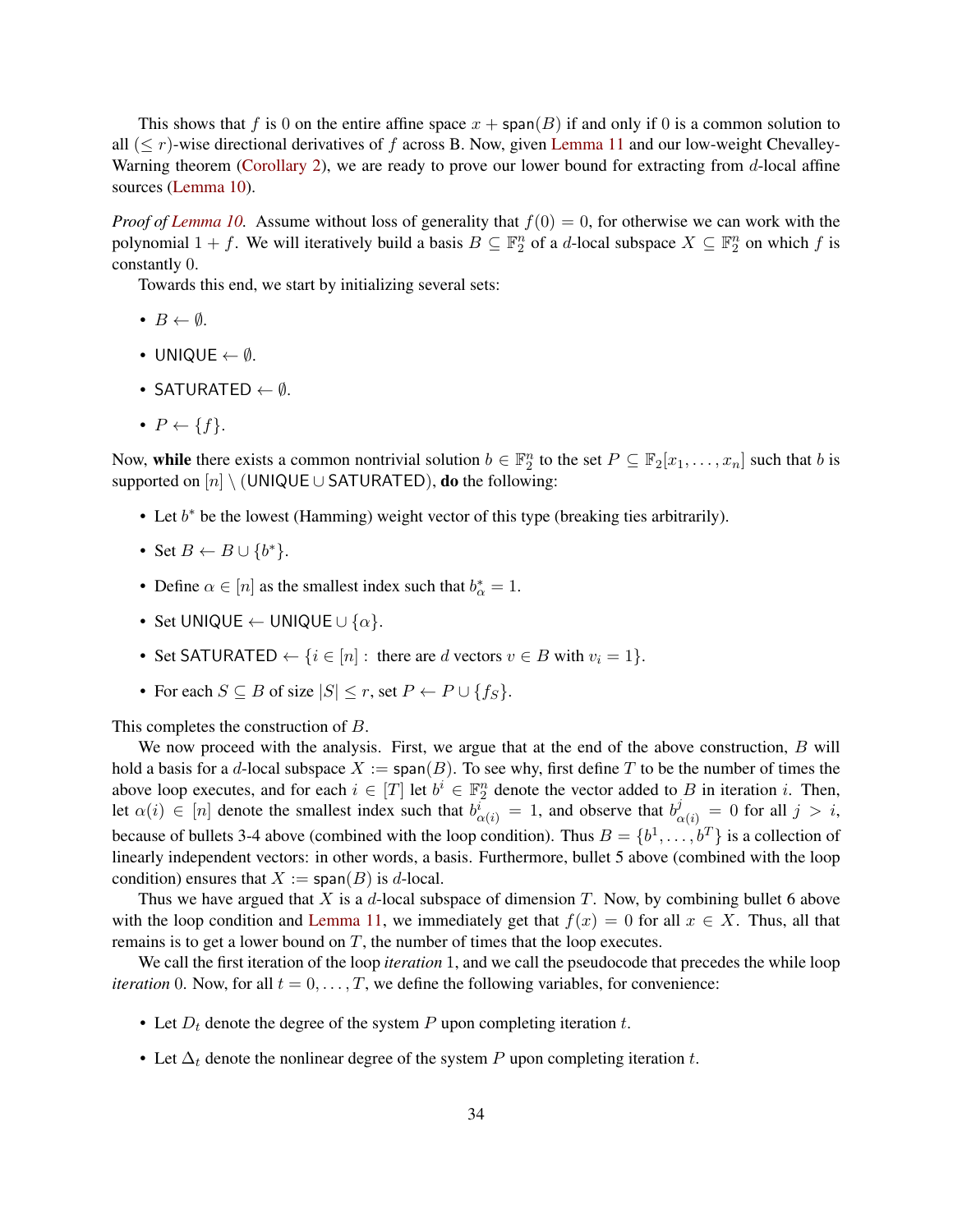- Let  $u_t$  denote the size of |UNIQUE| upon completing iteration t.
- Let  $s_t$  denote the size of  $|\text{SATURATED}|$  upon completing iteration t.
- Let  $w_t$  denote the Hamming weight of the vector  $b^*$  selected in iteration  $t$ .

Note that  $w_0$  is undefined above, and for convenience we define  $w_0 := 0$ . Furthermore, for any  $t > T$ , it will be convenient to define  $D_t := D_T, \Delta_t := \Delta_T$ , and so on. Now, before we turns towards getting a lower bound on T, we *upper bound* the above quantities.

- $D_t \leq \sum_{i=0}^{r-1} {t \choose i}$  $\binom{t}{i}(r-i) \leq r \binom{t}{\leq r}$  $\left\lfloor \frac{t}{2r-1} \right\rfloor$ . This is because, at the end of iteration t we have:  $|B| = t$ ; and F holds the set of polynomials  $\overline{f}_S$  for all  $S \subseteq B$  of size  $|S| \leq r$ ; and  $\deg(f_S) \leq \max\{0,\deg(f) - |S|\}.$
- $\Delta_t \leq \sum_{i=0}^{r-2} {t_i \choose i}$  $\binom{t}{i}(r-i) \leq r \binom{t}{\leq r}$  $\frac{t}{\leq r-2}$ ). This holds for the same reasons as above, except that we are now ignoring the polynomials  $f_S$  for all  $S \subseteq B$  of size  $|S| \ge r - 1$  (since these have degree at most 1).
- $u_t = t$ , since we grow UNIQUE by a (unique) coordinate in every iteration.
- $s_t \leq \frac{1}{d}$  $\frac{1}{d} \sum_{i=1}^{t} w_i$ , since otherwise the sum of the Hamming weights of the vectors  $b^*$  selected in iterations  $1, \ldots, t$  is at least  $ds_t > \sum_{i=1}^t w_i$ , a contradiction.
- $w_t \leq 8\Delta_{t-1} + 8D_{t-1}/\log(\frac{n-u_{t-1}-s_{t-1}}{D_{t-1}}) + 8$ , by [Corollary 2.](#page-29-6)

We now turn towards getting a lower bound on T. Here, the key observation is that it *must* hold that

$$
D_T \ge n - (u_T + s_T),
$$

because otherwise the degree of the set of polynomials is strictly less than the size of the set on which it must be supported, so [Corollary 2](#page-29-6) trivially implies that there is *some* nontrivial common solution supported on S (thereby forcing the next execution of the while condition to pass). A straightforward consequence of this is  $T \ge 1$  since  $D_0 = r < n = n - (u_0 + s_0)$ .

Instead of getting a lower bound on T, it will facilitate the analysis to instead lower bound some  $\tau \leq T$ . In particular, let  $\tau \in \{0, 1, \ldots, T-1\}$  be the smallest integer such that

<span id="page-35-0"></span>
$$
D_{\tau+1} + u_{\tau+1} + s_{\tau+1} \ge n/2. \tag{6}
$$

Such a  $\tau$  must exist, since we saw above that  $D_T + u_T + s_T \geq n$ . We now seek to lower bound  $\tau$ , which will in turn lower bound T.

We start with a basic (but useful) lower bound on  $\tau$ . In particular, we claim that  $\tau \geq 2r$ . To see why, suppose for contradiction  $\tau < 2r$ . Then by definition of  $\tau$  it holds that  $D_{2r} + u_{2r} + s_{2r} \geq n/2$ . But by our upper bounds on these quantities (and the fact that  $r \geq 1$ ) we have

$$
D_{2r} + u_{2r} + s_{2r} \le D_{2r} + u_{2r} + 8 \sum_{i=0}^{2r-1} (\Delta_i + D_i + 1)
$$
  
\n
$$
\le D_{2r} + u_{2r} + 16r \cdot (\Delta_{2r} + D_{2r} + 1)
$$
  
\n
$$
\le r \cdot {2r \choose \le r-1} + 2r + 16r \cdot (r \cdot {2r \choose \le r-2} + r \cdot {2r \choose \le r-1} + r)
$$
  
\n
$$
\le r \cdot 2^{2r} + 2r + 16r \cdot (r \cdot 2^{2r} + r \cdot 2^{2r} + r)
$$
  
\n
$$
\le 2^{12r}.
$$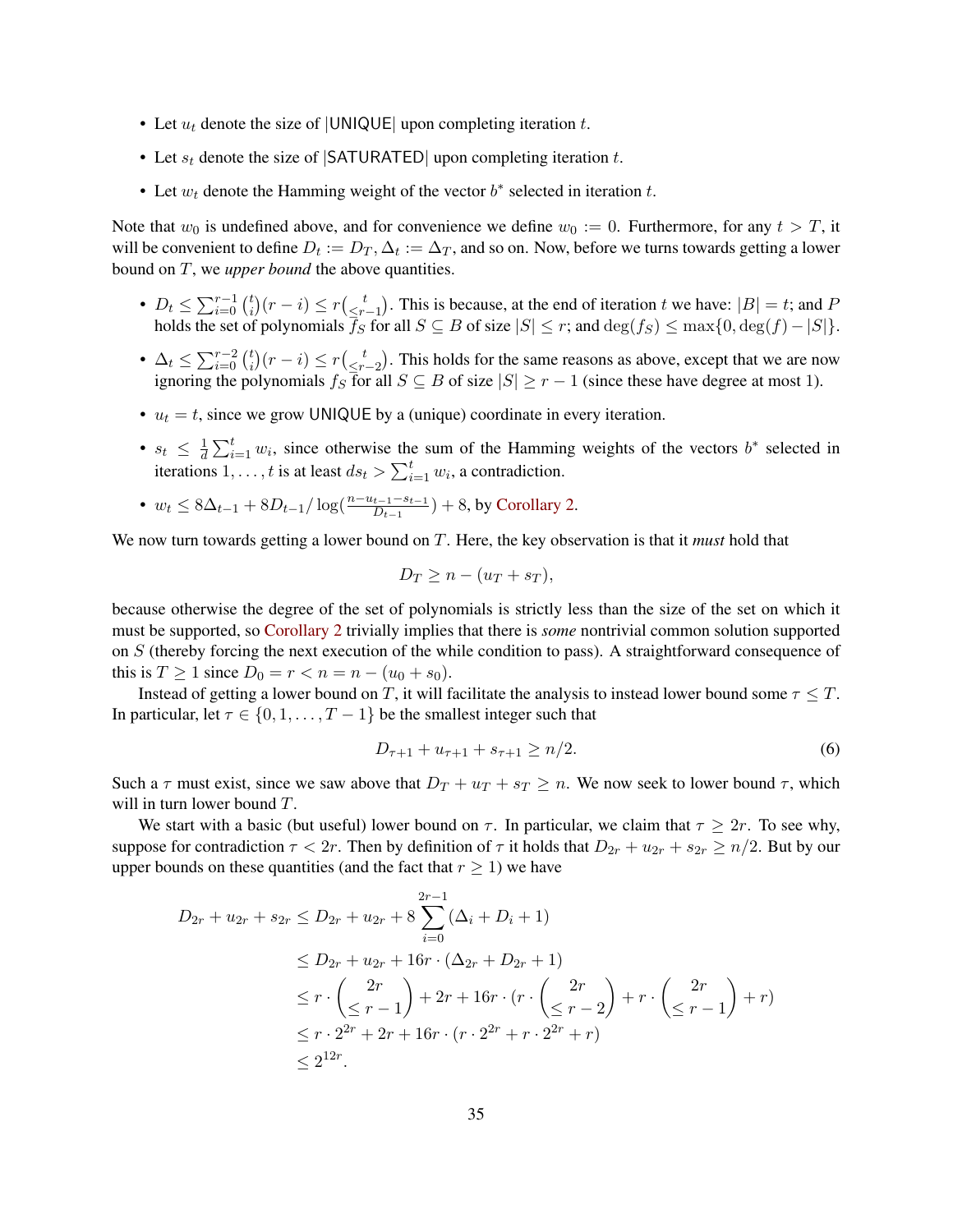Thus we get that  $n/2 \le D_{2r} + u_{2r} + s_{2r} \le 2^{12r}$ , which implies that  $r \ge \log(n)/13$ . But the theorem hypothesis claims that  $r \leq c \log(n)$  for some universal constant c; thus, we can just pick c later to ensure that  $c < \frac{1}{13}$ , which would yield a contradiction and conclude the proof of the claim that  $\tau \ge 2r$ . And since  $r \geq 1$  by the theorem hypothesis, we also know that  $\tau \geq 2$ .

Given the above, we now proceed to get a more general lower bound on  $\tau$ . We will do so by sandwiching the quantity  $D_{\tau+1} + u_{\tau+1} + s_{\tau+1}$  between two inequalities. Towards this end, the key observation is that for any  $i \in [\tau]$ , it holds that  $u_i + s_i \leq u_i + s_i + D_i < n/2$ .<sup>[15](#page-36-0)</sup> Combining this with [Equation \(6\)](#page-35-0) and our earlier upper bounds on  $s_t$ ,  $w_t$ , we have

$$
n/2 \leq D_{\tau+1} + u_{\tau+1} + s_{\tau+1} \leq D_{\tau+1} + u_{\tau+1} + \frac{1}{d} \sum_{i=1}^{\tau+1} w_i
$$
  
\n
$$
\leq D_{\tau+1} + u_{\tau+1} + \frac{8}{d} \sum_{i=0}^{\tau} \left( \Delta_i + \frac{D_i}{\log\left(\frac{n-u_i - s_i}{D_i}\right)} + 1 \right)
$$
  
\n
$$
\leq D_{\tau+1} + u_{\tau+1} + \frac{8}{d} \sum_{i=0}^{\tau} \left( \Delta_{\tau} + \frac{D_{\tau}}{\log\left(\frac{n-u_{\tau} - s_{\tau}}{D_{\tau}}\right)} + 1 \right)
$$
  
\n
$$
\leq D_{\tau+1} + (\tau+1) + \frac{8}{d} (\tau+1) \left( \Delta_{\tau} + \frac{D_{\tau}}{\log\left(\frac{n-u_{\tau} - s_{\tau}}{D_{\tau}}\right)} + 1 \right)
$$
  
\n
$$
\leq D_{\tau+1} + (\tau+1) + \frac{8}{d} (\tau+1) \left( \Delta_{\tau} + \frac{D_{\tau}}{\log\left(\frac{n}{2D_{\tau}}\right)} + 1 \right)
$$
  
\n
$$
\leq D_{\tau+1} + 2\tau + \frac{16\tau}{d} \left( \Delta_{\tau} + \frac{D_{\tau}}{\log\left(\frac{n}{2D_{\tau}}\right)} + 1 \right)
$$
  
\n
$$
\leq D_{\tau+1} + 18\tau + \frac{16\tau}{d} \left( \Delta_{\tau} + \frac{D_{\tau}}{\log\left(\frac{n}{2D_{\tau}}\right)} \right).
$$

Thus we know that if we define

$$
K_1 := D_{\tau+1} + 18\tau + \frac{16\tau}{d} \Delta_{\tau},
$$
  

$$
K_2 := \frac{16\tau D_{\tau}}{d \log(\frac{n}{2D_{\tau}})},
$$

it must hold that  $K_1 + K_2 \ge n/2$ , or rather we know that either  $K_1 \ge n/4$  or  $K_2 \ge n/4$  must hold. We analyze these cases separately, and get a lower bound on  $\tau$  in each case. But before we do so, it will be useful to recall that for any integers  $b > a \geq 0$  it holds that  $\binom{b}{a}$  $\binom{b}{a} \leq \binom{b}{a+1}$  if  $a+1 \leq b/2$ . Since we saw earlier that  $\tau \geq 2r$ , we have  $\binom{2\tau}{r}$  $\frac{2\tau}{\leq r-1}\leq r \cdot \left(\frac{2\tau}{r-1}\right)$  $\binom{2\tau}{r-1}$  and  $\binom{\tau}{\leq r}$  $\binom{\tau}{r-2} \leq r \cdot \binom{\tau}{r-1}$  $\binom{\tau}{r-2}$  and  $\binom{\tau}{\leq r}$ .  $\binom{\tau}{r-1} \leq r \cdot \binom{\tau}{r-1}$  $(\begin{matrix} \tau \\ r-1 \end{matrix})$ . We now proceed with the case analysis.

<span id="page-36-0"></span><sup>&</sup>lt;sup>15</sup>This useful inequality is the reason we work with  $\tau$  instead of T, as this is not necessarily true for any  $i \in [T]$ .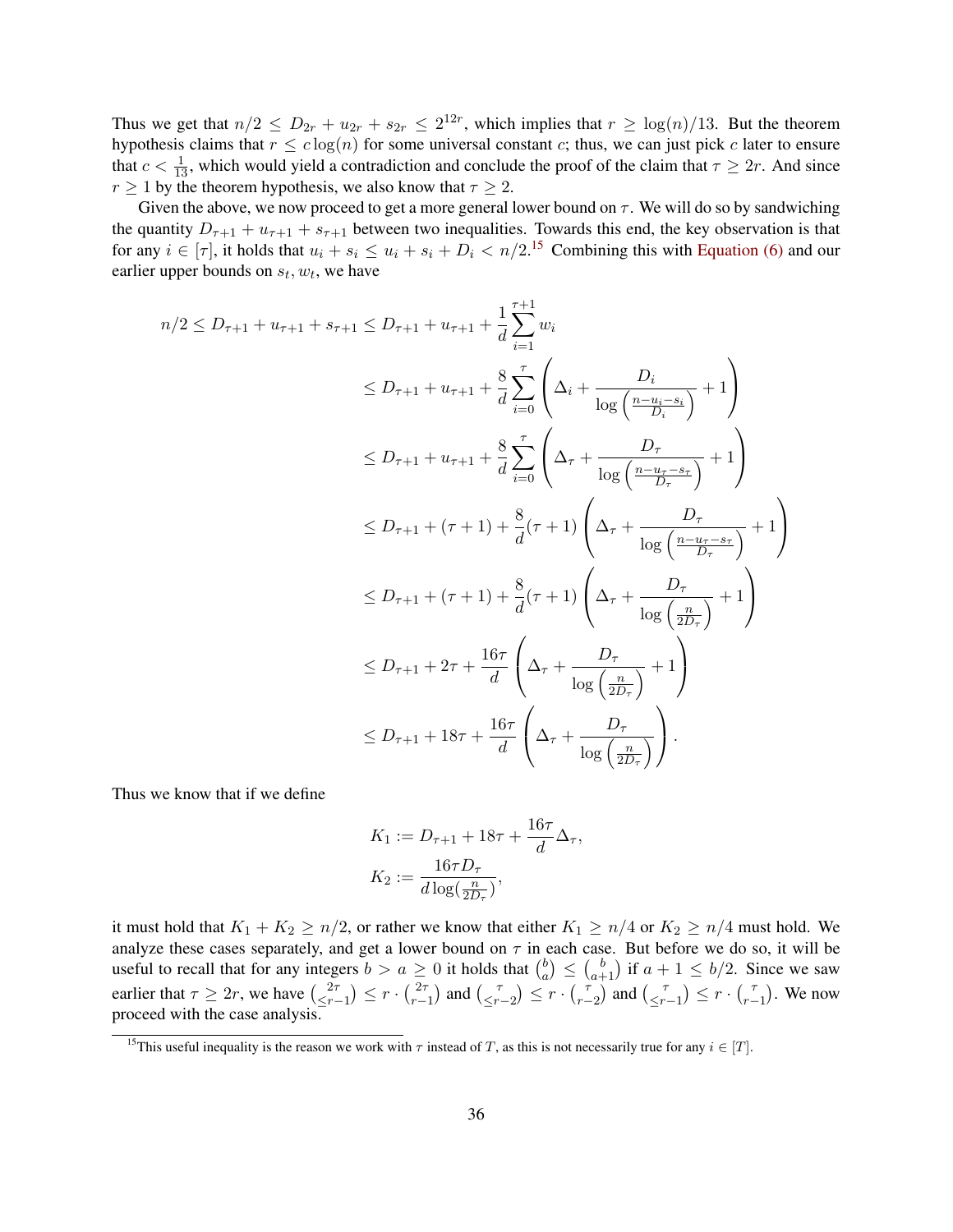*Case (1):*  $K_1 \ge n/4$ : By applying the upper bounds on  $D_t$ ,  $\Delta_t$  obtained earlier in the proof, the standard binomial inequality  $\binom{n}{k}$  ${k \choose k} \leq (en/k)^k$ , and the fact that  $r \geq 2$ , we have:

$$
n/4 \le K_1 = D_{\tau+1} + 18\tau + \frac{16\tau}{d} \Delta_{\tau} \le r \cdot \left(\frac{\tau+1}{\le r-1}\right) + 18\tau + \frac{16\tau}{d} r \cdot \left(\frac{\tau}{\le r-2}\right)
$$
  
\n
$$
\le r \cdot \left(\frac{2\tau}{\le r-1}\right) + 18\tau + \frac{16\tau}{d} r \cdot \left(\frac{\tau}{\le r-2}\right)
$$
  
\n
$$
\le r^2 \cdot \left(\frac{2\tau}{r-1}\right) + 18\tau + \frac{16\tau r^2}{d} \cdot \left(\frac{\tau}{r-2}\right)
$$
  
\n
$$
\le r^2 \cdot (4e)^{r-1} \cdot \left(\frac{\tau}{r}\right)^{r-1} + 18r \left(\frac{\tau}{r}\right)^{r-1} + \frac{16}{d}r^3 \cdot (3e)^r \cdot \left(\frac{\tau}{r}\right)^{r-1}
$$
  
\n
$$
\le 3 \cdot 18 \cdot (4e)^r \cdot r^3 \cdot \left(\frac{\tau}{r}\right)^{r-1}
$$
  
\n
$$
\le 2^6 \cdot 2^{7r} \cdot \left(\frac{\tau}{r}\right)^{r-1},
$$

which implies that

$$
n \le 2^8 \cdot 2^{7r} \cdot \left(\frac{\tau}{r}\right)^{r-1} \le 2^{15r} \cdot \left(\frac{\tau}{r}\right)^{r-1},
$$

which gives

$$
\tau \ge r \cdot \left( n \cdot 2^{-15r} \right)^{\frac{1}{r-1}} \ge 2^{-30} \cdot r n^{\frac{1}{r-1}}.
$$

*Case (2):*  $K_2 \ge n/4$ : In this case we have

$$
n/4 \le K_2 = \frac{16\tau D_\tau}{d \log\left(\frac{n}{2D_\tau}\right)},
$$

which of course implies

$$
64\tau D_{\tau} \geq dn \log\left(\frac{n}{2D_{\tau}}\right).
$$

Now, notice that our earlier upper bounds on  $D_{\tau}$  yield

$$
D_{\tau} \le r \cdot \binom{\tau}{\le r-1} \le r^2 \cdot \binom{\tau}{r-1} \le r^2 \cdot (2e)^{r-1} \cdot \left(\frac{\tau}{r}\right)^{r-1} \le 2^{5r} \cdot \left(\frac{\tau}{r}\right)^{r-1},
$$

and combining this with the previous inequality yields

$$
64\tau \cdot 2^{5r} \cdot \left(\frac{\tau}{r}\right)^{r-1} \ge 64\tau D_{\tau} \ge dn \log\left(\frac{n}{2D_{\tau}}\right) \ge dn \log\left(\frac{n}{2^{5r+1} \cdot \left(\frac{\tau}{r}\right)^{r-1}}\right).
$$

Then, applying straightforward bounds on both sides of the above chain of inequalities yields

<span id="page-37-0"></span>
$$
2^{12r} \cdot \left(\frac{\tau}{r}\right)^r \ge dn \log \left(\frac{n}{2^{6r} \cdot \left(\frac{\tau}{r}\right)^{r-1}}\right). \tag{7}
$$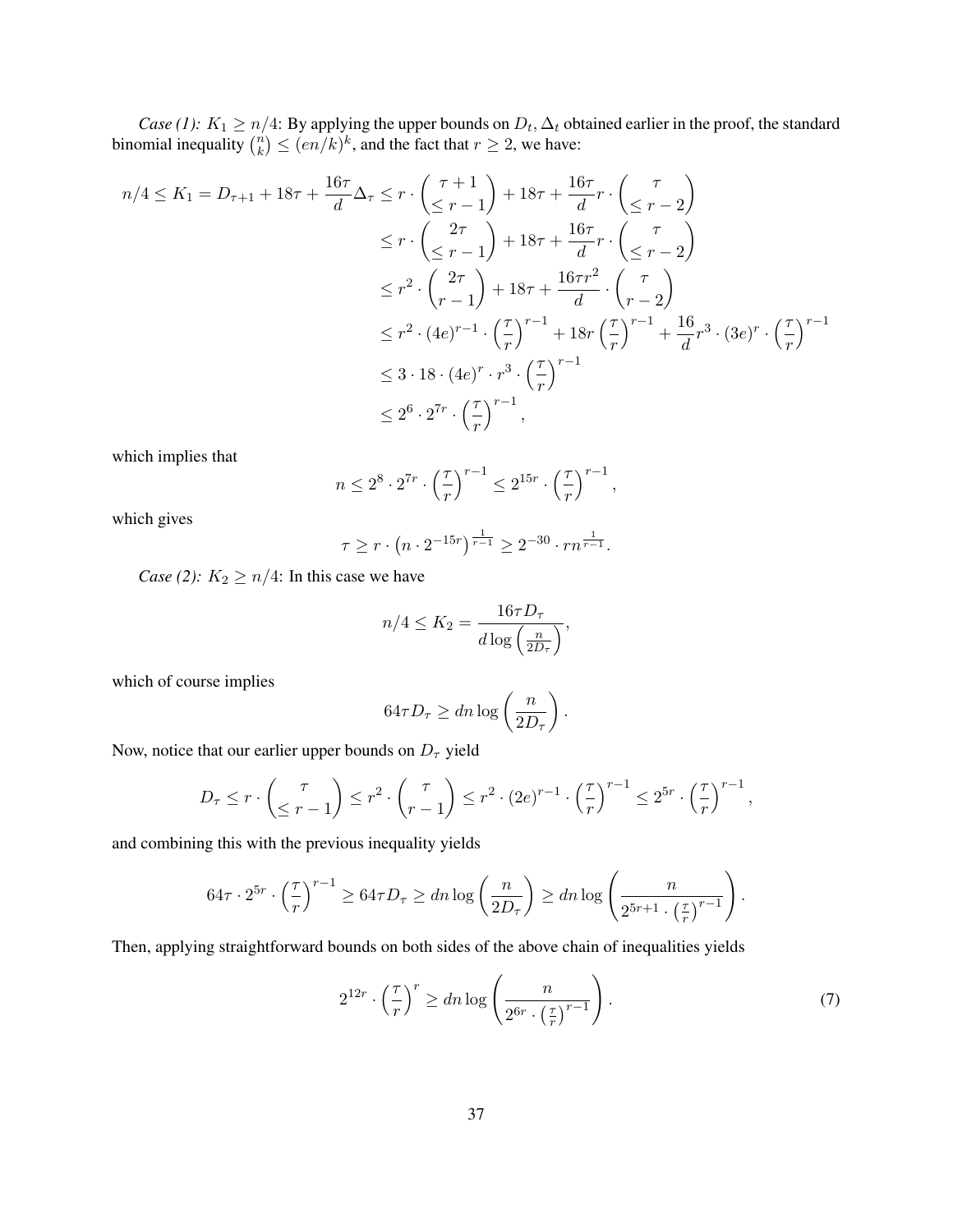We now seek to get a lower bound on all  $\tau$  that satisfy the above inequality. Towards this end, notice that for any  $\alpha > 0$  such that

$$
2^{12r} \cdot \left(\frac{\alpha}{r}\right)^r < dn \log\left(\frac{n}{2^{6r} \cdot \left(\frac{\alpha}{r}\right)^{r-1}}\right),\tag{8}
$$

it holds that all  $\tau$  that satisfy [Equation \(7\)](#page-37-0) must also satisfy  $\tau \geq \alpha$ : this is because as  $\alpha$  decreases, the left hand side of the above inequality decreases, while its right hand side increases.

It is now straightforward to verify that

<span id="page-38-2"></span>
$$
\alpha = 2^{-30} \cdot r \cdot (dn \log n)^{1/r}
$$

satisfies [Equation \(8\),](#page-38-2) as long as  $d \log n \leq n^{\frac{1}{r-1}-2^{-10r}}$ . Thus in this case we have

$$
\tau \ge \alpha = 2^{-30} \cdot r \cdot (dn \log n)^{1/r},
$$

provided  $d \log n \leq n^{\frac{1}{r-1}-2^{-10r}}$ .

To conclude, since one of the cases must hold, we get that

$$
\tau \ge 2^{-30} \cdot \min\{r n^{\frac{1}{r-1}}, r(d n \log n)^{1/r}\}
$$

if  $d \log n \leq n^{\frac{1}{r-1}-2^{-10r}}$ . But given this condition on  $d \log n$ , it always holds that  $r(dn \log n)^{1/r} \leq rn^{\frac{1}{r-1}}$ . Thus, as long as  $d \log n \leq n^{\frac{1}{r-1}-2^{-10r}}$ , we get that

$$
T \ge \tau \ge 2^{-30} r (dn \log n)^{1/r},
$$

as desired.

#### <span id="page-38-1"></span>5.2.2 On the tightness of our lower bounds

<span id="page-38-0"></span>At last, all that remains is to show our lower bounds (in [Lemma 10\)](#page-33-1) are tight, in the following sense.

Lemma 12 (Upper bound of [Theorem 10\)](#page-28-2). *There exist universal constants* C, c > 0 *such that a random degree* ≤ r *polynomial* f ∼ F2[x1, . . . , xn] *is an extractor for* d*-local affine sources with min-entropy*

$$
k \ge Cr \cdot (dn \log n)^{1/r}
$$

and error  $\varepsilon = 2^{-ck/r}$ , except with probability at most  $2^{-c\left(\frac{k}{\leq r}\right)}$  over the selection of f.

Previously, we showed (in [Section 4\)](#page-16-3) that low-degree polynomials extract from d-local sources [\(Theo](#page-16-0)[rem 2\)](#page-16-0), and our main ingredients were: (i) a reduction from  $d$ -local sources to  $d$ -local NOBF sources; and (ii) a result showing that low-degree polynomials extract from  $d$ -local NOBF sources (which relied heavily on a certain correlation bound we proved in [Section 4.2.1\)](#page-22-0).

<span id="page-38-3"></span>To prove [Lemma 12,](#page-38-0) we wish to show that low-degree polynomials extract from d-local *affine* sources. These are much more structured than general  $d$ -local sources, and we are able to optimize the above framework to skip step (i) and rely on a stronger known correlation bound in step (ii). In particular, our key ingredient will be the following, which shows that a random low-degree polynomial has small bias (i.e., small correlation with the constant 1 function).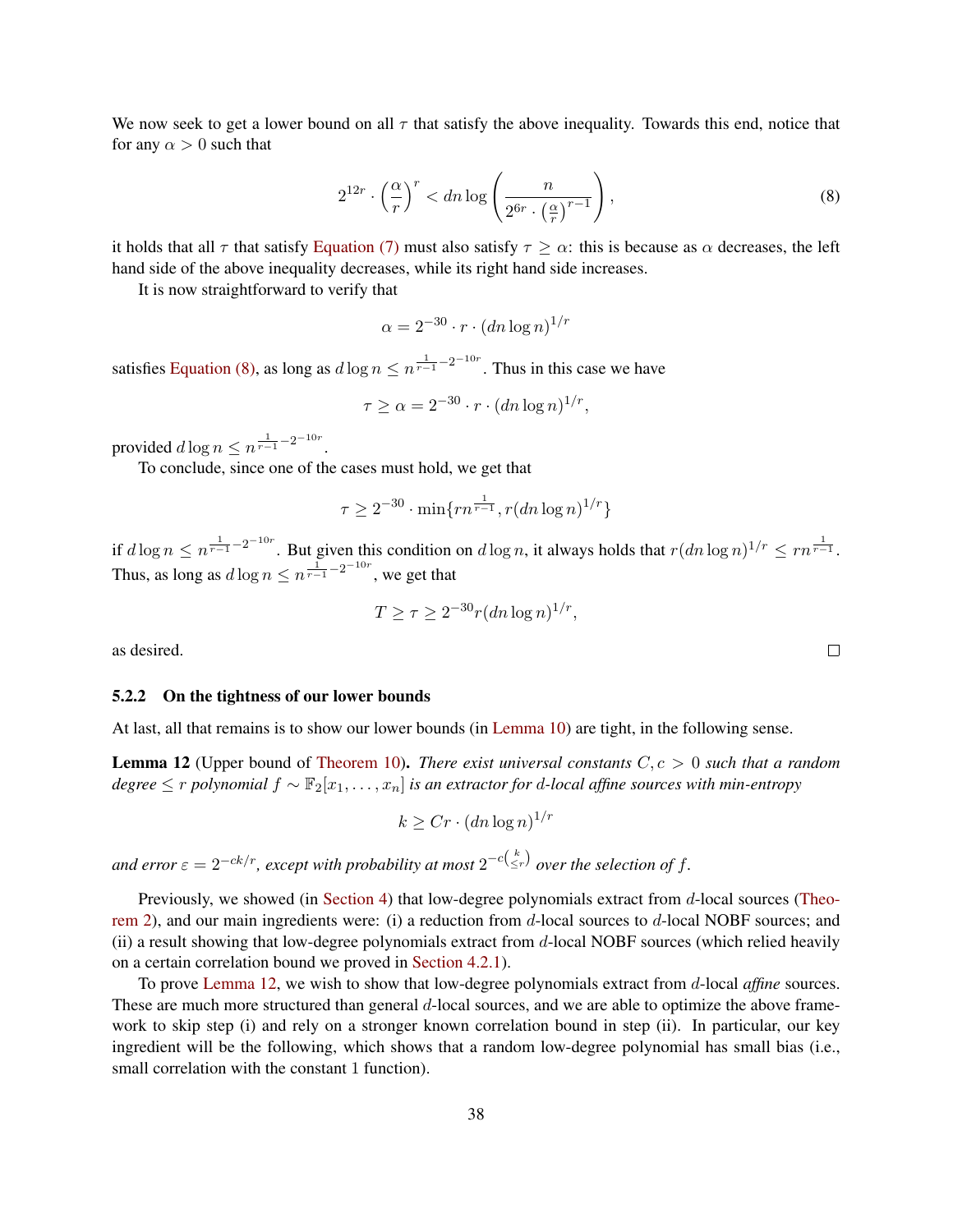**Lemma 13** ([\[BHL12\]](#page-42-7)). *For any fixed*  $\varepsilon > 0$  *there exist*  $0 < c_1, c_2 < 1$  *such that the following holds. Let*  $f \sim \mathbb{F}_2[x_1,\ldots,x_n]$  *be a random polynomial of degree*  $\leq r$  *where*  $r \leq (1-\varepsilon)n$ *. Then* 

$$
\Pr[\text{bias}(f) > 2^{-c_1 n/r}] \le 2^{-c_2 \binom{n}{\le r}}.
$$

Given this result, we are now able to prove [Lemma 12](#page-38-0) without too much trouble.

*Proof of [Lemma 12.](#page-38-0)* Let  $X \sim \mathbb{F}_2^n$  be a *d*-local affine source of dimension k. It is straightforward to show, via Gaussian elimination, that the following holds: there exists a subset  $S \subseteq [n]$  of size k such that  $\mathbf{X}_S$  is uniform over  $\mathbb{F}_2^k$ , and for every other  $j \in [n]$  there exists an affine function  $\ell_j : \mathbb{F}_2^k \to \mathbb{F}_2$  such that  $\mathbf{X}_j =$  $\ell_j(\mathbf{X}_S)$ . Without loss of generality, assume that  $S = [k]$ . Thus if we consider the function  $\ell : \mathbb{F}_2^k \to \mathbb{F}_2^n$ defined as

$$
\ell(y_1, \ldots, y_k) := (y_1, \ldots, y_k, \ell_{k+1}(y_1, \ldots, y_k), \ldots, \ell_n(y_1, \ldots, y_k))
$$

we of course have  $\mathbf{X} = \ell(\mathbf{U}_k)$ , where  $\mathbf{U}_k \sim \mathbb{F}_2^k$  denotes the uniform random variable.

Now, let  $f \sim \mathbb{F}_2[x_1, \ldots, x_n]$  be a random polynomial of degree  $\leq r$ . Notice that

$$
|f(\mathbf{X}) - \mathbf{U}_1| = |f(\ell(\mathbf{U}_k)) - \mathbf{U}_1| = \textsf{bias}(f(\ell))/2
$$

So we want to upper bound the probability that bias( $f(\ell)$ ) is large, over our random selection of f. Well, consider fixing whether each monomial  $x^S$ ,  $S \nsubseteq [k]$  exists. Notice that under any such fixing,  $f(\ell)$  actually turns into a polynomial of the form  $f' + g$ , where  $f' \sim \mathbb{F}_2[x_1, \ldots, x_n]$  is a uniformly random degree  $\leq r$ polynomial, and g is a sum of monomials, each of size at most  $r$ , where each term in each monomial is linear (i.e., degree 1). In other words, g is a fixed degree  $\leq r$  polynomial, and thus  $f' + g$  is a uniformly random degree  $\leq r$  polynomial over k variables.

Thus, by [Lemma 13,](#page-38-3) we get that under *every* such fixing,  $bias(f(\ell)) \leq 2^{-c_1k/r}$  except with probability  $\leq 2^{-c_2\binom{k}{\leq r}}$ . Thus for a given d-local affine source  $\mathbf{X} \sim \mathbb{F}_2^n$  of min-entropy k, it holds that a random degree  $\leq r$  polynomial extracts from **X** with error  $\leq 2^{-c_1k/r}$ , except with probability  $\leq 2^{-c_2\left(\frac{k}{\leq r}\right)}$ .

Now, it is not hard to show that there are at most  $\binom{k}{\leq k}$  $\left(\frac{k}{\leq d}\right)^n \cdot 2^n$  d-local affine sources of dimension k. Thus, by a union bound, we know that a random degree  $\leq \overline{r}$  polynomial extracts from *all* d-local affine sources  $\mathbf{X} \sim \mathbb{F}_2^n$  of min-entropy k, except with probability at most

$$
2^{-c_2\left(\frac{k}{\leq r}\right)} \cdot \left(\frac{k}{\leq d}\right)^n \cdot 2^n.
$$

Thus as long as  $\binom{k}{\leq k}$  $\left(\frac{k}{\leq d}\right)^n \cdot 2^n \leq 2^{c_2\left(\frac{k}{\leq r}\right)/2}$ , it holds that a random degree  $\leq r$  polynomial extracts from *d*-local affine sources with min-entropy k with error  $\leq 2^{-c_1k/r}$ , with probability  $\geq 1-2^{-c_2(\frac{k}{\leq r})/2}$ . It is now easy to verify that the inequality  $\binom{k}{n}$  $\left(\frac{k}{\leq d}\right)^n \cdot 2^n \leq 2^{c_2\left(\frac{k}{\leq r}\right)/2}$  holds for the stated lower bound on k.

# 6 A barrier

In this final section, we prove a barrier result, which shows that previous techniques cannot be used to extract In this mial section, we prove a barrier result, when  $\ln \frac{1}{n}$ .

In more detail, previous techniques [\[DW12,](#page-42-1) [Vio14\]](#page--1-1) show that local sources are close to a convex combination of affine sources (with almost the same min-entropy), which means that a black-box affine extractor can also extract from local sources. However, the arguments in [\[DW12,](#page-42-1)[Vio14\]](#page--1-1) only work if the local sources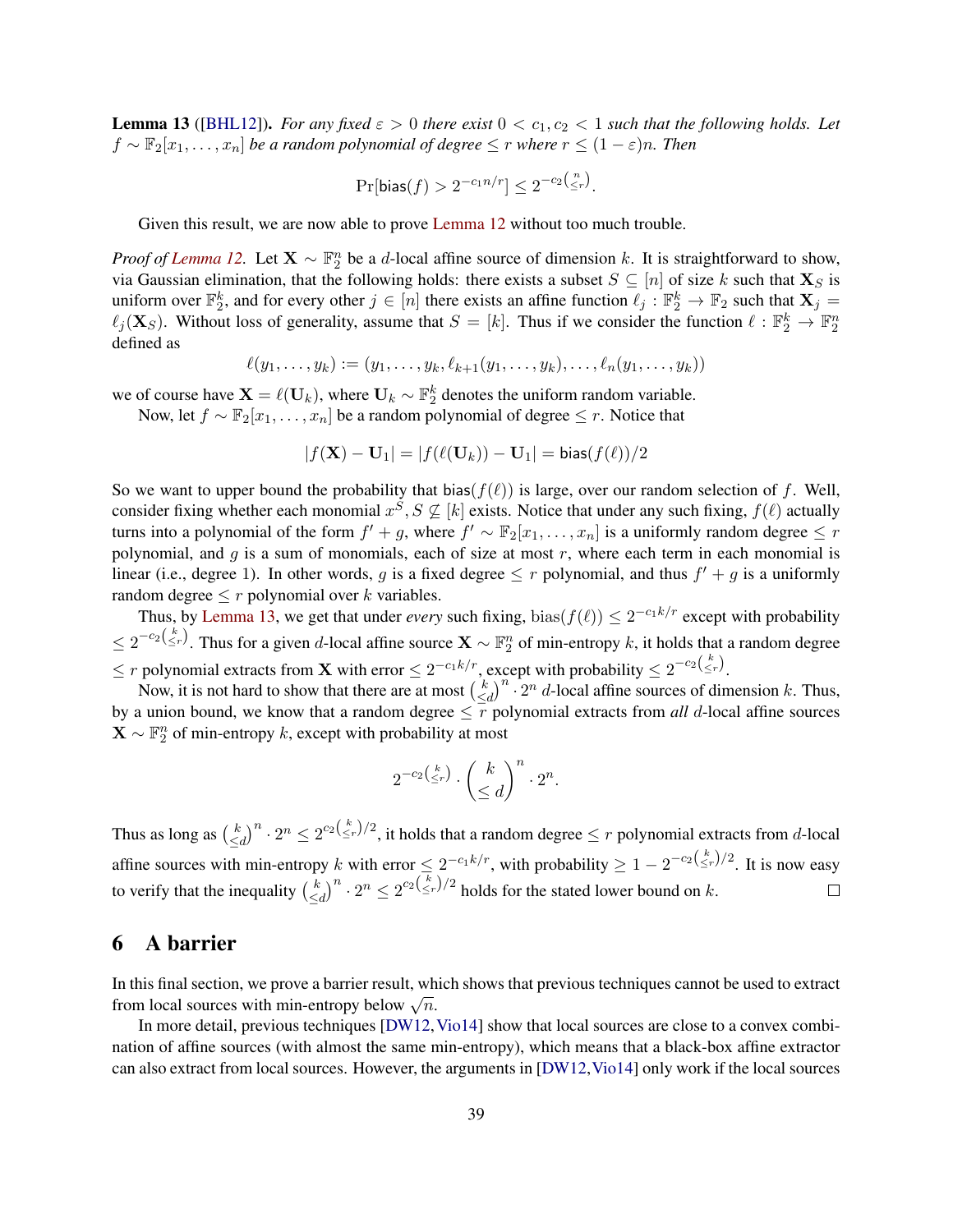start out with min-entropy  $\gg \sqrt{n}$ . On the other hand, it is not completely clear if this is an artifact of the exact arguments made in those works, or if local sources with min-entropy below  $\sqrt{n}$  simply cannot be exact arguments made in those works, or if local sources with min-entropy below  $\sqrt{n}$  simply cannot be shown to be close to a convex combination of affine sources, using *any* argument.

In our barrier result, stated below, we show that the latter is the case.

<span id="page-40-0"></span>**Theorem 13** [\(Theorem 0,](#page-2-1) formal version). *There exists a* 2*-local source*  $X \sim \{0, 1\}^n$  *with min-entropy*  $k \geq \sqrt{n}$  that is (1/2)-far from a convex combination of affine sources with min-entropy 5.

This barrier result confirms that it is impossible to use affine extractors in a standard black-box manner This barrier result commits that it is impossible to use almie extractors in a standard black-box manner (i.e., using convex combinations) to extract from local sources with min-entropy below  $\sqrt{n}$ , for two reasons:

- 1. The statistical distance to a convex combination of affine sources is too large: since the statistical distance in [Theorem 13](#page-40-0) is  $\geq 1/2$ , a black-box application of an affine extractor result in error  $\geq 1/2$ , which is no better than the error of the trivial extractor (which just outputs a constant).
- 2. The entropy of the affine sources in the convex combination is too low: the entropy of the affine sources in [Theorem 13](#page-40-0) is 5, which is much less than the  $\Omega(\log n)$  entropy required for an affine extractor to even exist [\[ABGS21\]](#page-42-9).

In order to prove [Theorem 13,](#page-40-0) we use a 2-local source  $X \sim \{0, 1\}^n$  called the *clique source*. We define the clique source over  $n = k + \binom{k}{2}$  $\binom{k}{2}$  bits to be the random variable **X** ∼ {0, 1}<sup>n</sup> generated by sampling k independent and uniform bits  $Y_1, \ldots, Y_k$  and outputting

$$
\mathbf{X} = (\mathbf{Y}_1, \dots, \mathbf{Y}_k, (\mathbf{Y}_i \cdot \mathbf{Y}_j)_{1 \leq i < j \leq k}).
$$

Then, we prove the following, from which [Theorem 13](#page-40-0) is immediate.

<span id="page-40-1"></span>**Theorem 14.** Let  $\mathbf{X} \sim \{0,1\}^n$  be the clique source over  $n = \binom{k+1}{2}$  $\binom{+1}{2}$  bits. Then for any t, it holds that **X** is  $(1 - \varepsilon)$ -far from a convex combination of affine sources with min-entropy t, where

$$
\varepsilon = 2^{-(t-3)/2}.
$$

The main lemma we use to prove [Theorem 14](#page-40-1) roughly shows that the collection of all cliques in the space of n-vertex graphs is a *subspace-evasive set* (a well-studied object in pseudorandomness: see, e.g., [\[DL12\]](#page-42-10)). More formally, fix any  $n \in \mathbb{N}$  and let  $m := n + \binom{n}{2}$  $n_2$ ). We identify  $\mathbb{F}_2^m$  with the set of all *n*-vertex (undirected) graphs as follows. First, fix an arbitrary identification of  $[m]$  with  $[n] \cup {[n] \choose 2}$  $\binom{n}{2}$ , and let  $x \in \mathbb{F}_2^m$  represent the graph  $G_x = (V_x, E_x)$  where  $i \in V_x$  if and only if  $x_i = 1$  and  $e \in E_x$  if and only if  $x_e = 1$ . Then, we say that  $x \in \mathbb{F}_2^m$  is a clique if (and only if)  $E_x = \binom{V_x}{2}$  $\binom{x}{2}$ , and prove the following.

<span id="page-40-2"></span>**Lemma 14.** Let  $\mathcal{Q} \subseteq \mathbb{F}_2^m$  denote the collection of all cliques. Then for any affine subspace  $S \subseteq \mathbb{F}_2^m$  of *dimension* k*,*

$$
\frac{|Q \cap S|}{|S|} \le 2^{-(k-3)/2}.
$$

*That is, an exponentially small fraction of graphs in* S *are cliques.*

Before we prove [Lemma 14](#page-40-2) (in the following subsection), we show how it implies [Theorem 14.](#page-40-1)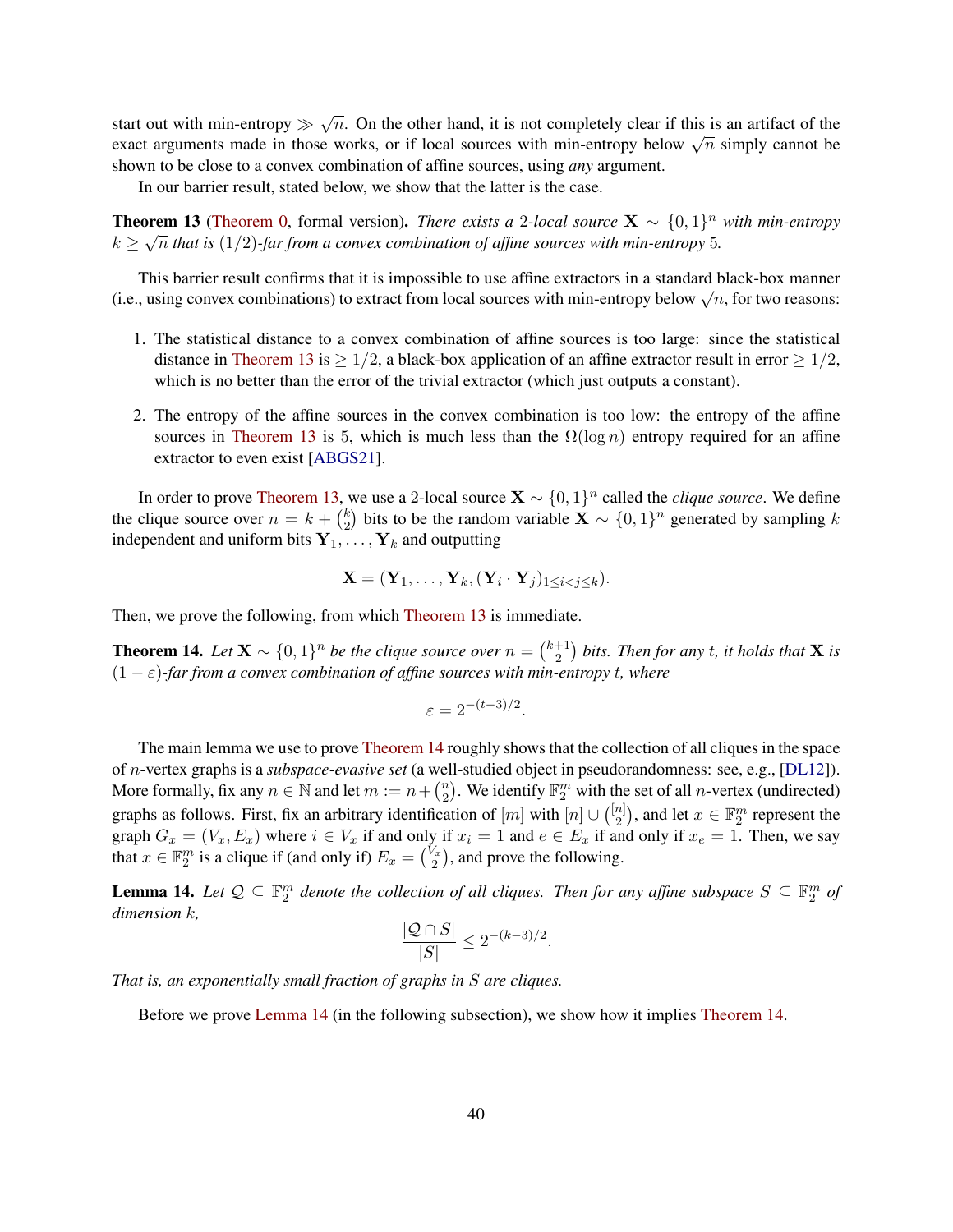*Proof of [Theorem 14.](#page-40-1)* Let  $Y \sim \{0,1\}^n$  be a convex combination of affine sources  $\{Y^{(i)}\}_i$ , each with minentropy t. Let  $S = \text{support}(\mathbf{X})$  and  $\overline{S} := \{0, 1\}^n - S$ . We have

$$
|\mathbf{X} - \mathbf{Y}| \ge \Pr[\mathbf{Y} \in \overline{S}] - \Pr[\mathbf{X} \in \overline{S}] = \Pr[\mathbf{Y} \in \overline{S}]
$$
  
\n
$$
\ge \min_{i} \Pr[\mathbf{Y}^{(i)} \in \overline{S}] = 1 - \max_{i} \Pr[\mathbf{Y}^{(i)} \in S]
$$
  
\n
$$
= 1 - \max_{i} \frac{|\text{support}(\mathbf{X}) \cap \text{support}(\mathbf{Y}^{(i)})|}{|\text{support}(\mathbf{Y}^{(i)})|}.
$$

It is easy to verify that each element  $x \in support(X)$  is a clique, and thus by [Lemma 14](#page-40-2) the above equality is at least  $1 - 2^{-(t-3)/2}$ , as desired.  $\Box$ 

## 6.1 Cliques are subspace-evasive

Now, all that remains in the proof of our barrier result is to show that cliques are subspace-evasive [\(Lemma 14\)](#page-40-2). We do so below.

*Proof of [Lemma 14.](#page-40-2)* We start with the standard observation that it suffices to prove a slightly stronger version of the result just for vector subspaces, since every affine subspace T of dimension  $\kappa$  is contained in a vector subspace S of dimension  $k \leq \kappa + 1$  [\[PR04\]](#page--1-15). Thus

$$
\frac{|\mathcal{Q}\cap T|}{|T|} > 2^{-(\kappa-3)/2} \implies \frac{|\mathcal{Q}\cap S|}{|S|} > 2^{-k/2+1}
$$

so it suffices to show  $|Q \cap S|/|S| \leq 2^{-k/2+1}$  for every vector subspace S of dimension k. Indeed, we proceed by proving this result.

Define  $\mathcal{Q}_S := \mathcal{Q} \cap S$ . Notice that for any  $x, y \in \mathcal{Q}_S$ , we know that  $x + y \in S$  as they each belong in S. By this observation, we see that  $Q_S + Q_S \subseteq S$ . Furthermore, we claim for any nonzero  $z \in Q_S + Q_S$ , there are at most 2 pairs  $(x, y) \in \mathcal{Q}_S \times \mathcal{Q}_S$  such that  $z = x + y$ . In other words,  $\mathcal{Q}_S$  is *a Sidon set*. Indeed, once we prove this, we find that  $|Q_S|(|Q_S| - 1)/2 \leq |Q_S + Q_S| - 1 \leq |S| - 1$ . Thus  $|Q_S|^2/4 < |S|$ , and so  $|Q_S|/|S| < 2/\sqrt{|S|} = 2^{-k/2+1}$ , which is what we wanted to show.

Consider the linear map  $\varphi : \mathbb{F}_2^m \to \mathbb{F}_2^{k \times k}$  where the matrix  $M = \varphi(Y)$  is defined by  $M_{ij} = M_{ji} = Y_{ij}$ . The key observation with this map is noticing that the set  $\varphi(Q)$  corresponds exactly to the rank-1 matrices in im( $\varphi$ ) as  $\varphi(Y) = xx^\top$  for any  $Y \in Q$ . Now, for any nonzero vector  $v \in Q_S + Q_S$ , let us count the number of  $y, y' \in \mathcal{Q}_S$  such that  $v = y + y'$ . By linearity and injectivity of  $\varphi$ , this is equivalent to counting the number of  $x, x' \in \mathbb{F}_2^l$  satisfying  $M_v = xx^\top + x'x'^\top$  where  $M_v = \varphi(v)$ .

Consider one such solution  $M_v = zz^\top + z'z'^\top$ . From the equation  $M_v = zz^\top + z'z'^\top$ , we see that the row space of  $M_v$ , which we denote by  $\mathcal{R}(M_v)$ , is contained in the span of z and  $z'$ . Furthermore, since  $M_v$  is nonzero, then  $z \neq z'$ . Thus at least two of the elements in  $\{z, z', z + z'\}$  must be rows in  $M_v$ . This implies that the span of z and z' is contained in  $\mathcal{R}(M_v)$ . Hence  $\mathcal{R}(M_v) = \{0, z, z', z + z'\}.$ 

For any other such solution  $M_v = xx^\top + x'x'^\top$ , we also find by repeating the same steps that  $x \neq x'$ and  $\mathcal{R}(M_v) = \{0, x, x', x + x'\} = \{0, z, z', z + z'\}.$  Let us now consider 2 possible cases:

- 1. If either z or z' is zero, then without loss of generality, say  $z' = 0$ . Then either  $(x, x') = (z, 0)$  or  $(x, x') = (0, z)$ . Thus there are at most 2 possible pairs  $(x, x')$  for this case.
- 2. If both z and z' are nonzero, then both x and x' must be nonzero. Furthermore,  $x, x'$  must be one of the elements in  $\{z, z', z + z'\}$ . From all 6 possible pairs, only the pairs  $(z, z')$  and  $(z', z)$  satisfy the equation  $M_v = xx^\top + x'x'^\top$ . Thus there are at most 2 possible pairs  $(x, x')$  for this case.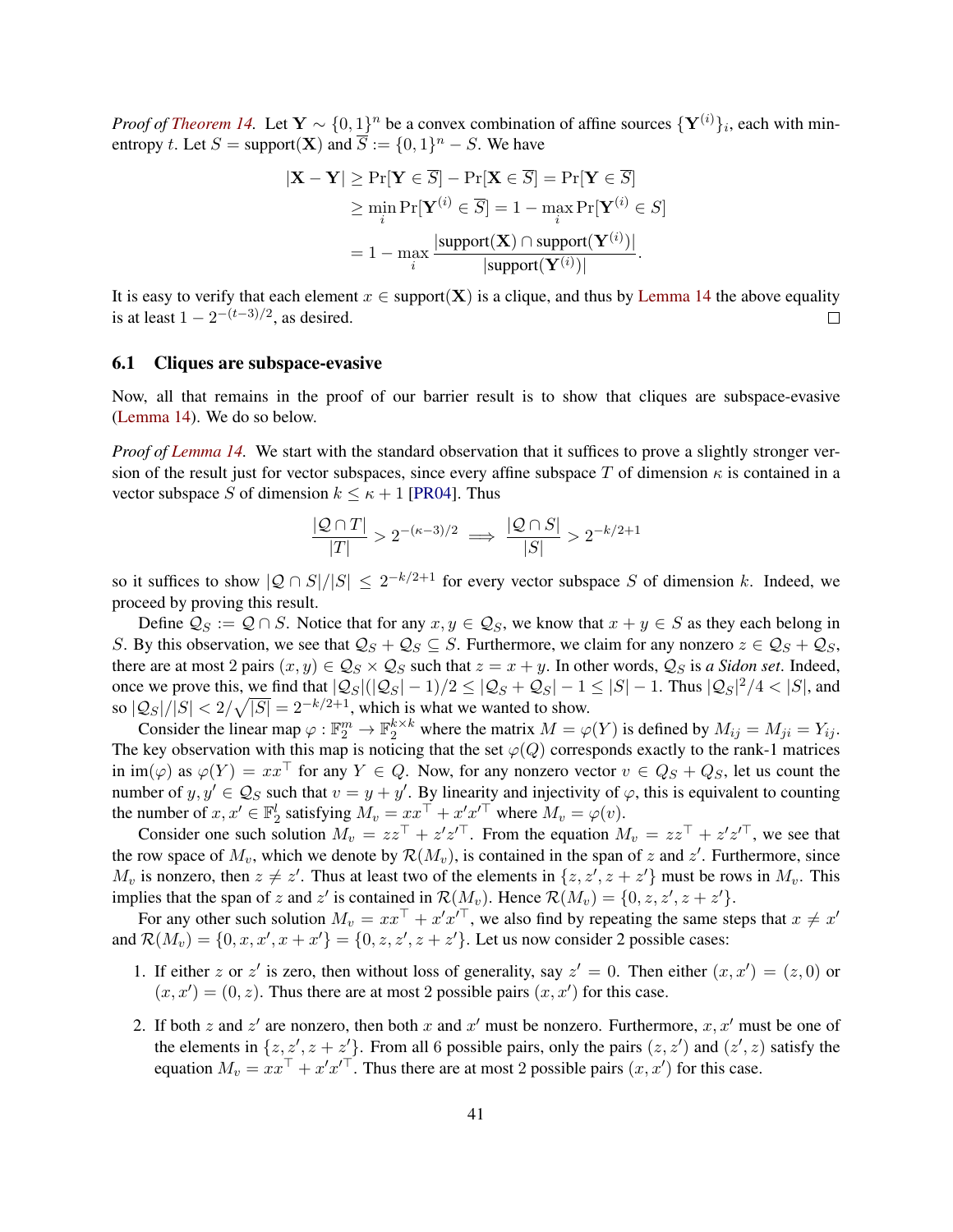Since these are the only two possible cases, this therefore shows that  $\mathcal{Q}_S$  is a Sidon set, which is what we wanted to show.  $\Box$ 

# References

- <span id="page-42-9"></span>[ABGS21] Divesh Aggarwal, Huck Bennett, Alexander Golovnev, and Noah Stephens-Davidowitz. Finegrained hardness of CVP(P) - everything that we can prove (and nothing else). In *Proceedings of the 2021 ACM-SIAM Symposium on Discrete Algorithms, SODA 2021*, pages 1816–1835. SIAM, 2021.
- <span id="page-42-4"></span>[BG13] Andrej Bogdanov and Siyao Guo. Sparse extractor families for all the entropy. In *Proceedings of the 4th Conference on Innovations in Theoretical Computer Science*, ITCS '13, page 553–560, New York, NY, USA, 2013. Association for Computing Machinery.
- <span id="page-42-7"></span>[BHL12] Ido Ben-Eliezer, Rani Hod, and Shachar Lovett. Random low-degree polynomials are hard to approximate. *Comput. Complex.*, 21(1):63–81, 2012.
- <span id="page-42-0"></span>[CG88] Benny Chor and Oded Goldreich. Unbiased bits from sources of weak randomness and probabilistic communication complexity. *SIAM Journal on Computing*, 17(2):230–261, 1988.
- <span id="page-42-2"></span>[CG21] Eshan Chattopadhyay and Jesse Goodman. Improved extractors for small-space sources. In *2021 IEEE 62nd Annual Symposium on Foundations of Computer Science (FOCS)*, pages 610– 621, 2021.
- <span id="page-42-6"></span>[CGGL20] Eshan Chattopadhyay, Jesse Goodman, Vipul Goyal, and Xin Li. Extractors for adversarial sources via extremal hypergraphs. In *Proceedings of the 52nd Annual ACM SIGACT Symposium on Theory of Computing*, STOC 2020, page 1184–1197, 2020.
- <span id="page-42-3"></span>[CL18] Kuan Cheng and Xin Li. Randomness extraction in AC<sup>0</sup> and with small locality. In Ap*proximation, Randomization, and Combinatorial Optimization. Algorithms and Techniques (APPROX/RANDOM 2018)*, volume 116 of *Leibniz International Proceedings in Informatics (LIPIcs)*, pages 37:1–37:20, Dagstuhl, Germany, 2018.
- <span id="page-42-8"></span>[CLP17] Ernie Croot, Vsevolod Lev, and Péter Pach. Progression-free sets in  $\mathbb{Z}_4^n$  are exponentially small. *Annals of Mathematics*, 185(1):331 – 337, 2017.
- <span id="page-42-5"></span>[CT15] Gil Cohen and Avishay Tal. Two structural results for low degree polynomials and applications. In *Approximation, Randomization, and Combinatorial Optimization. Algorithms and Techniques (APPROX/RANDOM 2015)*, volume 40 of *Leibniz International Proceedings in Informatics (LIPIcs)*, pages 680–709, Dagstuhl, Germany, 2015.
- <span id="page-42-10"></span>[DL12] Zeev Dvir and Shachar Lovett. Subspace evasive sets. In *Proceedings of the Forty-Fourth Annual ACM Symposium on Theory of Computing*, STOC '12, page 351–358, New York, NY, USA, 2012. Association for Computing Machinery.
- <span id="page-42-1"></span>[DW12] Anindya De and Thomas Watson. Extractors and lower bounds for locally samplable sources. *ACM Trans. Comput. Theory*, 4(1), March 2012.